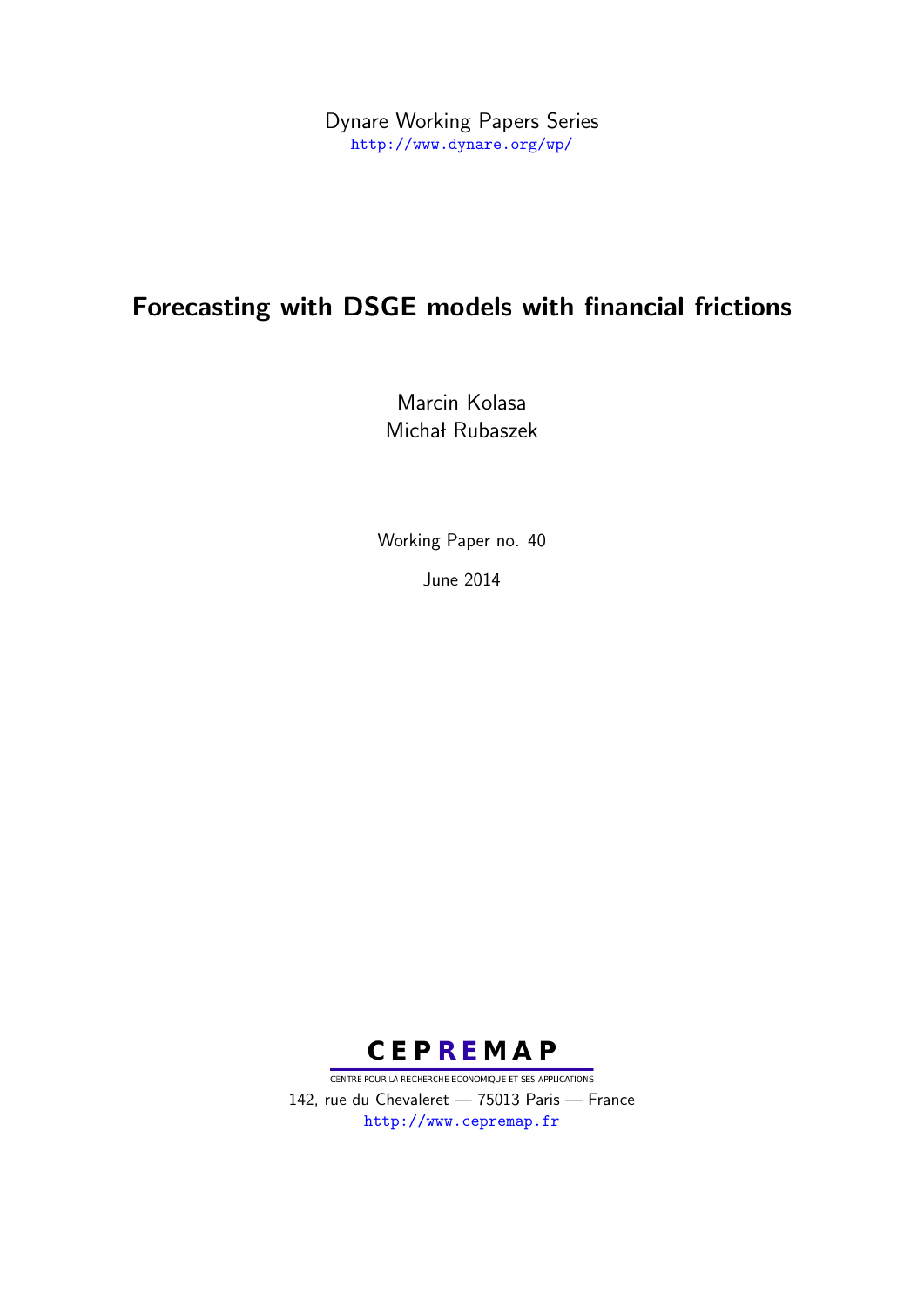# Forecasting with DSGE models with financial frictions*<sup>∗</sup>*

Marcin Kolasa<sup>†</sup> Michał Rubaszek<sup>‡</sup>

#### **Abstract**

This paper compares the quality of forecasts from DSGE models with and without fi-nancial frictions. We find that accounting for financial market imperfections does not result in a uniform improvement in the accuracy of point forecasts during non-crisis times while the average quality of density forecast even deteriorates. In contrast, adding frictions in the housing market proves very helpful during the times of financial turmoil, overperforming both the frictionless benchmark and the alternative that incorporates financial frictions in the corporate sector. Moreover, we detect complementarities among the analyzed setups that can be exploited in the forecasting process.

*Keywords*: DSGE models; Financial frictions; Housing market *JEL Classification*: C11; C53; E44

*<sup>∗</sup>*This research was financed by the National Science Centre grant No. 2012/07/E/HS4/01080. We thank two anonymous referees and participants to the SNDE Annual Symposium in Milan, EEA-ESEM Congress in Gothenburg, ECOMOD conference in Prague, CEF conference in Vancouver, MMF conference in London and internal seminar at the Norges Bank for useful comments. The views expressed in this paper are those of the authors and not necessarily those of the institutions they are affiliated with.

*<sup>†</sup>*Corresponding author. Warsaw School of Economics and Narodowy Bank Polski. Mail address: Warsaw School of Economics, Al. Niepodległości 162, 02-554 Warsaw, Poland. Tel.: +48 22 564 9322. E-mail: marcin.kolasa@nbp.pl

*<sup>‡</sup>*Warsaw School of Economics and Narodowy Bank Polski. E-mail: michal.rubaszek@nbp.pl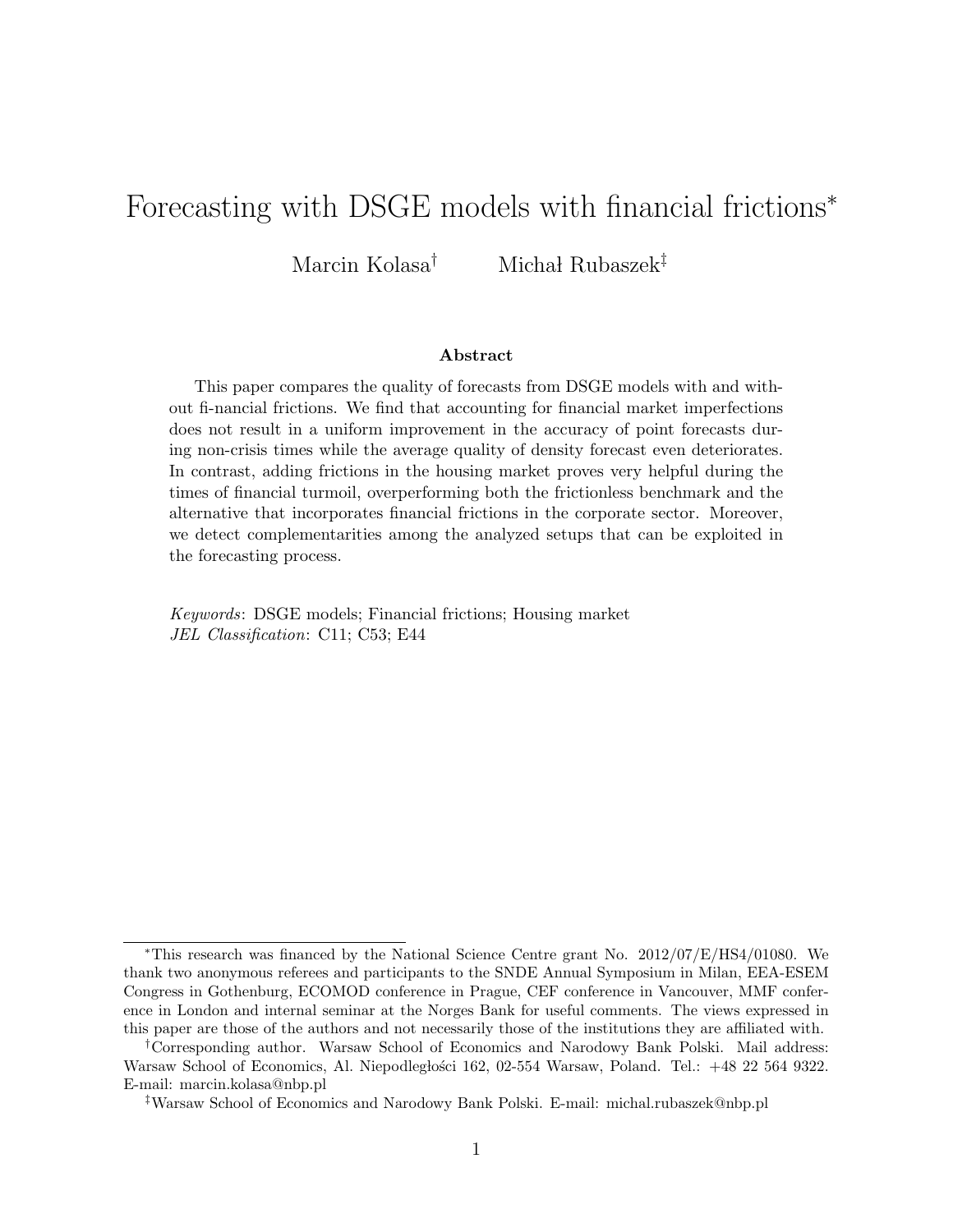## **1 Introduction**

During the last decade, dynamic stochastic general equilibrium (DSGE) models have become the workhorse framework in both academic and policy circles. Following advances in Bayesian estimation methods, these models started to be used not only for business cycle and policy analyses, but also for forecasting (see Del Negro and Schorfheide, 2013, for a review). A number of papers have evaluated the accuracy of point forecasts generated by DSGE models and found that they are at least competitive in comparison to time series models or even professional forecasters (see e.g. Smets and Wouters, 2003; Adolfson et al., 2007; Rubaszek and Skrzypczynski, 2008; Edge et al., 2010; Edge and Gurkaynak, 2010; Kolasa et al., 2012; Wieland and Wolters, 2013). However, it has also been pointed out that the accuracy of DSGE model-based forecasts is rather poor in the absolute sense: they tend to be biased, not efficient and usually badly calibrated (Edge and Gurkaynak, 2010; Herbst and Schorfheide, 2012; Kolasa et al., 2012). Finally, yet another weakness of DSGE models was exposed during the recent crisis as their predictions were clearly at odds with the observed output collapse.

One of the reasons for these failures could be that a standard DSGE setup assumes frictionless financial markets and, importantly in the context of the recent financial crisis, does not include housing. A growing body of literature has responded to this deficiency by adding financial frictions to the standard framework, usually building upon concepts proposed before the crisis. This trend has also affected the structure of models developed by central banks and other policy-making institutions (Gerke et al., 2013). However, the literature on the effect of these modeling developments on the forecasting performance of DSGE models is very incomplete as, if anything, the contributing papers only report marginal likelihoods for the considered alternative specifications.

One of very few exceptions is Christiano et al. (2011), who demonstrate that augmenting a medium-sized DSGE model of the Swedish economy with frictions a la Bernanke et al. (1999) increases the accuracy of point forecasts. It is not clear, however, if the reported differences are statistically significant, and density forecasts are not discussed at all. More recently, Del Negro and Schorfheide (2013) and Del Negro et al. (2013a) show that a similar extension to the Smets and Wouters (2007) model helps to forecast the US economy during the Great Recession, especially if the forecasts are conditioned on the available data on short-term interest rates and credit spreads. However, these two papers are silent about the effect of financial frictions on forecasts done in normal times. Moreover, and most importantly given our main findings, there is no evidence in the literature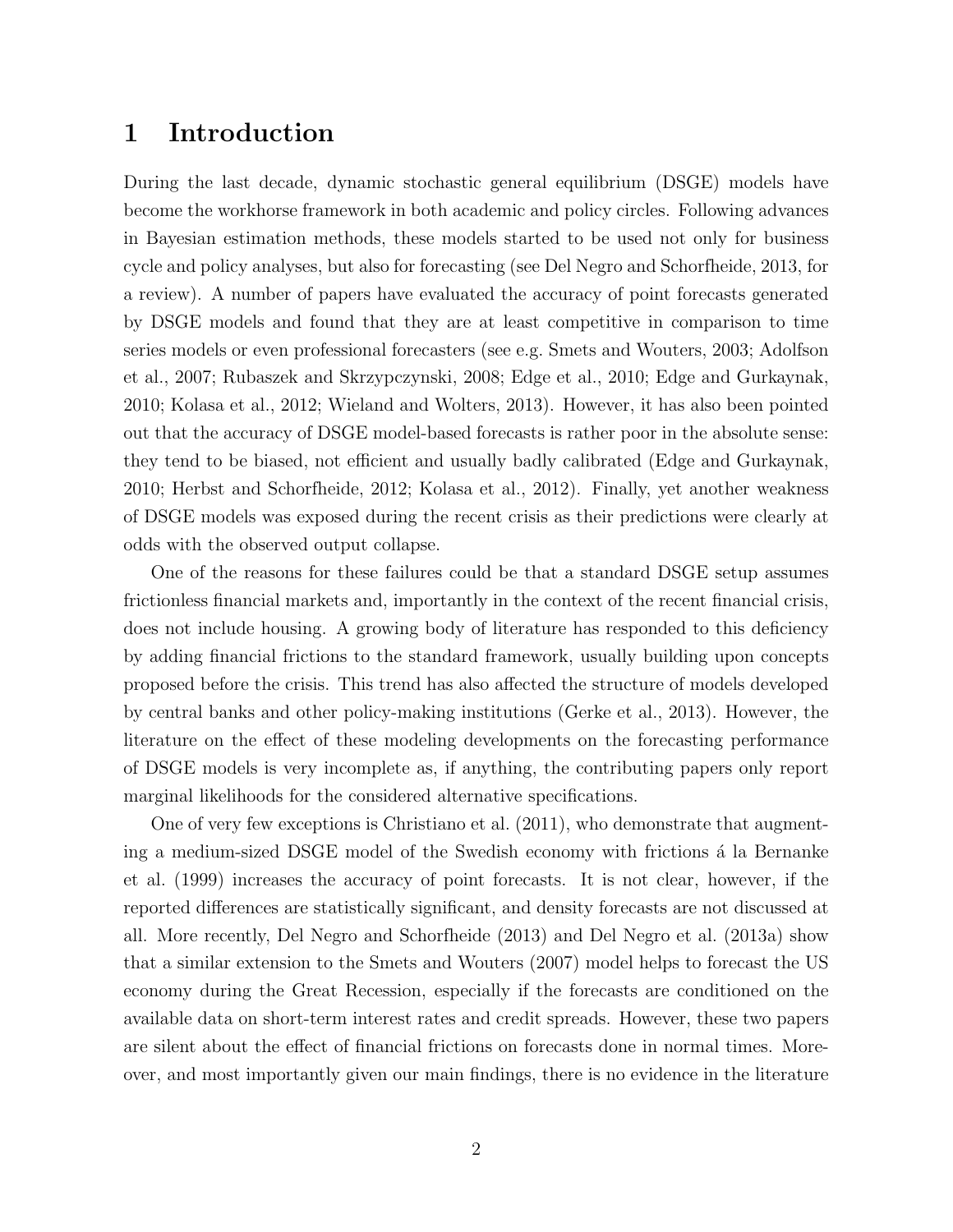on the effect of including frictions in the housing market on the forecasting performance of DSGE models.

The aim of this paper is to investigate to what extent adding two popular types of financial frictions can contribute to an improvement in the quality of DSGE model-based forecasts. To this end, we consider two extensions to the benchmark New Keynesian setup, exemplified by the work of Del Negro et al. (2007), both of which can be considered the state of the art for modeling frictions affecting respectively non-financial firms and households. More specifically, the first addition introduces frictions between firms and banks using the financial accelerator setup developed by Bernanke et al. (1999). The second extension follows Iacoviello (2005) and incorporates housing and collateral constraints into the household sector. We next analyze the performance of point and density forecasts generated by the three variants of the model, as well as by their equally weighted pool.

We find that accounting for financial frictions in either corporate or household sectors does not result in a uniform improvement in the accuracy of point forecasts for the main macroeconomic variables during normal, non-crisis times, while the average quality of density forecast even deteriorates. In contrast, the considered extensions to the benchmark DSGE model have been found relatively successful during the financial turmoil. This is particularly true for the variant featuring imperfections in the housing market: it clearly outperforms both the benchmark and the alternative that incorporates financial frictions in the corporate sector when only the period of and following the Great Recession is considered. Moreover, there seem to be interesting complementarities among the analyzed setups that can be exploited in the forecasting process. In particular, pooling the predictions from all three models usually results in point and density forecasts that are more accurate than those from the frictionless benchmark even during tranquil times, and the optimal weights on models exhibit substantial time variation.

The rest of this paper proceeds as follows. Section 2 presents the models. The results of the forecasting contest are discussed in section 3. The last section concludes. The detailed equations of the models, the description of the data and estimation issues are reported in the Appendix.

## **2 The DSGE models**

In this section we briefly describe the models that are used in our forecasting competition: a baseline New Keynesian setup, its two extensions incorporating financial frictions, and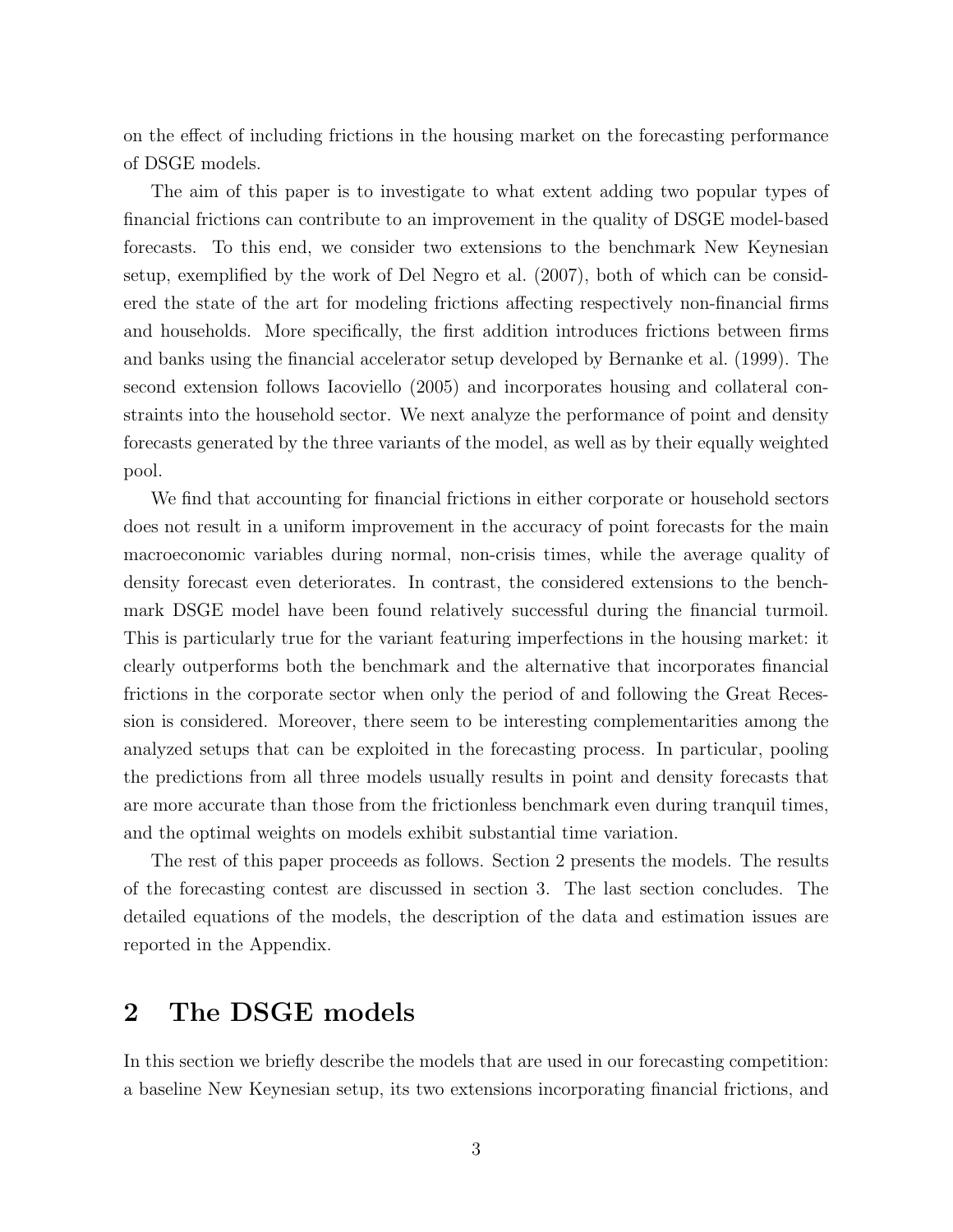the pool of the models. A full list of models equations is presented in Appendix A.

#### **2.1 Baseline New Keynesian model (DSSW)**

Our baseline New Keynesian DSGE model is identical to that documented by Del Negro et al. (2007), which is essentially a slightly modified version of the microfounded setup developed by Christiano et al. (2005) and estimated with Bayesian methods by Smets and Wouters (2003). As suggested by the results in Wolters (2014), this framework is particularly good at forecasting compared to other standard DSGE specifications, and hence constitutes a benchmark that is relatively difficult to beat.

The DSSW model features a standard set of nominal and real rigidities that have been found crucial for ensuring a reasonable data fit. These include: consumption habits, investment adjustment costs, time-varying capacity utilization, as well as wage and price stickiness with indexation. Government spending is exogenous and financed by lump sum taxes, while the monetary policy is conducted according to a Taylor type rule.

Seven stochastic disturbances drive the model economy. Labor augmenting technology is assumed to be a unit-root process and hence generates a common trend in output, consumption, investment, capital and real wages. The remaining shocks are stationary and disturb the rate of time preference, relative price of investment, disutility of labor, price markup, government purchases and monetary policy.

The model is estimated with seven key macroeconomic time series: output, consumption, investment, labor, real wages, inflation and the short-term interest rate. The trending variables are expressed in growth rates.

### **2.2 Financial frictions in the corporate sector (DSSW+FF)**

The first extension of the baseline model introduces financial frictions into the corporate sector. We use the financial accelerator framework developed by Bernanke et al. (1999), except that, following Christiano et al. (2003), the financial contract is specified in nominal terms. Our choice of the model specification is based on the results of Brzoza-Brzezina et al. (2013), who indicate that this way of modeling frictions in financing firm investments fits the US data better than the popular alternative based on collateral constraints as in Kiyotaki and Moore (1997). The main features of the DSSW+FF extension are as follows.

Unlike in the baseline DSSW setup, capital is managed by an additional type of agents, called entrepreneurs. They possess special skills in operating capital, hence find it optimal to borrow additional funds over net worth to finance their operations. Management of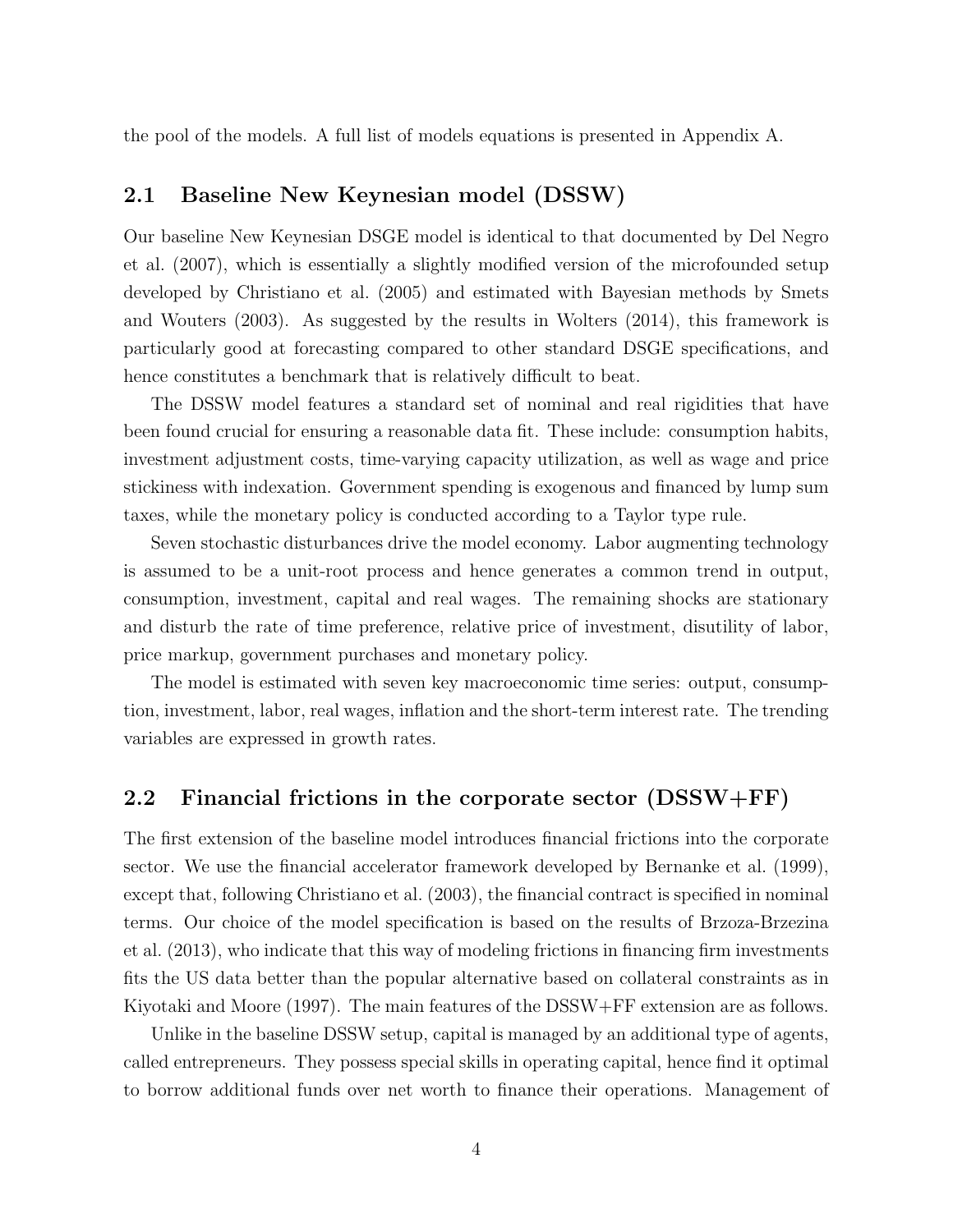capital is risky as entrepreneurs are hit by idiosyncratic shocks after they have signed a debt contract with a bank. Depending on the shock draw, an entrepreneur may have or not enough resources to repay the loan. In the latter case, she declares default and the bank seizes all her assets, having paid a proportional auditing cost. Since entrepreneurs are assumed to be risk neutral and banks are owned by risk averse households, the optimal contract between these two parties isolates the latter from any aggregate risk. As regards the banking sector, it is assumed to be competitive with free entry, which implies that each bank breaks even in every period. Given that entrepreneurs are defined on a continuum, which implies that the idiosyncratic risk can be fully diversified, the premium charged by banks over the risk-free rate is just a compensation for auditing costs.

Compared to the baseline DSSW setup, there are two additional stochastic shocks in the DSSW+FF model, affecting the standard deviation of idiosyncratic risk faced by entrepreneurs and their survival rate. Including these shocks allows us to use two additional time series while taking the model to the data. These are the growth rate of loans to firms and the spread on loans to firms.<sup>1</sup>

#### **2.3 Financial frictions in the household sector (DSSW+HF)**

The second extension of the baseline DSSW model incorporates financial frictions affecting households. It is based on Iacoviello (2005), who uses the Kiyotaki and Moore (1997) framework to model collateral constraints in the housing market. Following Gerali et al. (2010), we also allow for monopolistic competition in the banking sector, which results in the spread between the interbank and loan rates. The main characteristics of the DSSW+HF extension are summarized below.

In contrast to the DSSW benchmark, the household sector is not homogeneous, but populated by two types of agents that differ in their rate of time preference. Impatient households discount the future more heavily, hence are natural borrowers. Their borrowing is constrained by the value of their housing stock, where the constraint is assumed to be binding in every period. Apart from serving as a collateral, housing also provides utility for both types of agents. The financial intermediation between patient and impatient

<sup>1</sup>Our DSSW+FF extension differs from the one considered by Del Negro and Schorfheide (2013) and Del Negro et al. (2013a) in three respects. First, we estimate directly all three deep model parameters describing the financial sector (auditing costs  $\chi$ , as well as the steady-state survival rate of entrepreneurs *ν* and volatility of idiosyncratic risk  $\sigma$  - see Appendix C) rather than their two implicit functions (the steady-state spread and the elasticity of external finance premium to leverage, with survival probability fixed). Second, we use not only spreads, but also loans as observables. Third, and related to the second point, we include not only riskiness shocks, but also shocks to the survival probability as e.g. in Christiano et al. (2010).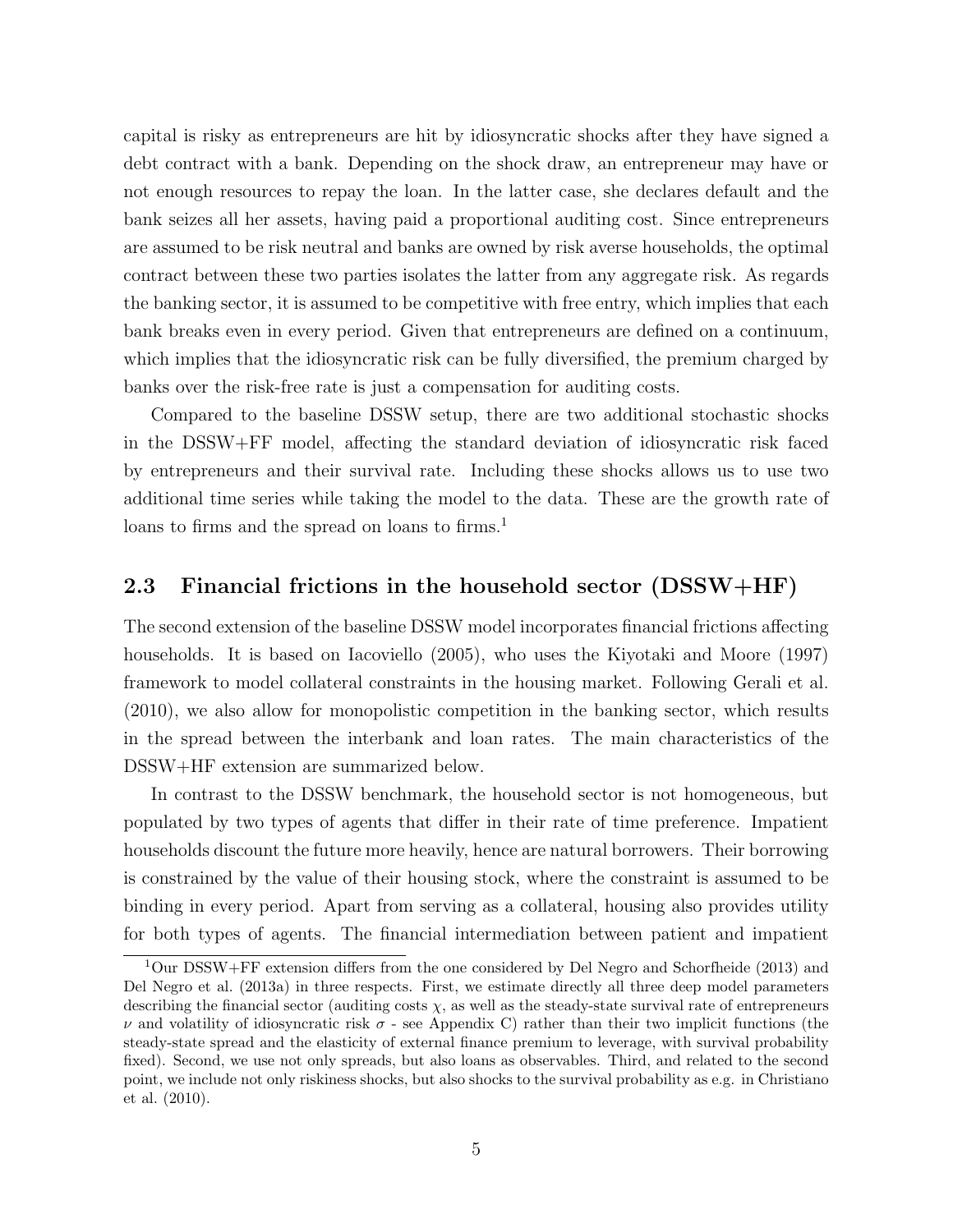households is conducted by imperfectly competitive banks, which accept deposits at the policy rate and offer loans at a rate reflecting their monopolistic power.

The DSSW+HF extension adds four new shocks to the DSSW setup. These concern the housing weight in utility, loan-to-value ratio, relative price of residential investment and markups in the banking sector. The corresponding four new variables used in estimation are: residential investment, mortgage loans, house prices and the spread on mortgage loans. The first three variables are expressed in growth rates.

#### **2.4 Equally weighted pool**

The last competitor in our contest is the equally weighted pool of all three model-based forecasts, which we analyze just to check whether there are complementarities among the analyzed setups that can be exploited in the forecasting process. A related question is investigated by Wolters (2014), who finds that weighted forecasts of several standard (i.e. not including financial frictions) DSGE models tend to be more accurate than forecasts from individual models. His results also show that a simple pool of forecasts tends to outperform forecasts obtained with more sophisticated weighting methods, which is in line with broader empirical results surveyed in Timmermann (2006). Given these considerations and this paper's main focus, in what follows we report the results for the equally weighted pool. However, later on we will also touch upon the issue of more complicated weighting schemes.

#### **2.5 Discussion**

Before presenting the results of the forecasting contest, it is instructive to discuss why the two considered models with financial frictions might potentially generate more accurate forecasts than the baseline model. The first (economic) reason is that a richer specification might better describe the true data generating process (DGP). The second (econometric) reason is that the information set used in the estimation process is extended for two variables describing the financing conditions in the corporate sector (DSSW+FF) or four variables describing the situation in the housing sector (DSSW+HF). On the other hand, more sophisticated models contain a larger number of parameters that have to be estimated and hence might generate less accurate forecasts. This "estimation forecast error" would be especially high if the true DGP is better described by the (more parsimonious) baseline model.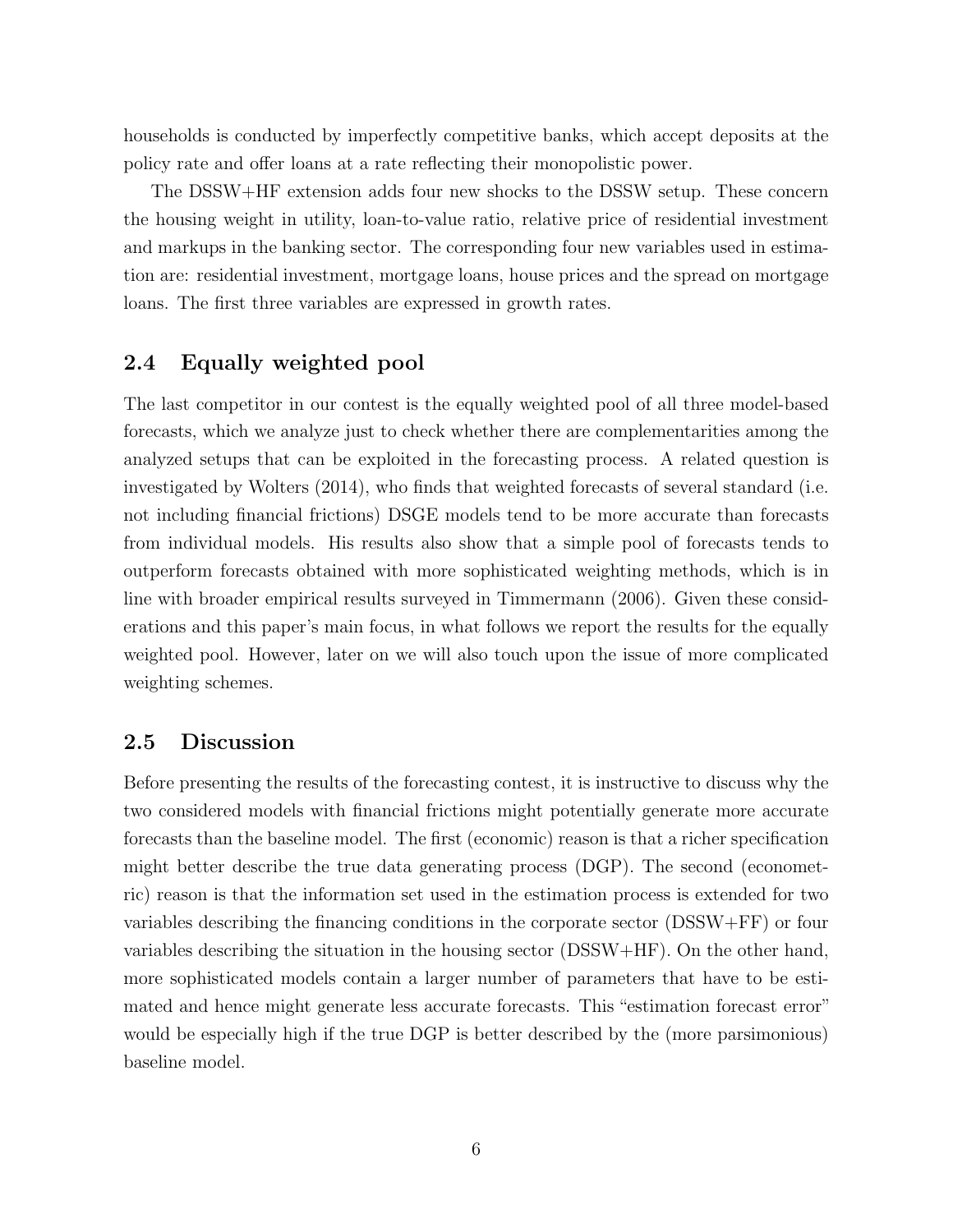### **3 Forecasts comparison**

In this section we compare the quality of forecasts from the DSSW, DSSW+FF and DSSW+HF models, as well as their equally weighted pool. Our investigation proceeds in four steps.

First, we collect the following quarterly data describing the functioning of the US economy in the period between 1970:1 and 2010:4: output, consumption, corporate investment, residential investment, labor, wages, house prices, inflation, the interest rate, loans to firms, spread on loans to firms, mortgage loans and spread on mortgage loans. The detailed description of the data definitions and sources is provided in Appendix B. Second, we estimate all three DSGE models with standard Bayesian methods, where the estimation details are outlined in Appendix C. Third, we generate point and density forecasts for horizons up to 16 quarters ahead (see Appendix D for technical details). The forecasting scheme is recursive and the evaluation sample spans from 1990:1 to 2010:4. More specifically, the first set of forecasts is generated for the period 1990:1-1993:4 with models estimated on the sample spanning 1970:1-1989:4, the second set of forecasts is for the period 1990:2-1994:1 with models estimated on the sample 1970:1-1990:1 etc. Since our dataset ends in 2010:4, we can calculate forecast errors on the basis of 69 (for 16 quarter ahead forecasts) to 84 (1-quarter ahead forecasts) observations.

Finally, we assess the quality of forecasts for the seven US macroeconomic time series that show up in all three model variants: output, consumption, investment, hours worked, inflation, wages and the interest rate. The statistics are calculated for variables in levels rather than for growth rates, i.e. we compare the actual and forecasted cumulative growth rates. While assessing the quality of forecasts, both frequentist and Bayesian statistical methods are used. In particular, we evaluate point forecasts with the mean forecast error (MFE) and root mean squared forecast error (RMSFE) statistics, while the quality of density forecasts is assessed using the log predictive scores (LPS) and probability integral transform (PIT) charts. The evaluation sample is split into two different periods, which we call the "tranquil period" and "crisis period". The former covers the years before the recent financial crisis, which, according to the NBER business cycle dating, started in 2007:4, whereas the latter includes observations from 2007:4 to 2010:4. This means that the "tranquil period" forecasts are evaluated on the basis of 56 (for 16-quarter ahead forecasts) to 71 (1-quarter ahead forecasts) observations while those covering the "crisis period" are based on 13 observations for all forecast horizons.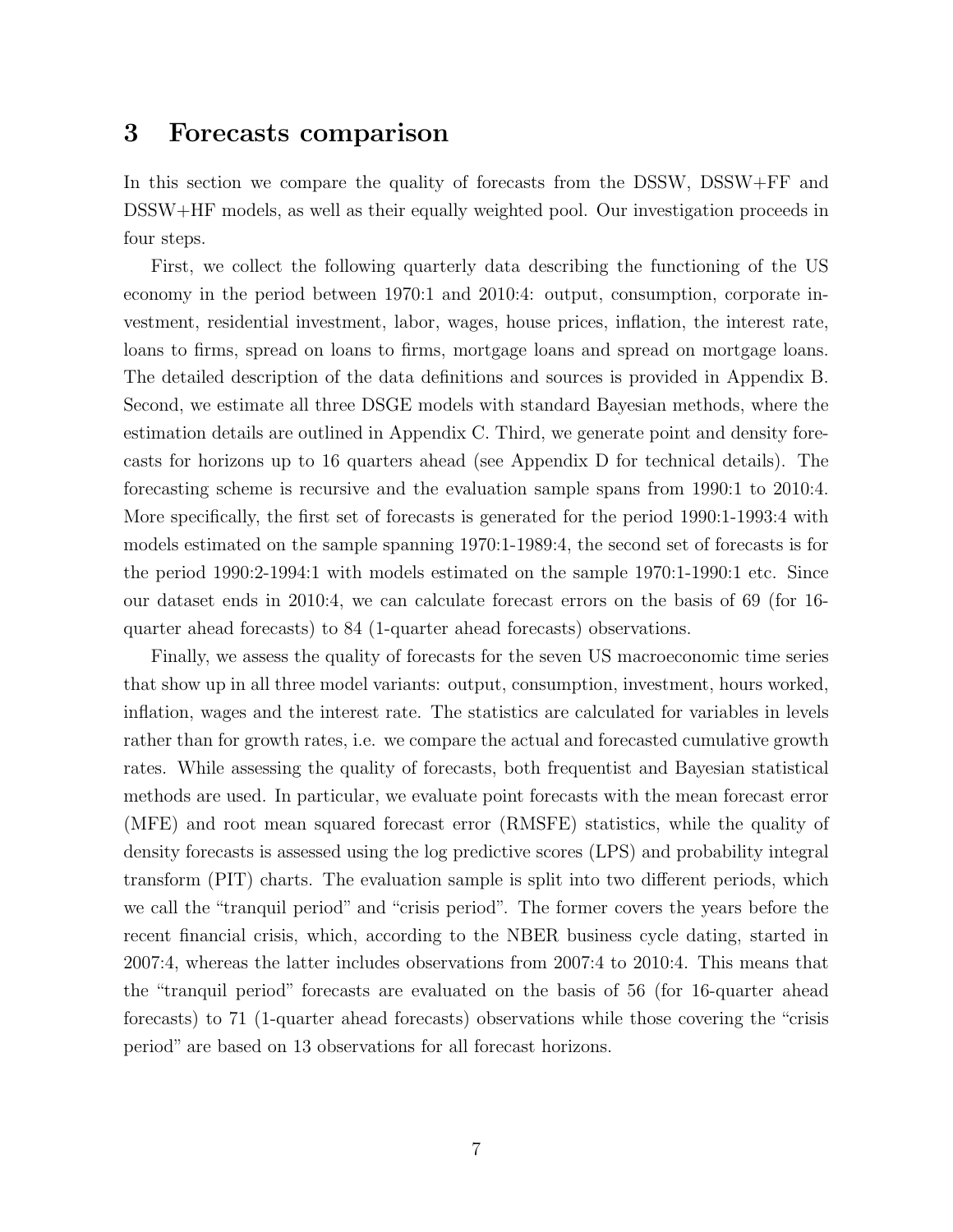#### **3.1 Point forecasts**

We begin our forecasting contest by analyzing the MFEs calculated over the "tranquil period". The results presented in Table 1 show that the baseline model is biased, which confirms the findings from the previous studies (see e.g. Edge and Gurkaynak, 2010; Kolasa et al., 2012). In particular, the DSSW model underpredicts consumption and overpredicts investment. The potential reason is that the theoretical model imposes the common stochastic trend restriction on *per capita* output, consumption and investment, which is not consistent with the observed rising and declining trends for the shares of consumption and investment in output, respectively. The second result is that the DSSW model-based forecasts for prices tend to be too high. One of the explanations is that the average quarterly inflation rate stood at 1.36% in the period 1970:1-1989:4, which is much more than 0.58% observed in the period 1990:1-2007:3. The forecasts for the interest rate obtained from the benchmark model are also too high, which might be explained by the "risk free interest rate puzzle" (see Canzoneri et al., 2007, for a detailed discussion), i.e. the tendency of representative agent models to overestimate the steady state interest rate.

A simple way to remove the above-mentioned biases would be to apply a smooth statistical (e.g. Hodrick-Prescott) filter before running the estimation.<sup>2</sup> This would mean, however, that the forecast comparison would be based on the cyclical components that are not observed by forecasters in real time. A more flexible alternative has been recently proposed by Canova (2012). In his framework, the non-model based component is designed such that it can endogenously capture those aspects of the data that the theoretical model has problems to explain. Yet another option would be to relax some of the cross equation restrictions imposed by the model structure (see e.g. Ireland, 2004; Cayen et al., 2009) or to use them only as a prior for an atheoretical time series model (Del Negro and Schorfheide, 2004). Clearly, all these approaches generate departures from the restrictions imposed by the DSGE model. As a result, they can give a distorted picture on the usefulness for forecasting of particular mechanisms included in theoretical models, which is our paper's main focus. For this reason, we do not use any of these methods in our forecasting contest.<sup>3</sup>

<sup>&</sup>lt;sup>2</sup>Indeed, according to our unreported (but available upon request) results, if we deal with variables that are detrended, the obtained forecasts are unbiased.

<sup>&</sup>lt;sup>3</sup>An alternative that would be consistent with our empirical strategy would be to change the benchmark model structure in a way that helps to overcome the forecast bias. For example, as recently shown by Del Negro and Schorfheide (2013), adding a time-varying inflation target and using data on long-term inflation expectations can improve the quality of forecasts for inflation. However, since our focus is on the effect of adding financial frictions to the commonly used frictionless benchmark, we decided to keep its structure unchanged.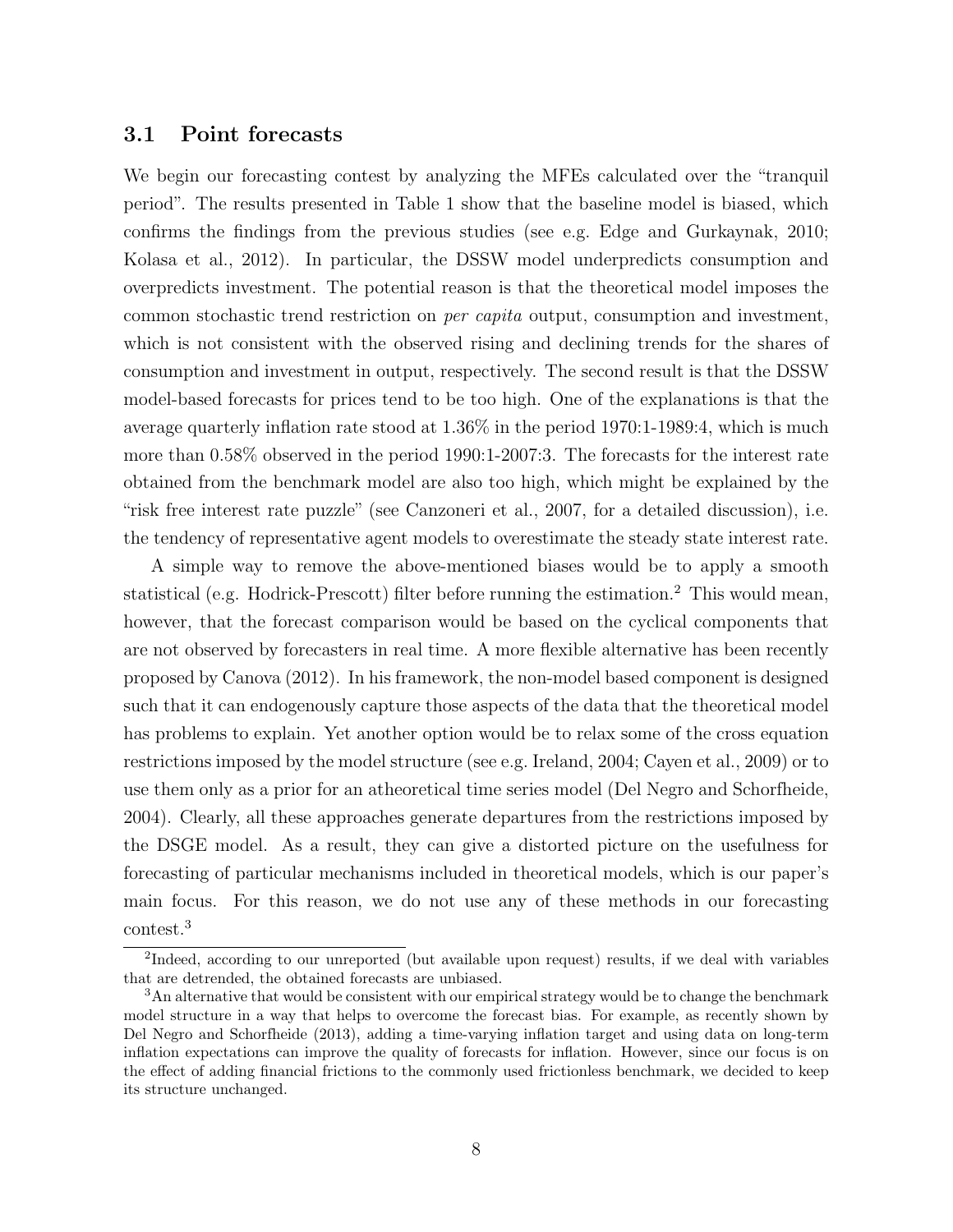The results in Table 1 for the remaining models show that, in general, adding financial frictions does not help a lot during the "tranquil period". However, there are some interesting results for the individual variables. In particular, for both models with frictions there is no significant bias in the short-term investment forecasts and the DSSW+HF model generates unbiased forecasts for the interest rate. The latter result could be related to the fact that the DSSW+HF model explicitly differentiates between the deposit and borrowing rates for households. Next, it can also be seen that the baseline model and the DSSW+HF extension are to some degree complementary as the biases for output, investment, hours and prices are of the opposite sign. This explains why for these variables the equally weighted pool is an attractive option.

Turning to the "crisis period", the results reported in Table 2 show that all models were unable to predict the scale of the decline in the economic activity during the Great Recession. However, the size of the bias for the real sector variables is about twice lower for the DSSW+HF specification than for the other two models. The potential reason for the relatively good performance of this model variant is that the information set used in its estimation includes variables describing the housing sector, which is where the recent crisis originated. In contrast, the two additional observables used to estimate the DSSW+FF model occurred to be less helpful. As regards the nominal variables, the DSSW+FF extension seems to outperform its two competitors. In particular, it is the only model that generates unbiased forecasts for prices, which is consistent with the findings of Del Negro et al. (2013a).

We continue our investigation by comparing the second moments of the forecast errors. In Tables 3 and 4 we report the RMSFEs for the "tranquil" and "crisis" periods, respectively. In the case of the DSSW model we report the RMSFE values, whereas the remaining numbers are expressed as ratios so that values below unity indicate that a given model outperforms the benchmark. Moreover, to provide a rough gauge of whether the RMSFE ratios are significantly different from unity, we report the results of the Diebold and Mariano (1995) test.

Overall, the numbers in Table 3 show that in the pre-crisis period adding financial frictions does not lead to any systematic improvement in the accuracy of point forecasts. On the one hand, the RMSFE ratios are significantly below unity for wages (both extensions), hours (only DSSW+FF), investment and the interest rate (only DSSW+HF). On the other hand, there is a significant deterioration in the quality of forecasts for consumption (both models), the interest rate (DSSW+FF), output and prices (DSSW+HF).

In this context at least two features of the DSSW+FF model-based forecasts war-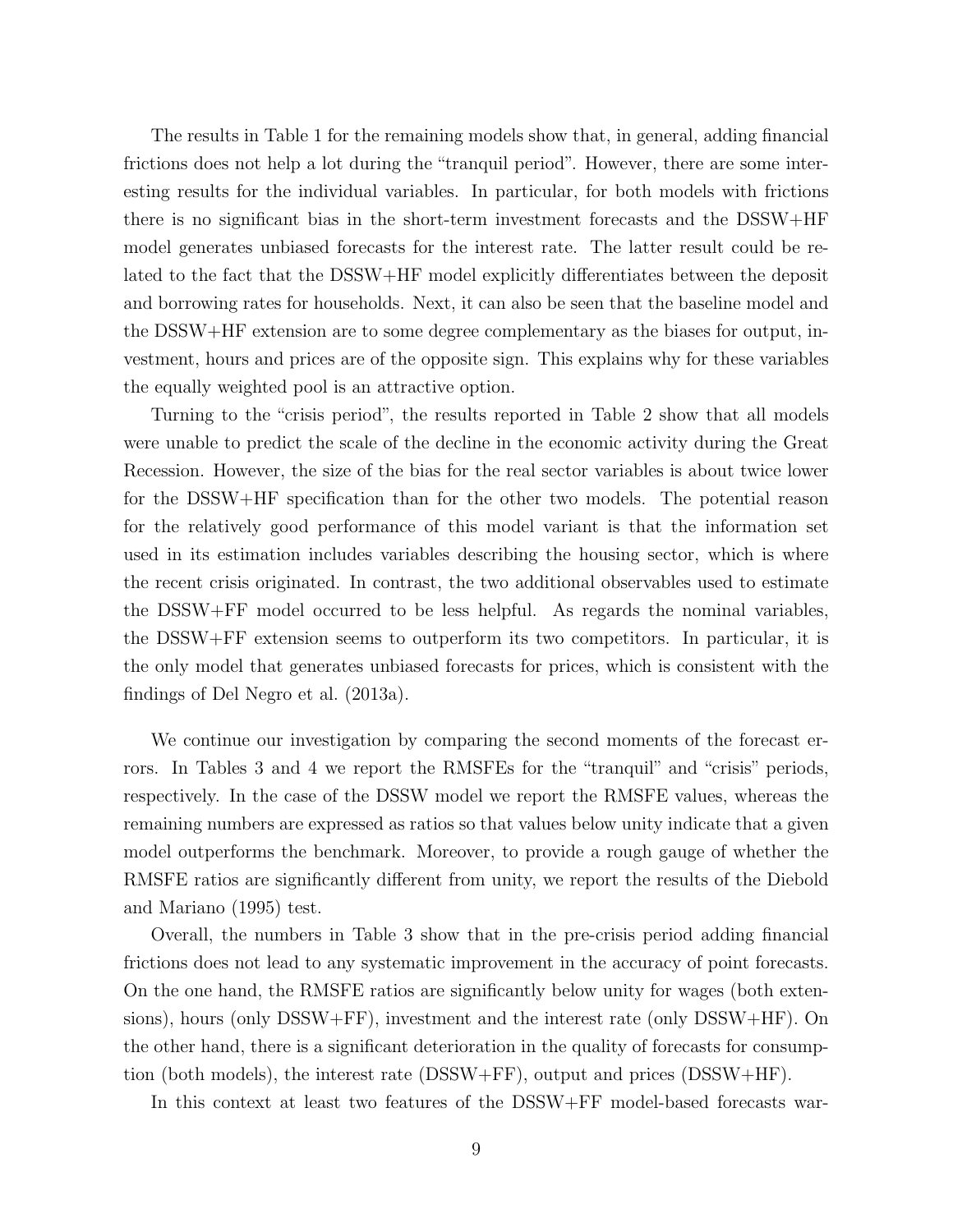rant a more detailed discussion. First, this extension produces most accurate longer-term investment forecasts, but worst (even though not significantly so) predictions of this variable up to one year ahead. To understand why this happens, it is useful to look at how the parameters describing investment and labor market rigidities differ between the model variants. As can be seen in Appendix C, the posterior estimates of investment adjustment cost curvature are clearly the lowest for the DSSW+FF setup.<sup>4</sup> This suggests that the additional frictions introduced by the financial accelerator framework of Bernanke et al. (1999) to large extent substitute for this standard rigidity in a way that improves longterm forecasts of investment. However, since the Bernanke et al. frictions operate mainly on medium-term frequencies, the low costs of adjusting investment in the DSSW+FF variant make this variable very volatile over shorter horizons, which deteriorates point (and, as we will see later, even more density) forecasts.

Second, the DSSW+FF model clearly outperforms both the benchmark and the DSSW+HF alternative in forecasting labor market variables. By looking at the posterior estimates reported in Appendix C, one can note that adding financial frictions increases the estimated value of the Frisch elasticity more than four times. However, and what we do not report due to space constraints, it is the DSSW+FF extension in which the contribution of labor supply shocks to fluctuations in hours worked decreases substantially, bringing the unconditional standard deviation of this variable closer to the data. In other words, the internal propagation mechanisms included in the DSSW+FF variant substitute for exogenous sources of movements in total hours, making this macrocategory easier to forecast.

Another important result that one can find in Table 3 is that for all variables but consumption the RMSFE ratios obtained for the equally weighted pool tend to be below unity and in many cases significantly so. Moreover, in a few instances the RMSFEs from the pool are lower than those produced by any of the models, which points to the existence of complementarities among the three considered variants.

Given that the recent revival of interest in DSGE models with financial frictions was to a large degree a response to the recent crisis, it might be expected that their forecasting performance should be especially good during the "crisis period". This is exactly the case for the DSSW+HF model, which clearly outperforms the benchmark for all variables but prices. As shown in Table 4, the improvement in the accuracy of forecasts is sizable

<sup>&</sup>lt;sup>4</sup>It is also worth mentioning that the (full sample) posterior mean standard deviation of investment specific technology shocks in the DSSW+FF variant is about ten times lower than in the DSSW benchmark (our priors on the volatility of shocks are very diffuse). This result is consistent with Justiniano et al. (2011) who argue that this type of shocks often proxy for financial frictions.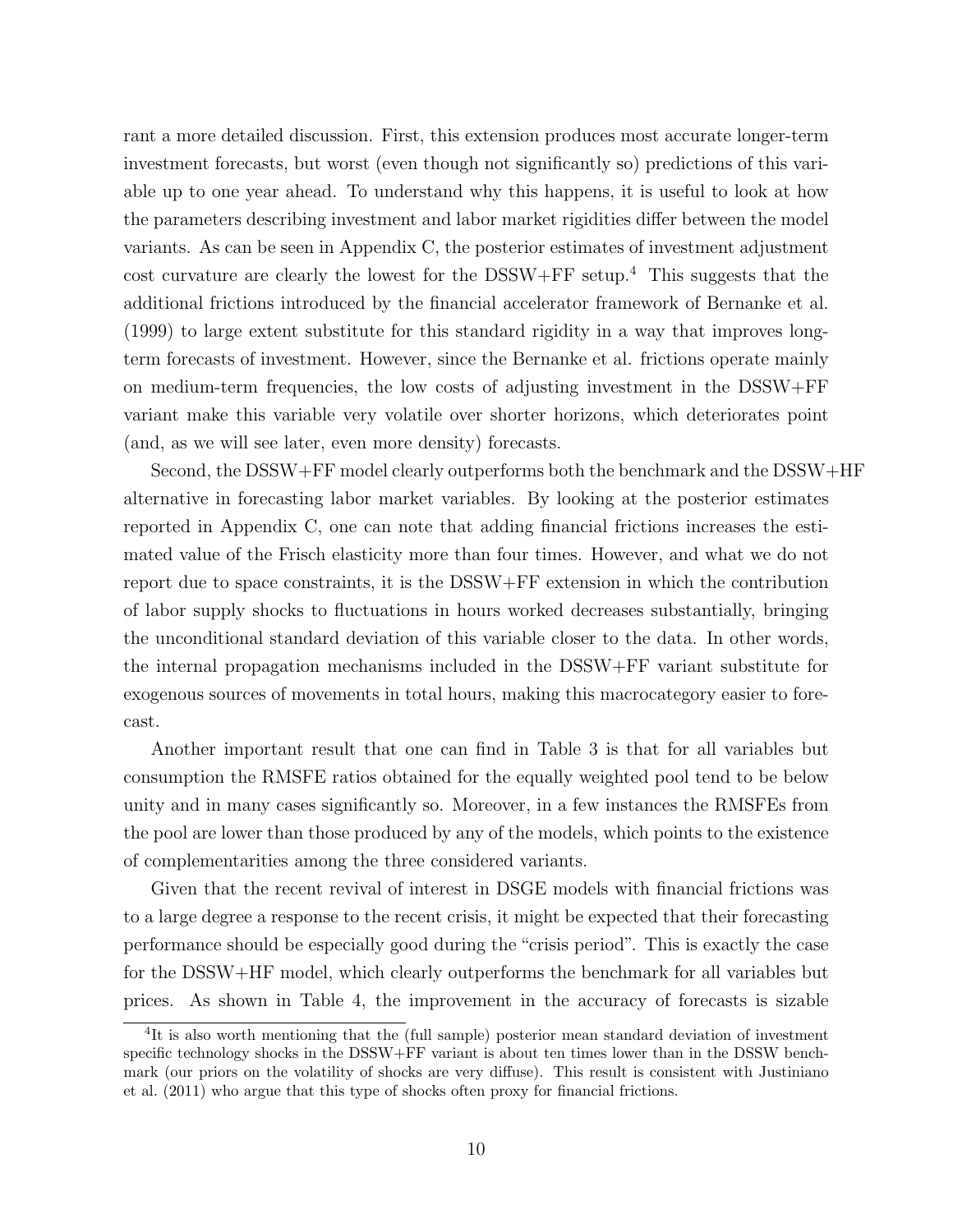economically, varying between 15% and 35% for output, consumption and investment and standing at over 50% for hours over shorter horizons. As regards the DSSW+FF model, the results are more mixed: there is some gain for consumption, prices and wages, but at the expense of a deterioration in the accuracy of forecasts for investment, hours and the interest rate. Finally, it can be noted that almost all ratios for the equally weighted pool are once again below unity. This time, however, the pool ranks best only on very few occasions, which suggests that the degree of complementarity between the three alternative models during the crisis was not as pronounced as documented on the pre-crisis sample.

The general conclusion that can be drawn from the comparison of point forecasts can be summarized as follows. Allowing for financial market imperfections does not consistently improve the accuracy of point forecasts during the "tranquil period". However, in the "crisis period", the performance of the model with frictions in the housing market is much better than that of the other two models. The potential explanation is that the information set of the DSSW+HF model includes the time series describing the situation in the housing sector that was very important during the recent crisis.

#### **3.2 Density forecasts**

We complement the discussion of point forecasts accuracy with an evaluation of density forecasts. The aim is to check to what extent the analyzed forecasts provide a realistic description of actual uncertainty.

Let  $p(Y_{t+h}|t, i)$  and  $p(y_{t+h}|t, i)$  be the predictive density and predictive score of an *h*step ahead forecast formulated at time *t* using model *M<sup>i</sup>* . We follow Adolfson et al. (2007) and assume that  $p(Y_{t+h}|t, i)$  is Gaussian, the moments of which can be approximated using the sample of draws from the predictive density.<sup>5</sup> This enables us to compute the average log predictive score (LPS) of *h*-step ahead forecasts from model *M<sup>i</sup>* as:

$$
S_{i,h} = \frac{1}{R} \sum_{t=P+1}^{P+R} \ln p(y_{t+h}|t,i).
$$
 (1)

where  $P+1$  is the moment in which the first forecast is formulated and  $R$  stand for the number of *h*-step ahead forecasting rounds. In the case of the weighted forecast, we follow

<sup>5</sup>The alternative option, proposed e.g. by Geweke and Amisano (2014), is to use the fact that  $p(Y_{t+h}|t, i, \theta)$  is Gaussian and integrate out the parameters  $\theta$  numerically to calculate  $p(Y_{t+h}|t, M_i)$ . The results obtained with this more computationally demanding method are broadly the same as in our baseline case.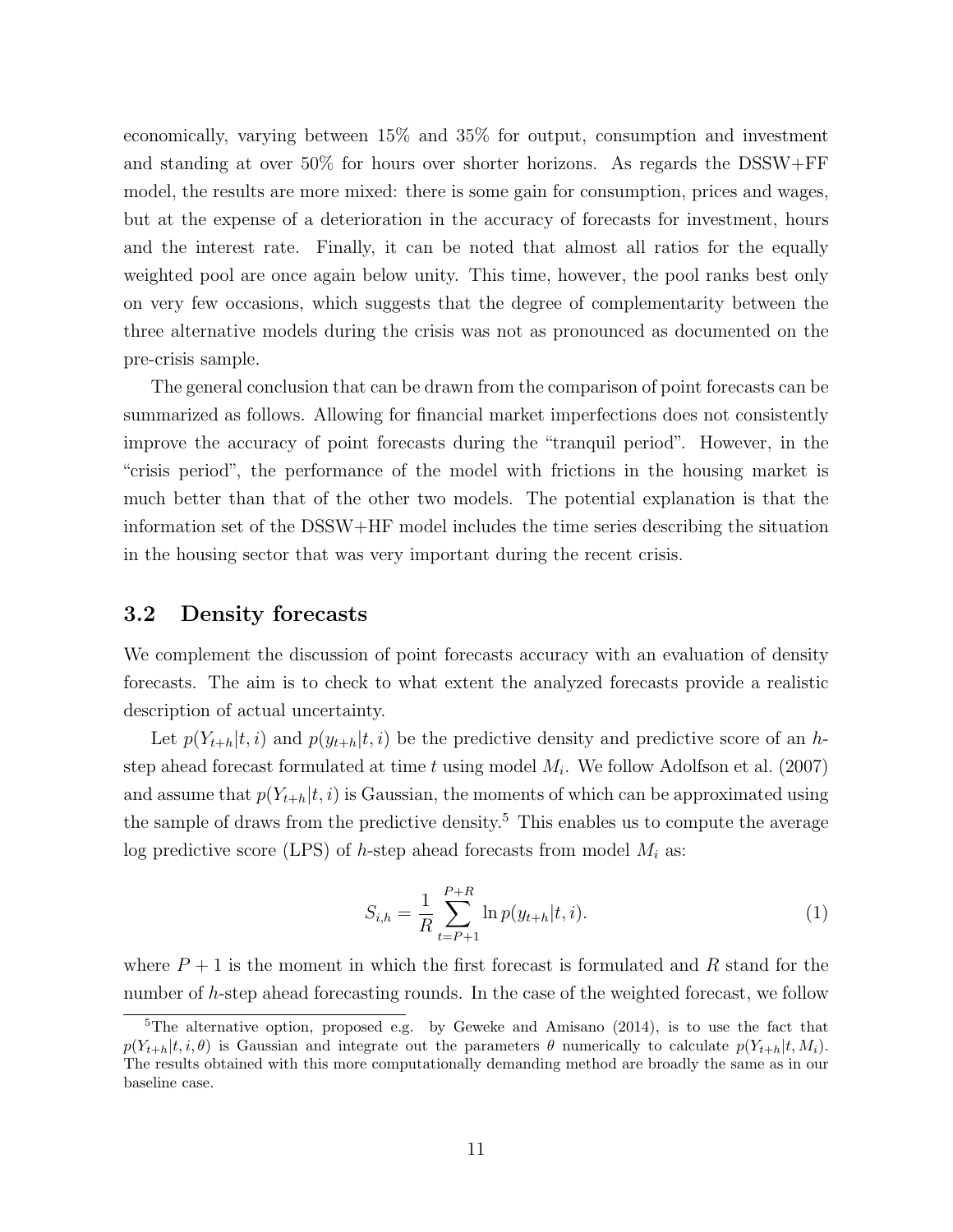Geweke and Amisano (2011) and calculate the predictive score as:

$$
S_{w,h} = \sum_{i=1}^{n} w_i p(y_{t+h}|t,i)
$$
 (2)

where  $w_i$  are weights that satisfy  $w_i \geq 0$  and  $\sum w_i = 1$ .

In Tables 5 and 6 we report the average values of the LPSs for the "tranquil" and "crisis" subsamples, respectively. We focus on each of the seven macroeconomic variables separately, as well as on their joint distribution. The numbers for the DSSW model represent the average values of the LPSs, whereas the remaining numbers are expressed as differences so that positive values indicate that a given scheme overperforms the benchmark. To provide a rough gauge of whether these differences are significantly different from zero, we report the results of the Amisano and Giacomini (2007) test.

In general, our results show that during the pre-crisis period adding financial frictions in most cases leads to a deterioration in the accuracy of density forecasts. The LPS differences are significantly negative for output, consumption, investment (both models), the interest rate (DSSW+FF), hours and prices (DSSW+HF). Also the performance of the equally weighted pool tends to be worse than that of the baseline model. This is confirmed by the relevant statistics for all 7 variables: for the shortest horizon the DSSW model is significantly more accurate than its two competitors. There are also some exceptions: the LPS differences are significantly positive for wages (both models), hours (only DSSW+FF) or the interest rate (only DSSW+HF).

To examine where these differences in the LPSs across the models come from, we note that a well calibrated density forecast should be unbiased (null MFE) and effective (adequate width of the predictive density). A convenient way of illustrating to what extent these two criteria are met are the histograms of PITs, which we present in Figure 1 for the one-quarter ahead forecasts over the "tranquil period". More specifically, as advocated by Diebold et al. (1998) and recently employed to evaluate DSGE models by Herbst and Schorfheide (2012), we divide the unit interval into 10 subintervals and look if the fraction of PITs in each of them is close to 10%. If PITs are equally distributed across the bins, a density forecast is well calibrated. If PITs are concentrated in the lower (upper) bins, a model tends to overpredict (underpredict) a given variable. Finally, if PITs are concentrated in the middle (outer) bins, a density forecast is too diffuse (tight).

Overall, the PITs suggest that, apart from the bias that we have already discussed while analyzing the accuracy of point forecasts, there is an additional problem with the excessive width of the predictive densities generated by the baseline model. Adding fi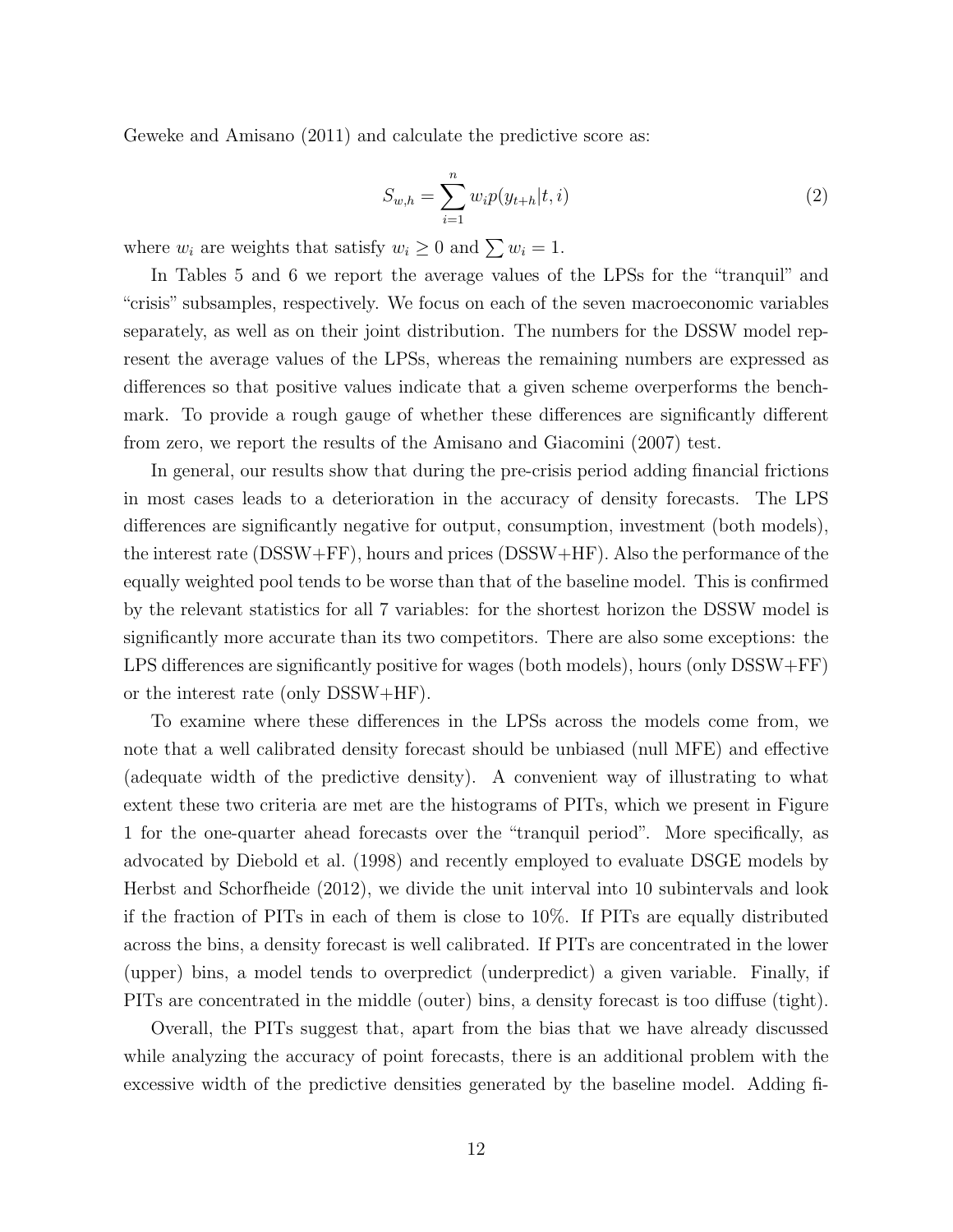nancial frictions usually makes this problem worse. For most variables and horizons, the density forecasts from the extended models are more diffuse that those from the benchmark.<sup>6</sup> This is especially evident for short-term investment forecasts from the DSSW+FF model and predictions for prices from the DSSW+HF model.

Turning to the LPS statistics for the "crisis period" reported in Table 6, the strongest result is that the quality of density forecasts from the DSSW+HF model are visibly better than from the baseline for all variables but prices. This is confirmed by the significantly positive LPS differences for the joint distribution of seven standard macrocategories. As regards the DSSW+FF model, the results are not so positive. There is even a significant deterioration of forecasts quality for the 7-variables case at short-run horizons. It can be also noticed that the equally weighted pool tends to underperform the DSSW+HF model.

To sum up, allowing for financial market imperfections usually deteriorates the accuracy of density forecasts in "tranquil periods". The reason is that this kind of extension increases the width of the already excessively diffuse predictive density. However, on the positive side, adding frictions in the housing market helps to boost the quality of density forecasts during the crisis times.

#### **3.3 Time variation in optimal pools**

The results discussed above show that the accuracy of forecasts from the analyzed models in the "tranquil" and "crisis" subsamples are visibly different. A natural question hence arises whether there is a significant time variation in the relative forecasting performance of the three investigated models. We address this issue by calculating time-varying weights that would optimize the *ex-post* forecasting performance in a rolling three-year windows. In particular, we compute the weights that would (i) minimize the RMSFE and (ii) maximize the LPS (see eq.  $(2)$ ) of the weighted one-step ahead forecasts.<sup>7</sup>

The evolution of the weights that optimize the RMSFEs and LPSs are presented in Figures 2 and 3, respectively. Several interesting conclusions can be ventured. First of all, the "optimal" weights exhibit substantial time variation, especially for point forecasts. Another interesting finding is that the RMSFE and LPS optimizing weights might be substantially different from each other. This is especially visible for investment, for which the share of the benchmark DSSW model is close to null if one is interested in maximizing

<sup>&</sup>lt;sup>6</sup>This pattern can be observed not only for one-quarter ahead forecasts, but also for longer horizons.

<sup>7</sup>A similar analysis has recently been proposed by Del Negro et al. (2013b), who calculate the timevarying LPS-maximizing weights for the Smets and Wouters (2007) model and its Bernanke et al. (1999) extension. Their main finding is that during financial turmoil the weight attributed to the model incorporating financial frictions is much higher than in normal times.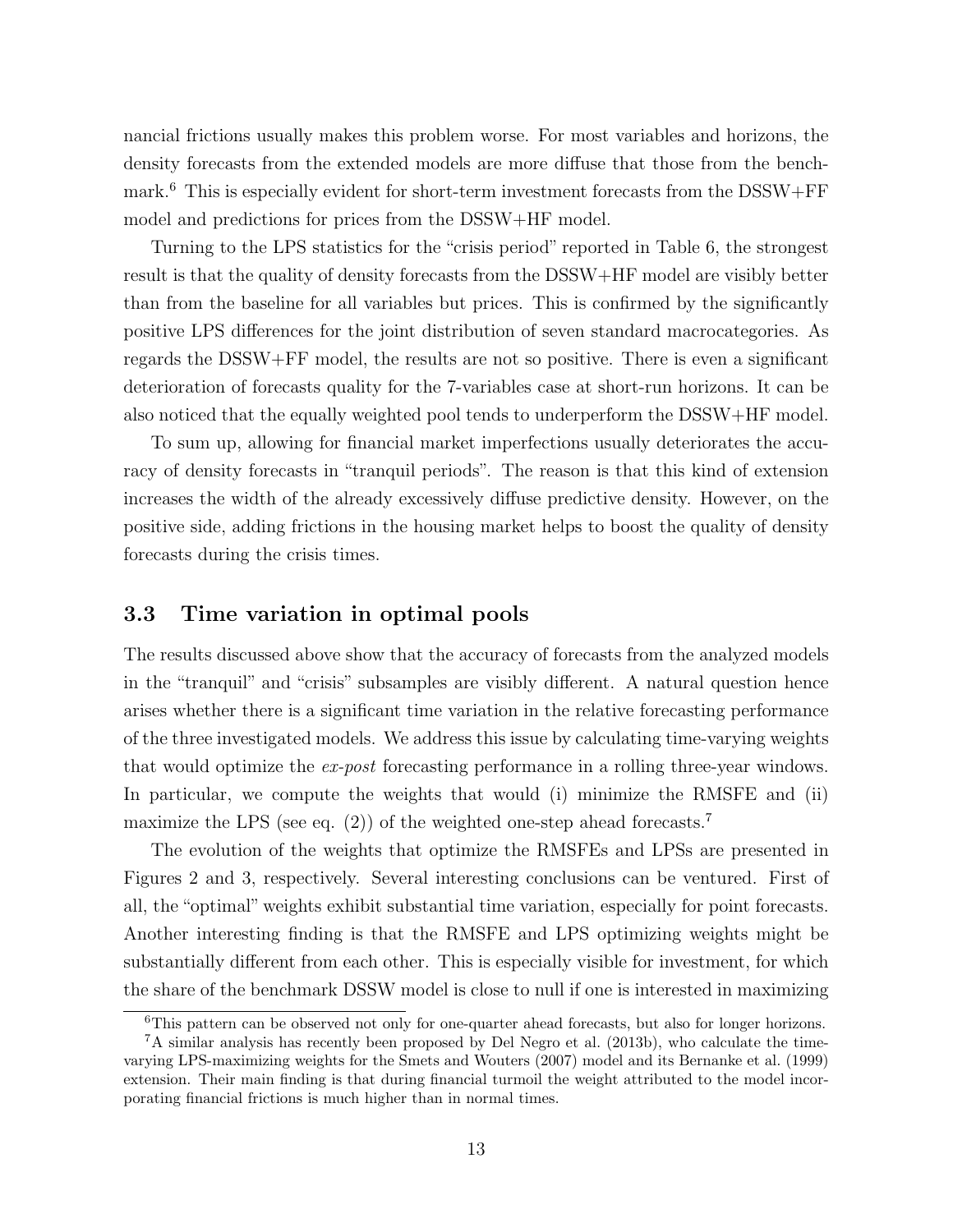the LPS and almost 100% for most periods if one's focus is on the quality of point forecasts. Moreover, it can be seen that models with financial frictions are consistently outperform the baseline in forecasting hours and wages, whereas the DSSW+HF model is found to be the best in forecasting the interest rate. In contrast, the baseline was found to be relatively good in forecasting output, consumption and prices, especially in the 1990s. The last and most important conclusion is that the DSSW+HF performed visibly better than the other two models during the recent crisis: the weights attributed to this variant are close to 100% for all variables but prices, which confirms our earlier findings.

## **4 Conclusions**

In this paper we have compared the quality of point and density forecasts from a richlyspecified DSGE model and its two extensions that introduce financial frictions into the corporate and household sectors. We have found that accounting for financial frictions does not result in an overall improvement in the quality of forecasts during normal times, but does offer statistically and economically significant gains in forecast efficiency during the financial turmoil. In this respect, the model variant featuring the housing market has proved particularly successful, beating both the benchmark and the alternative that incorporates financial imperfections in the corporate sector.

These findings suggest that developing models with housing sector should provide a better guidance during the turbulent times. However, our results also indicate that maintaining all three model variants can be warranted. This recommendation is supported by a relatively good performance of pooled forecasts and substantial time variation of weights that optimize the forecast errors or predictive densities.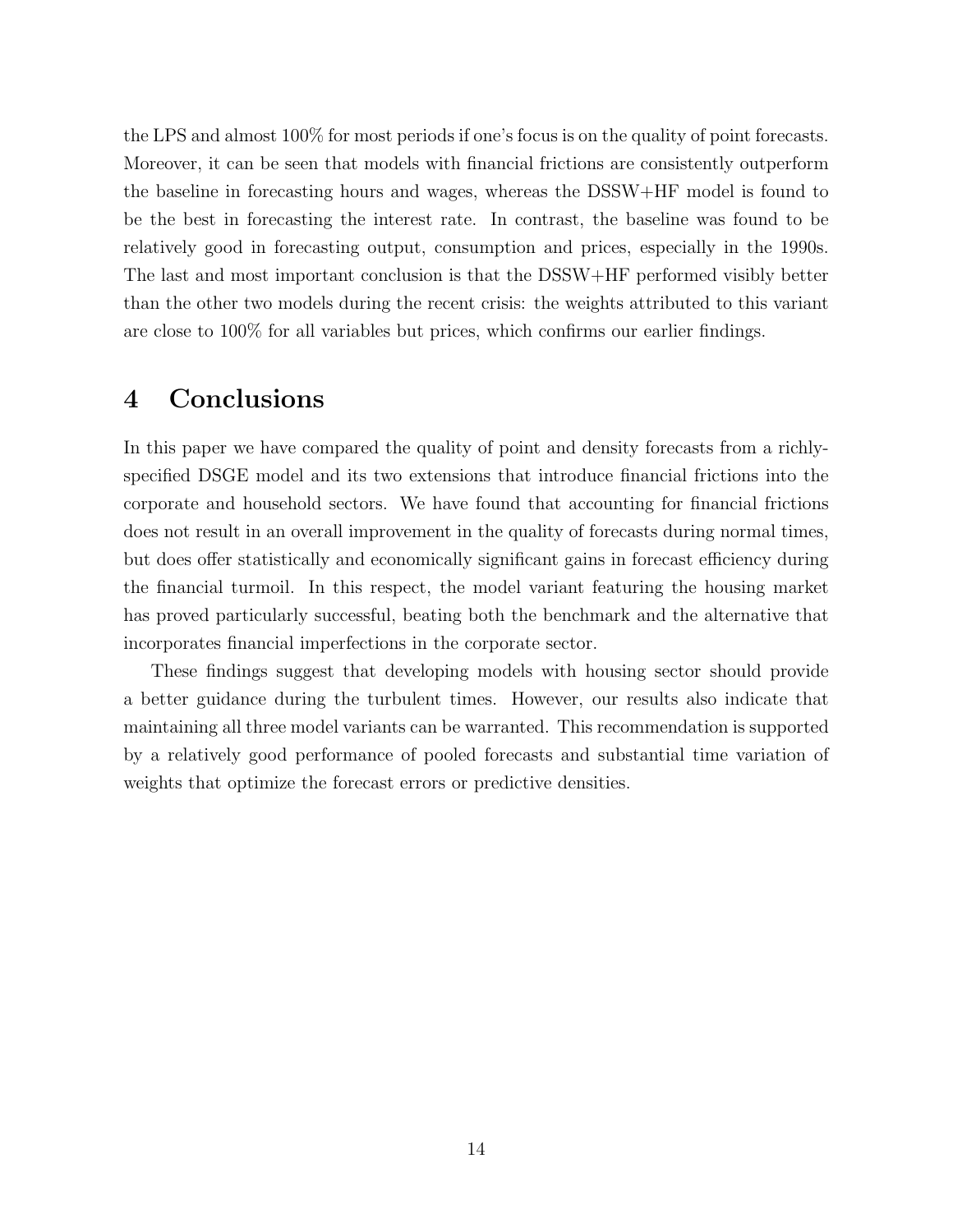## **References**

- Adjemian, S., Bastani, H., Juillard, M., Mihoubi, F., Perendia, G., Ratto, M., Villemot, S., 2011. Dynare: Reference manual, version 4. Dynare Working Papers 1, CEPREMAP.
- Adolfson, M., Lindé, J., Villani, M., 2007. Forecasting performance of an open economy DSGE model. Econometric Reviews 26 (2-4), 289–328.
- Amisano, G., Giacomini, R., 2007. Comparing density forecasts via weighted likelihood ratio tests. Journal of Business & Economic Statistics 25, 177–190.
- Bernanke, B. S., Gertler, M., Gilchrist, S., 1999. The financial accelerator in a quantitative business cycle framework. In: Taylor, J. B., Woodford, M. (Eds.), Handbook of Macroeconomics. Vol. 1 of Handbook of Macroeconomics. Elsevier, Ch. 21, pp. 1341– 1393.
- Brzoza-Brzezina, M., Kolasa, M., Makarski, K., 2013. The anatomy of standard DSGE models with financial frictions. Journal of Economic Dynamics and Control 37 (1), 32–51.
- Canova, F., 2012. Bridging DSGE models and the raw data. Working Paper 635, Barcelona Graduate School of Economics.
- Canzoneri, M. B., Cumby, R. E., Diba, B. T., 2007. Euler equations and money market interest rates: A challenge for monetary policy models. Journal of Monetary Economics 54 (7), 1863–1881.
- Cayen, J.-P., Gosselin, M.-A., Kozicki, S., 2009. Estimating DSGE-model-consistent trends for use in forecasting. Working Papers 09-35, Bank of Canada.
- Christiano, L., Rostagno, M., Motto, R., 2010. Financial factors in economic fluctuations. Working Paper Series 1192, European Central Bank.
- Christiano, L. J., Eichenbaum, M., Evans, C. L., 2005. Nominal rigidities and the dynamic effects of a shock to monetary policy. Journal of Political Economy 113 (1), 1–45.
- Christiano, L. J., Motto, R., Rostagno, M., 2003. The Great Depression and the Friedman-Schwartz hypothesis. Journal of Money, Credit and Banking 35 (6), 1119–1197.
- Christiano, L. J., Trabandt, M., Walentin, K., 2011. Introducing financial frictions and unemployment into a small open economy model. Journal of Economic Dynamics and Control 35 (12), 1999–2041.
- Del Negro, M., Giannoni, M. P., Schorfheide, F., 2013a. Inflation in the Great Recession and New Keynesian models. Staff Reports 618, Federal Reserve Bank of New York.
- Del Negro, M., Hasegawa, R. B., Schorfheide, F., 2013b. Dynamic prediction pools: An investigation of financial frictions and forecasting performance. Working paper, Federal Reserve Bank of New York.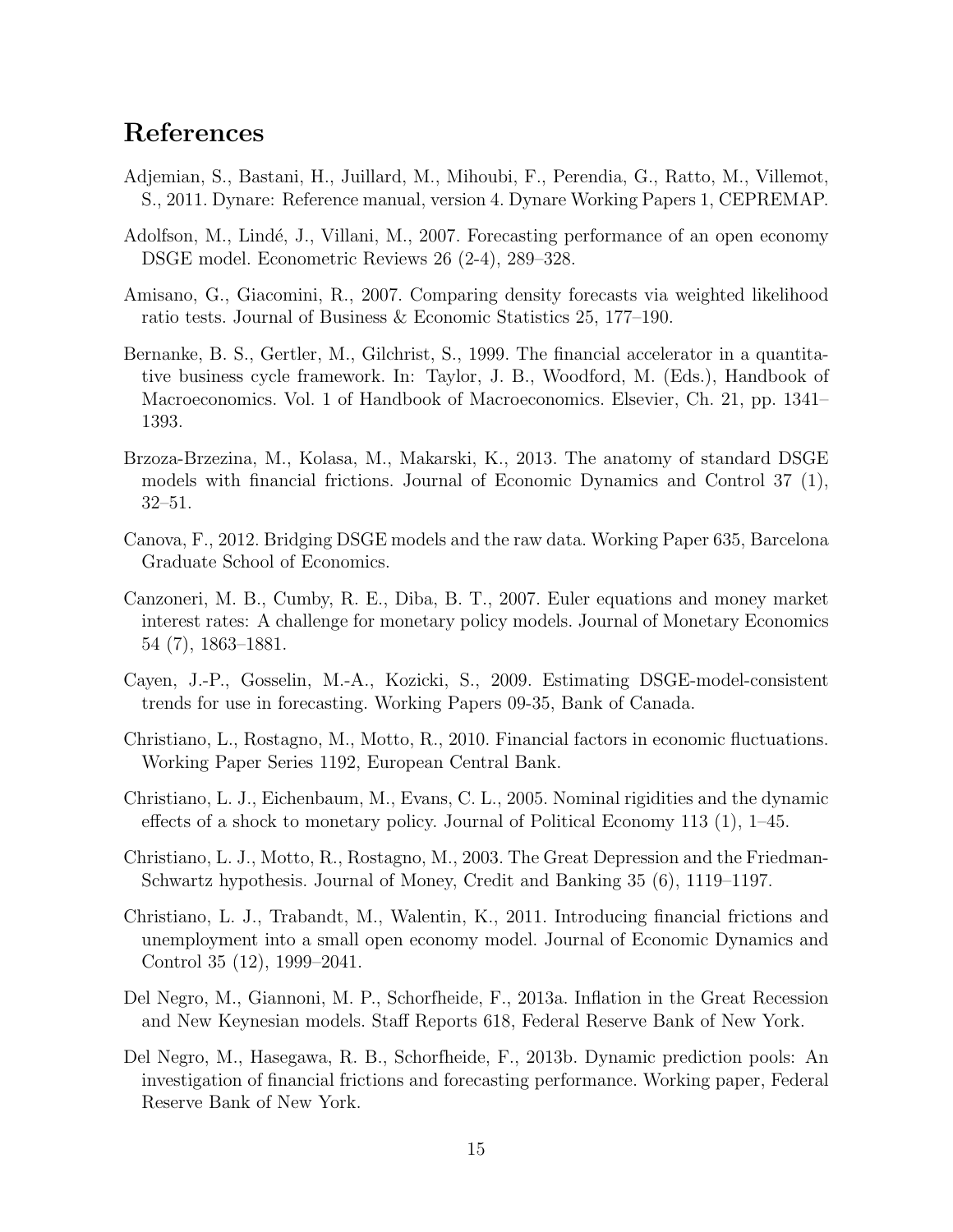- Del Negro, M., Schorfheide, F., 2004. Priors from general equilibrium models for VARs. International Economic Review 45 (2), 643–673.
- Del Negro, M., Schorfheide, F., 2013. DSGE model-based forecasting. In: Elliott, G., Timmermann, A. (Eds.), Handbook of Economic Forecasting. Vol. 2 of Handbook of Economic Forecasting. Elsevier, pp. 57–10.
- Del Negro, M., Schorfheide, F., Smets, F., Wouters, R., 2007. On the fit of new Keynesian models. Journal of Business & Economic Statistics 25, 123–143.
- Diebold, F. X., Gunther, T. A., Tay, A. S., 1998. Evaluating density forecasts with applications to financial risk management. International Economic Review 39 (4), 863–83.
- Diebold, F. X., Mariano, R. S., 1995. Comparing predictive accuracy. Journal of Business & Economic Statistics 13 (3), 253–63.
- Edge, R. M., Gurkaynak, R. S., 2010. How useful are estimated DSGE model forecasts for central bankers? Brookings Papers on Economic Activity 41 (2), 209–259.
- Edge, R. M., Kiley, M. T., Laforte, J.-P., 2010. A comparison of forecast performance between Federal Reserve staff forecasts, simple reduced-form models, and a DSGE model. Journal of Applied Econometrics 25 (4), 720–754.
- Gerali, A., Neri, S., Sessa, L., Signoretti, F. M., 2010. Credit and banking in a DSGE model of the euro area. Journal of Money, Credit and Banking 42 (s1), 107–141.
- Gerke, R., Jonsson, M., Kliem, M., Kolasa, M., Lafourcade, P., Locarno, A., Makarski, Krzysztofand McAdam, P., 2013. Assessing macro-financial linkages: A model comparison exercise. Economic Modelling 31 (1), 253–264.
- Geweke, J., Amisano, G., 2011. Optimal prediction pools. Journal of Econometrics 164 (1), 130–141.
- Geweke, J., Amisano, G., June 2014. Analysis of Variance for Bayesian Inference. Econometric Reviews 33 (1-4), 270–288.
- Herbst, E., Schorfheide, F., 2012. Evaluating DSGE model forecasts of comovements. Journal of Econometrics 171 (2), 152–166.
- Iacoviello, M., 2005. House prices, borrowing constraints, and monetary policy in the business cycle. American Economic Review 95 (3), 739–764.
- Ireland, P. N., 2004. Technology shocks in the New Keynesian model. The Review of Economics and Statistics 86 (4), 923–936.
- Justiniano, A., Primiceri, G., Tambalotti, A., 2011. Investment shocks and the relative price of investment. Review of Economic Dynamics 14 (1), 101–121.
- Kiyotaki, N., Moore, J., 1997. Credit cycles. Journal of Political Economy 105 (2), 211–48.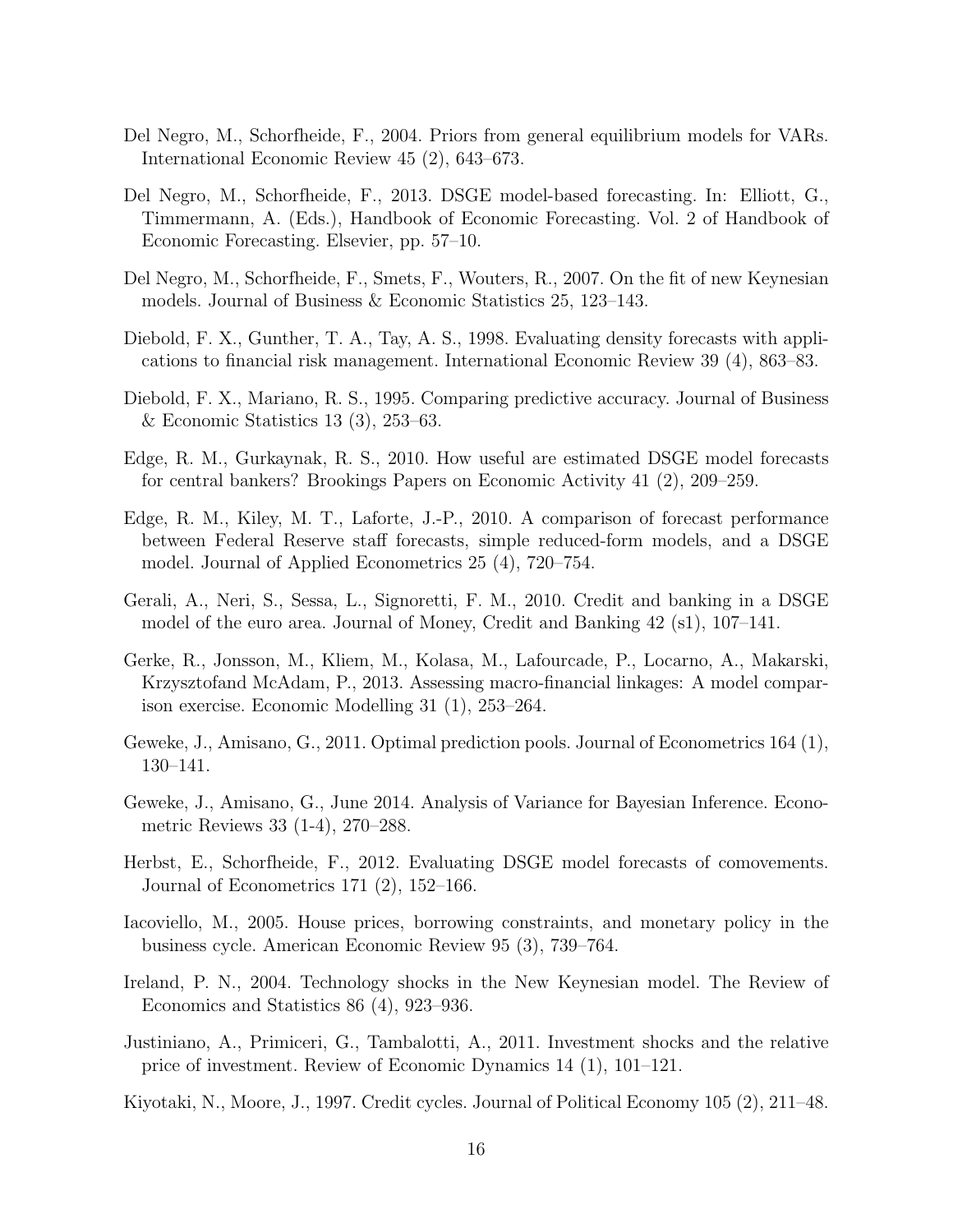- Kolasa, M., Rubaszek, M., Skrzypczynski, P., 2012. Putting the New Keynesian DSGE model to the real-time forecasting test. Journal of Money, Credit and Banking 44 (7), 1301–1324.
- Rubaszek, M., Skrzypczynski, P., 2008. On the forecasting performance of a small-scale DSGE model. International Journal of Forecasting 24 (3), 498–512.
- Smets, F., Wouters, R., 2003. An estimated Dynamic Stochastic General Equilibrium model of the euro area. Journal of the European Economic Association 1 (5), 1123– 1175.
- Smets, F., Wouters, R., 2007. Shocks and frictions in US business cycles: A Bayesian DSGE approach. American Economic Review 97 (3), 586–606.
- Timmermann, A., 2006. Forecast combinations. In: Elliott, G., Granger, C., Timmermann, A. (Eds.), Handbook of Economic Forecasting. Vol. 1. Elsevier, pp. 135–196.
- Wieland, V., Wolters, M. H., 2013. Foreacasting and policy making. In: Elliott, G., Timmermann, A. (Eds.), Handbook of Economic Forecasting. Vol. 2. Elsevier, pp. 239– 325.
- Wolters, M. H., 2014. Evaluating point and density forecasts of DSGE models. Journal of Applied Econometrics, forthcoming.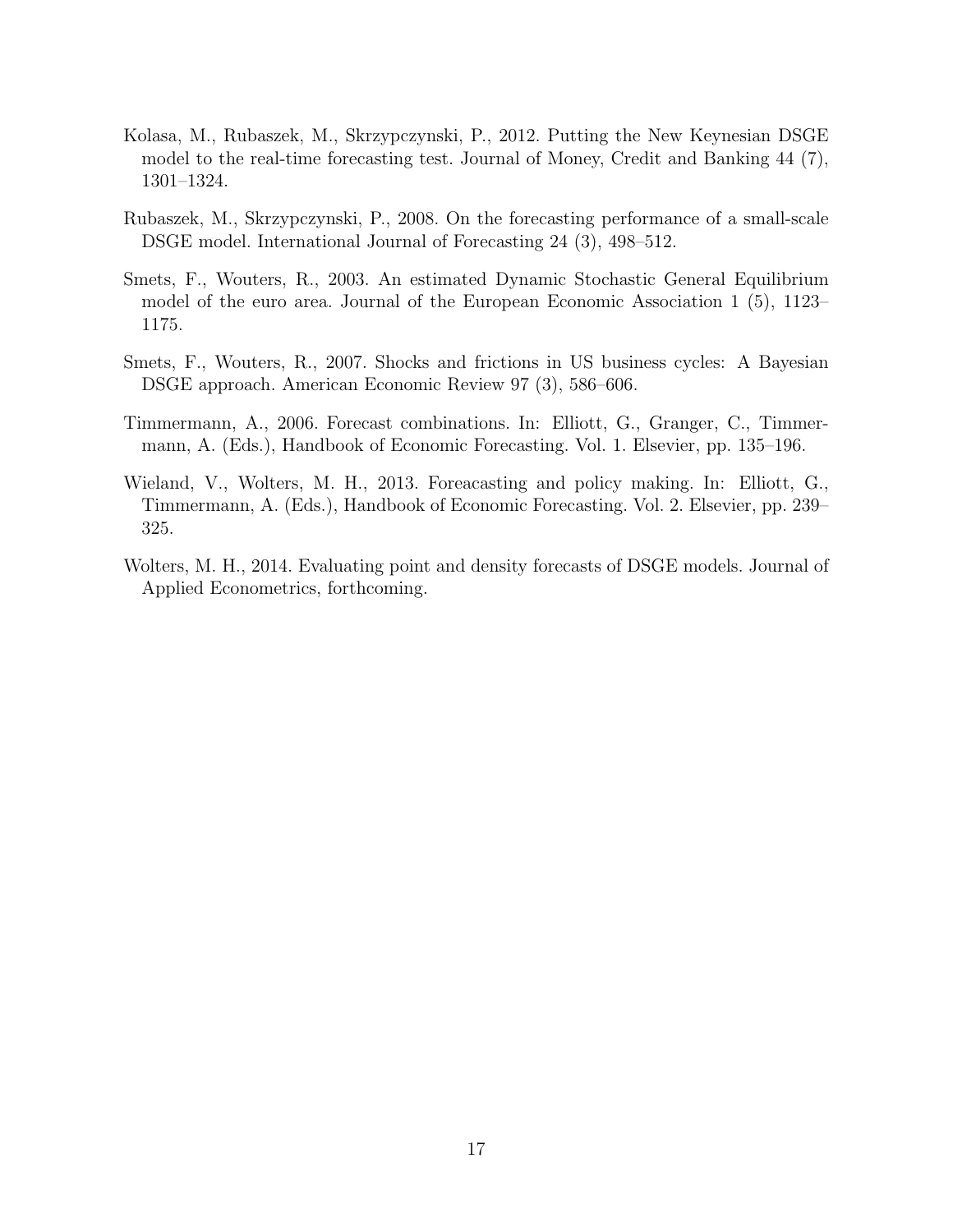# **Tables and Figures**

| $H=2$<br>$H=16$<br>$H=1$<br>$H=4$<br>$H=8$<br>$H=12$<br>$H=6$<br>Output<br>$-0.39***$<br><b>DSSW</b><br>$-0.22***$<br>$-0.62**$<br>0.33<br>$-0.34$<br>1.11<br>$-0.57$<br>$1.06***$<br>$1.84***$<br>$DSSW + FF$<br>$-0.11*$<br>0.02<br>0.32<br>$-0.16$<br>$-0.18$<br>$2.86***$<br>$0.20**$<br>$0.54***$<br>$1.29***$<br>$2.06***$<br>$4.44***$<br>$6.02***$<br>$DSSW+HF$<br>$2.99***$<br>$1.94***$<br>Pool<br>$-0.04$<br>0.00<br>0.16<br>$0.95*$<br>0.50<br>Consumption<br>$2.27***$<br>$0.50***$<br>$1.29***$<br>$3.28***$<br>$5.13***$<br>$6.64***$<br>$0.19***$<br><b>DSSW</b><br>$3.04***$<br>$0.85***$<br>$4.11***$<br>$6.02***$<br>$7.57***$<br>$0.35***$<br>$1.93***$<br>$DSSW + FF$<br>$1.10***$<br>$2.52***$<br>$3.88***$<br>$5.11***$<br>$7.17***$<br>$8.85***$<br>$0.45***$<br>$DSSW+HF$<br>$0.33***$<br>$0.82***$<br>$1.91***$<br>$3.06***$<br>$4.17***$<br>$6.11***$<br>$7.69***$<br>Pool<br>Investment<br>$-5.50***$<br>$-6.24***$<br><b>DSSW</b><br>$-1.62***$<br>$-3.85***$<br>$-5.84***$<br>$-3.93**$<br>$-0.64***$<br>$DSSW + FF$<br>$-0.34$<br>$-0.86$<br>$-1.83$<br>$-2.08$<br>$-1.74$<br>$-0.15$<br>1.85<br>$3.80**$<br>$8.58***$<br>$13.32***$<br>0.14<br>0.58<br>1.83<br>$DSSW+HF$<br>0.05<br>$-0.31***$<br>$-0.78**$<br>$-1.70**$<br>$-1.92*$<br>$3.75***$<br>Pool<br>$-1.39$<br>0.86<br>Hours<br><b>DSSW</b><br>$-0.64***$<br>$-1.02***$<br>$-1.14***$<br>$-0.35***$<br>$-1.06**$<br>$-0.30$<br>$-0.70$<br>0.32<br>$DSSW + FF$<br>$-0.21***$<br>$-0.45*$<br>$-0.35$<br>$-0.16$<br>0.78<br>$-0.33**$<br>$1.01**$<br>$1.40**$<br>$2.10***$<br>$DSSW+HF$<br>0.02<br>0.18<br>$0.62*$<br>2.67<br>$-0.18**$<br>$-0.26***$<br>Pool<br>$-0.28$<br>1.05<br>$-0.16$<br>0.06<br>0.57<br>Prices |
|-------------------------------------------------------------------------------------------------------------------------------------------------------------------------------------------------------------------------------------------------------------------------------------------------------------------------------------------------------------------------------------------------------------------------------------------------------------------------------------------------------------------------------------------------------------------------------------------------------------------------------------------------------------------------------------------------------------------------------------------------------------------------------------------------------------------------------------------------------------------------------------------------------------------------------------------------------------------------------------------------------------------------------------------------------------------------------------------------------------------------------------------------------------------------------------------------------------------------------------------------------------------------------------------------------------------------------------------------------------------------------------------------------------------------------------------------------------------------------------------------------------------------------------------------------------------------------------------------------------------------------------------------------------------------------------------------------------|
|                                                                                                                                                                                                                                                                                                                                                                                                                                                                                                                                                                                                                                                                                                                                                                                                                                                                                                                                                                                                                                                                                                                                                                                                                                                                                                                                                                                                                                                                                                                                                                                                                                                                                                             |
|                                                                                                                                                                                                                                                                                                                                                                                                                                                                                                                                                                                                                                                                                                                                                                                                                                                                                                                                                                                                                                                                                                                                                                                                                                                                                                                                                                                                                                                                                                                                                                                                                                                                                                             |
|                                                                                                                                                                                                                                                                                                                                                                                                                                                                                                                                                                                                                                                                                                                                                                                                                                                                                                                                                                                                                                                                                                                                                                                                                                                                                                                                                                                                                                                                                                                                                                                                                                                                                                             |
|                                                                                                                                                                                                                                                                                                                                                                                                                                                                                                                                                                                                                                                                                                                                                                                                                                                                                                                                                                                                                                                                                                                                                                                                                                                                                                                                                                                                                                                                                                                                                                                                                                                                                                             |
|                                                                                                                                                                                                                                                                                                                                                                                                                                                                                                                                                                                                                                                                                                                                                                                                                                                                                                                                                                                                                                                                                                                                                                                                                                                                                                                                                                                                                                                                                                                                                                                                                                                                                                             |
|                                                                                                                                                                                                                                                                                                                                                                                                                                                                                                                                                                                                                                                                                                                                                                                                                                                                                                                                                                                                                                                                                                                                                                                                                                                                                                                                                                                                                                                                                                                                                                                                                                                                                                             |
|                                                                                                                                                                                                                                                                                                                                                                                                                                                                                                                                                                                                                                                                                                                                                                                                                                                                                                                                                                                                                                                                                                                                                                                                                                                                                                                                                                                                                                                                                                                                                                                                                                                                                                             |
|                                                                                                                                                                                                                                                                                                                                                                                                                                                                                                                                                                                                                                                                                                                                                                                                                                                                                                                                                                                                                                                                                                                                                                                                                                                                                                                                                                                                                                                                                                                                                                                                                                                                                                             |
|                                                                                                                                                                                                                                                                                                                                                                                                                                                                                                                                                                                                                                                                                                                                                                                                                                                                                                                                                                                                                                                                                                                                                                                                                                                                                                                                                                                                                                                                                                                                                                                                                                                                                                             |
|                                                                                                                                                                                                                                                                                                                                                                                                                                                                                                                                                                                                                                                                                                                                                                                                                                                                                                                                                                                                                                                                                                                                                                                                                                                                                                                                                                                                                                                                                                                                                                                                                                                                                                             |
|                                                                                                                                                                                                                                                                                                                                                                                                                                                                                                                                                                                                                                                                                                                                                                                                                                                                                                                                                                                                                                                                                                                                                                                                                                                                                                                                                                                                                                                                                                                                                                                                                                                                                                             |
|                                                                                                                                                                                                                                                                                                                                                                                                                                                                                                                                                                                                                                                                                                                                                                                                                                                                                                                                                                                                                                                                                                                                                                                                                                                                                                                                                                                                                                                                                                                                                                                                                                                                                                             |
|                                                                                                                                                                                                                                                                                                                                                                                                                                                                                                                                                                                                                                                                                                                                                                                                                                                                                                                                                                                                                                                                                                                                                                                                                                                                                                                                                                                                                                                                                                                                                                                                                                                                                                             |
|                                                                                                                                                                                                                                                                                                                                                                                                                                                                                                                                                                                                                                                                                                                                                                                                                                                                                                                                                                                                                                                                                                                                                                                                                                                                                                                                                                                                                                                                                                                                                                                                                                                                                                             |
|                                                                                                                                                                                                                                                                                                                                                                                                                                                                                                                                                                                                                                                                                                                                                                                                                                                                                                                                                                                                                                                                                                                                                                                                                                                                                                                                                                                                                                                                                                                                                                                                                                                                                                             |
|                                                                                                                                                                                                                                                                                                                                                                                                                                                                                                                                                                                                                                                                                                                                                                                                                                                                                                                                                                                                                                                                                                                                                                                                                                                                                                                                                                                                                                                                                                                                                                                                                                                                                                             |
|                                                                                                                                                                                                                                                                                                                                                                                                                                                                                                                                                                                                                                                                                                                                                                                                                                                                                                                                                                                                                                                                                                                                                                                                                                                                                                                                                                                                                                                                                                                                                                                                                                                                                                             |
|                                                                                                                                                                                                                                                                                                                                                                                                                                                                                                                                                                                                                                                                                                                                                                                                                                                                                                                                                                                                                                                                                                                                                                                                                                                                                                                                                                                                                                                                                                                                                                                                                                                                                                             |
|                                                                                                                                                                                                                                                                                                                                                                                                                                                                                                                                                                                                                                                                                                                                                                                                                                                                                                                                                                                                                                                                                                                                                                                                                                                                                                                                                                                                                                                                                                                                                                                                                                                                                                             |
|                                                                                                                                                                                                                                                                                                                                                                                                                                                                                                                                                                                                                                                                                                                                                                                                                                                                                                                                                                                                                                                                                                                                                                                                                                                                                                                                                                                                                                                                                                                                                                                                                                                                                                             |
|                                                                                                                                                                                                                                                                                                                                                                                                                                                                                                                                                                                                                                                                                                                                                                                                                                                                                                                                                                                                                                                                                                                                                                                                                                                                                                                                                                                                                                                                                                                                                                                                                                                                                                             |
|                                                                                                                                                                                                                                                                                                                                                                                                                                                                                                                                                                                                                                                                                                                                                                                                                                                                                                                                                                                                                                                                                                                                                                                                                                                                                                                                                                                                                                                                                                                                                                                                                                                                                                             |
| $-0.76***$<br>$-3.07***$<br>$-4.96***$<br><b>DSSW</b><br>$-0.26**$<br>$-1.43***$<br>0.00<br>$-0.03$                                                                                                                                                                                                                                                                                                                                                                                                                                                                                                                                                                                                                                                                                                                                                                                                                                                                                                                                                                                                                                                                                                                                                                                                                                                                                                                                                                                                                                                                                                                                                                                                         |
| $DSSW + FF$<br>$-0.30$<br>$-2.10***$<br>$-4.03***$<br>$0.03\,$<br>$0.05\,$<br>$-0.02$<br>$-0.74$                                                                                                                                                                                                                                                                                                                                                                                                                                                                                                                                                                                                                                                                                                                                                                                                                                                                                                                                                                                                                                                                                                                                                                                                                                                                                                                                                                                                                                                                                                                                                                                                            |
| $0.93***$<br>$DSSW+HF$<br>$0.13***$<br>$0.35***$<br>$1.51***$<br>$2.14***$<br>$3.47***$<br>$4.71***$                                                                                                                                                                                                                                                                                                                                                                                                                                                                                                                                                                                                                                                                                                                                                                                                                                                                                                                                                                                                                                                                                                                                                                                                                                                                                                                                                                                                                                                                                                                                                                                                        |
| $0.05***$<br>$0.12**$<br>Pool<br>$0.22*$<br>0.15<br>$-1.43**$<br>$-0.01$<br>$-0.57$                                                                                                                                                                                                                                                                                                                                                                                                                                                                                                                                                                                                                                                                                                                                                                                                                                                                                                                                                                                                                                                                                                                                                                                                                                                                                                                                                                                                                                                                                                                                                                                                                         |
| <b>Wages</b>                                                                                                                                                                                                                                                                                                                                                                                                                                                                                                                                                                                                                                                                                                                                                                                                                                                                                                                                                                                                                                                                                                                                                                                                                                                                                                                                                                                                                                                                                                                                                                                                                                                                                                |
| $-2.21***$<br>$-0.28***$<br>$-0.68***$<br>$-1.51***$<br>$-2.62***$<br>$-3.02***$<br>$-3.02***$<br><b>DSSW</b>                                                                                                                                                                                                                                                                                                                                                                                                                                                                                                                                                                                                                                                                                                                                                                                                                                                                                                                                                                                                                                                                                                                                                                                                                                                                                                                                                                                                                                                                                                                                                                                               |
| $-0.38**$<br>$-0.84***$<br>$-1.29***$<br>$-1.62***$<br>$-2.13***$<br>$-2.41***$<br>$DSSW + FF$<br>$-0.16**$                                                                                                                                                                                                                                                                                                                                                                                                                                                                                                                                                                                                                                                                                                                                                                                                                                                                                                                                                                                                                                                                                                                                                                                                                                                                                                                                                                                                                                                                                                                                                                                                 |
| $-1.47***$<br>$-1.70***$<br>$-1.75***$<br>$DSSW+HF$<br>$-0.20***$<br>$-0.46***$<br>$-1.01***$<br>$-1.30*$                                                                                                                                                                                                                                                                                                                                                                                                                                                                                                                                                                                                                                                                                                                                                                                                                                                                                                                                                                                                                                                                                                                                                                                                                                                                                                                                                                                                                                                                                                                                                                                                   |
| $-2.30***$<br>$-2.24***$<br>$-0.21***$<br>$-0.51***$<br>$-1.12***$<br>$-1.65***$<br>$-1.98***$<br>Pool                                                                                                                                                                                                                                                                                                                                                                                                                                                                                                                                                                                                                                                                                                                                                                                                                                                                                                                                                                                                                                                                                                                                                                                                                                                                                                                                                                                                                                                                                                                                                                                                      |
| Interest rate                                                                                                                                                                                                                                                                                                                                                                                                                                                                                                                                                                                                                                                                                                                                                                                                                                                                                                                                                                                                                                                                                                                                                                                                                                                                                                                                                                                                                                                                                                                                                                                                                                                                                               |
| $-0.94**$<br>$-1.49***$<br>$-2.22***$<br>$-2.51***$<br><b>DSSW</b><br>$-0.37$<br>$-0.02$<br>0.03                                                                                                                                                                                                                                                                                                                                                                                                                                                                                                                                                                                                                                                                                                                                                                                                                                                                                                                                                                                                                                                                                                                                                                                                                                                                                                                                                                                                                                                                                                                                                                                                            |
| $-0.59**$<br>$-1.21***$<br>$-1.84***$<br>$-3.02***$<br>$-3.38***$<br>$-0.30**$<br>$-2.35***$<br>$DSSW + FF$                                                                                                                                                                                                                                                                                                                                                                                                                                                                                                                                                                                                                                                                                                                                                                                                                                                                                                                                                                                                                                                                                                                                                                                                                                                                                                                                                                                                                                                                                                                                                                                                 |
| $DSSW+HF$<br>$-0.16*$<br>$-0.19$<br>$-0.14$<br>$-0.05$<br>0.09<br>0.26<br>$-0.11$                                                                                                                                                                                                                                                                                                                                                                                                                                                                                                                                                                                                                                                                                                                                                                                                                                                                                                                                                                                                                                                                                                                                                                                                                                                                                                                                                                                                                                                                                                                                                                                                                           |
| $-1.71***$<br>$-1.87***$<br>$-1.30***$<br>$-0.57*$<br>$-0.96**$<br>Pool<br>$-0.14$<br>$-0.27$                                                                                                                                                                                                                                                                                                                                                                                                                                                                                                                                                                                                                                                                                                                                                                                                                                                                                                                                                                                                                                                                                                                                                                                                                                                                                                                                                                                                                                                                                                                                                                                                               |

Table 1: Mean Forecast Errors for 1990:1-2007:3 period

Notes: A positive value indicates that forecasts are on average below the actual values. Asterisks *∗∗∗* , *∗∗* and *<sup>∗</sup>* denote the rejection of the null that the MFE is equal to zero at the 1%, 5% and 10% significance levels, respectively. The test statistics are corrected for autocorrelation of forecast errors with the Newey-West method. All reported statistics are for variables in log-levels multiplied by 100, except for the interest rate that is expressed in percent, annualized.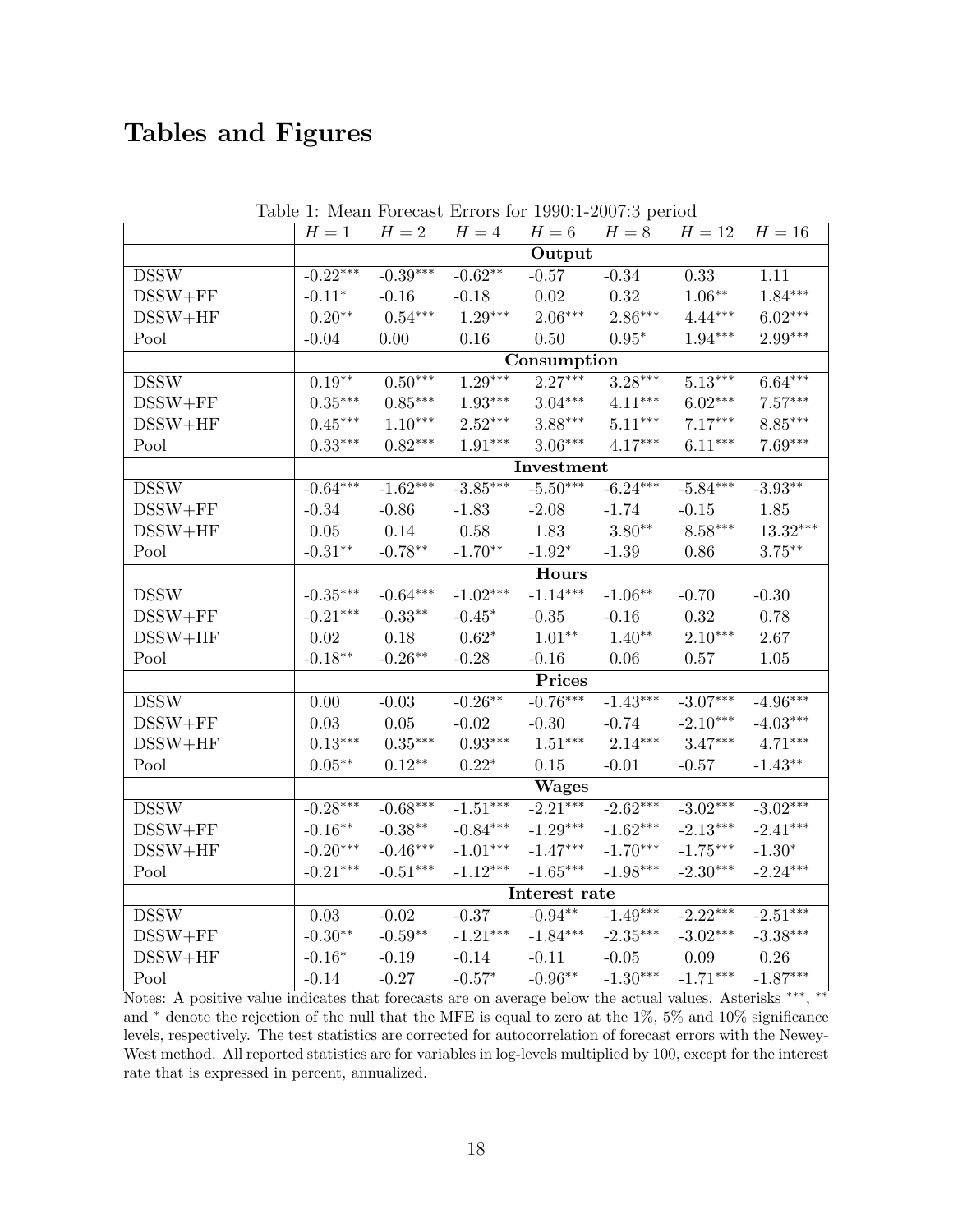|                            | $H=1$        | $H=2$          | $H=4$       | $H=6$         | $H=8$       | $H=12$      | $H=16$      |  |  |  |
|----------------------------|--------------|----------------|-------------|---------------|-------------|-------------|-------------|--|--|--|
|                            |              |                |             | Output        |             |             |             |  |  |  |
| <b>DSSW</b>                | $-0.71**$    | $-1.70***$     | $-3.37**$   | $-4.99***$    | $-6.83***$  | $-8.73***$  | $-9.64***$  |  |  |  |
| $DSSW + FF$                | $-0.98***$   | $-2.16***$     | $-3.49***$  | $-4.43***$    | $-5.63***$  | $-7.24***$  | $-8.19***$  |  |  |  |
| $DSSW+HF$                  | 0.17         | $-0.02$        | $-0.86$     | $-2.13$       | $-3.95***$  | $-5.65***$  | $-5.96***$  |  |  |  |
| Pool                       | $-0.51**$    | $-1.30**$      | $-2.58**$   | $-3.85***$    | $-5.47***$  | $-7.21***$  | $-7.93***$  |  |  |  |
|                            |              |                |             | Consumption   |             |             |             |  |  |  |
| <b>DSSW</b>                | $-0.58*$     | $-1.30**$      | $-2.33*$    | $-3.07**$     | $-3.96***$  | $-4.72***$  | $-4.82***$  |  |  |  |
| $DSSW + FF$                | $-0.42$      | $-0.92$        | $-1.73$     | $-2.59*$      | $-3.68***$  | $-4.51***$  | $-4.36**$   |  |  |  |
| $DSSW+HF$                  | $-0.24$      | $-0.61$        | $-1.30$     | $-1.65$       | $-1.97$     | $-1.49$     | $-0.98$     |  |  |  |
| Pool                       | $-0.41$      | $-0.95$        | $-1.78$     | $-2.44*$      | $-3.21***$  | $-3.57***$  | $-3.38**$   |  |  |  |
|                            |              | Investment     |             |               |             |             |             |  |  |  |
| <b>DSSW</b>                | $-1.87**$    | $-5.06**$      | $-12.05***$ | $-19.80***$   | $-28.15***$ | $-34.41***$ | $-35.86***$ |  |  |  |
| $DSSW + FF$                | $-4.23***$   | $-8.92***$     | $-15.12***$ | $-19.23***$   | $-22.79***$ | $-26.21***$ | $-27.87***$ |  |  |  |
| $DSSW+HF$                  | $-0.38$      | $-2.34$        | $-7.60**$   | $-14.51***$   | $-21.11***$ | $-23.74***$ | $-21.84***$ |  |  |  |
| Pool                       | $-2.16***$   | $-5.44***$     | $-11.59***$ | $-17.84***$   | $-24.02***$ | $-28.12***$ | $-28.52***$ |  |  |  |
|                            | <b>Hours</b> |                |             |               |             |             |             |  |  |  |
| <b>DSSW</b>                | $-0.90***$   | $-2.08***$     | $-4.08***$  | $-5.65***$    | $-6.82***$  | $-7.43***$  | $-7.53***$  |  |  |  |
| $DSSW + FF$                | $-1.42***$   | $-3.04***$     | $-4.75***$  | $-5.39***$    | $-5.76***$  | $-6.16***$  | $-6.56***$  |  |  |  |
| $DSSW+HF$                  | 0.06         | $-0.27$        | $-1.52**$   | $-2.94**$     | $-4.46***$  | $-5.71***$  | $-5.86***$  |  |  |  |
| Pool                       | $-0.75***$   | $-1.80***$     | $-3.45***$  | $-4.66***$    | $-5.68***$  | $-6.43***$  | $-6.65***$  |  |  |  |
|                            |              |                |             | Prices        |             |             |             |  |  |  |
| <b>DSSW</b>                | $-0.09$      | $-0.30**$      | $-0.95***$  | $-1.54***$    | $-2.03***$  | $-2.67***$  | $-3.21***$  |  |  |  |
| $DSSW + FF$                | 0.03         | 0.02           | $-0.21$     | $-0.49$       | $-0.79$     | $-0.70$     | 0.45        |  |  |  |
| $DSSW+HF$                  | $0.46***$    | $1.19***$      | $2.68***$   | $3.45*$       | 2.08        | $-2.06*$    | $-1.88$     |  |  |  |
| Pool                       | $0.14***$    | $0.30***$      | 0.51        | 0.48          | $-0.25$     | $-1.81**$   | $-1.54$     |  |  |  |
|                            |              |                |             | <b>Wages</b>  |             |             |             |  |  |  |
| <b>DSSW</b>                | $-0.22$      | $-0.54$        | $-1.50***$  | $-2.22***$    | $-3.53***$  | $-5.69***$  | $-7.04***$  |  |  |  |
| $DSSW + FF$                | $-0.14$      | $-0.24$        | $-0.68$     | $-1.00*$      | $-2.01***$  | $-3.75***$  | $-4.61***$  |  |  |  |
| $DSSW+HF$                  | 0.20         | 0.27           | $-0.30$     | $-1.04$       | $-2.46***$  | $-4.39***$  | $-5.16***$  |  |  |  |
| Pool                       | $-0.05$      | $-0.17$        | $-0.83$     | $-1.42**$     | $-2.67***$  | $-4.61***$  | $-5.60***$  |  |  |  |
|                            |              |                |             | Interest rate |             |             |             |  |  |  |
| $\overline{\mathrm{DSSW}}$ | $-0.42**$    | $-0.93**$      | $-2.12***$  | $-3.01***$    | $-3.75***$  | $-4.50***$  | $-4.85***$  |  |  |  |
| $DSSW + FF$                | 0.60         | 0.25           | $-1.50*$    | $-2.83***$    | $-3.80***$  | $-4.51***$  | $-4.67***$  |  |  |  |
| $DSSW+HF$                  | $-0.34$      | $-0.37$        | $-0.36$     | $-0.72$       | $-2.07*$    | $-4.25***$  | $-4.20***$  |  |  |  |
| Pool                       | $-0.05$      | $\text{-}0.35$ | $-1.32*$    | $-2.19**$     | $-3.21***$  | $-4.42***$  | $-4.57***$  |  |  |  |

Table 2: Mean Forecast Errors for 2007:4-2010:4 period

Notes: A positive value indicates that forecasts are on average below the actual values. Asterisks *∗∗∗* , *∗∗* and *<sup>∗</sup>* denote the rejection of the null that the MFE is equal to zero at the 1%, 5% and 10% significance levels, respectively. The test statistics are corrected for autocorrelation of forecast errors with the Newey-West method. All reported statistics are for variables in log-levels multiplied by 100, except for the interest rate that is expressed in percent, annualized.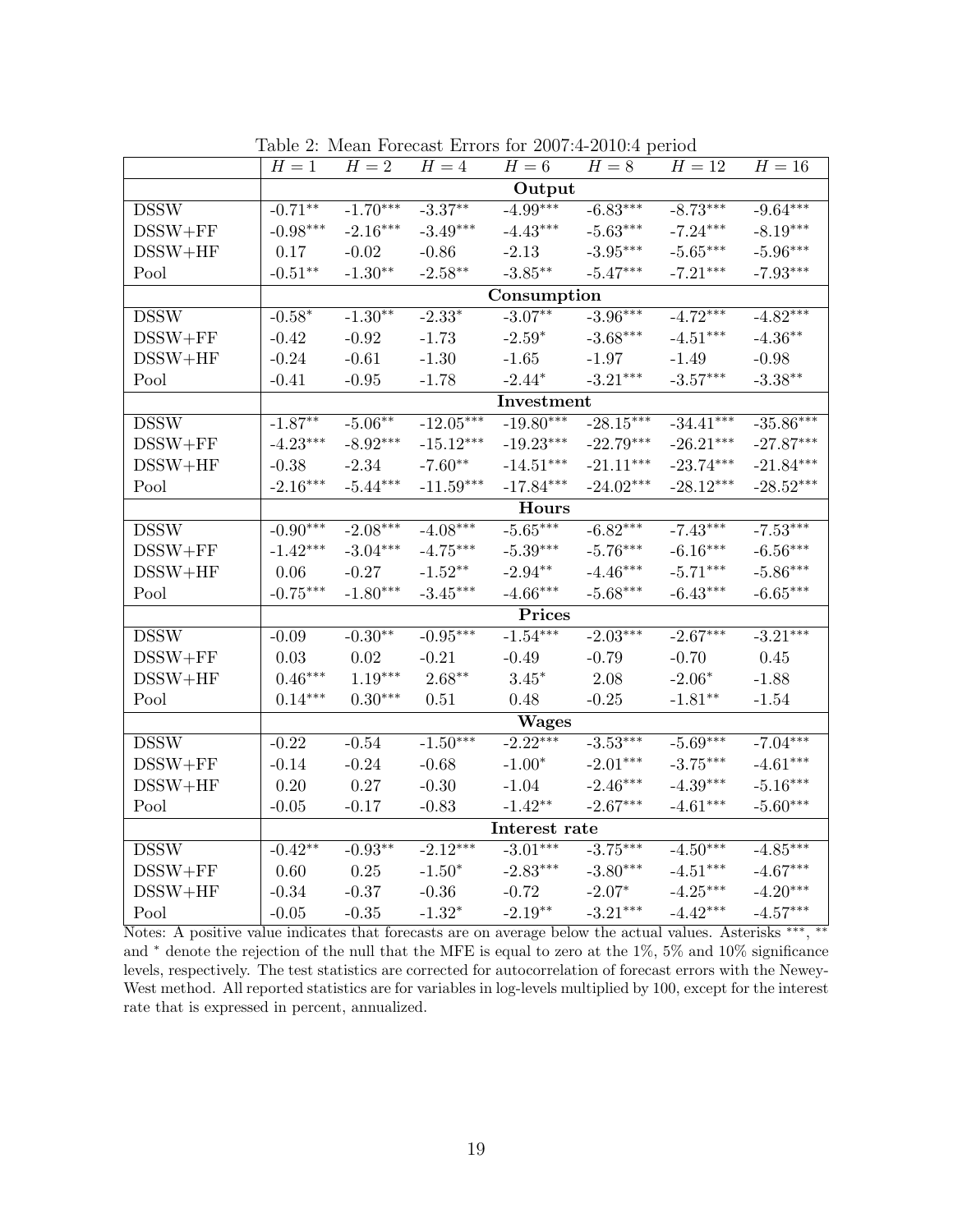|                            | $H=1$                 | $H=2$     | $H=4$             | $H=6$                 | $H=8$      | $H=12$            | $H=16$            |  |
|----------------------------|-----------------------|-----------|-------------------|-----------------------|------------|-------------------|-------------------|--|
|                            |                       |           |                   | Output                |            |                   |                   |  |
| <b>DSSW</b>                | 0.63                  | $0.95\,$  | 1.55              | 1.98                  | $2.28\,$   | 2.91              | 3.52              |  |
| $DSSW + FF$                | 0.95                  | $0.90\,$  | $0.83*$           | $0.80*$               | 0.81       | $0.84*$           | $0.85***$         |  |
| $DSSW+HF$                  | 1.04                  | 1.17      | $1.37\,$          | $1.54*$               | $1.70**$   | $1.85^{***}\,$    | $1.94***$         |  |
| Pool                       | $0.92**$              | $0.88*$   | 0.89              | 0.96                  | 1.03       | 1.13              | 1.19              |  |
|                            |                       |           |                   | Consumption           |            |                   |                   |  |
| <b>DSSW</b>                | 0.57                  | 1.04      | 2.09              | 3.16                  | 4.21       | 6.08              | 7.61              |  |
| $DSSW + FF$                | $1.19***$             | $1.30***$ | $1.31***$         | $1.27***$             | $1.21***$  | $1.13***$         | $1.10***$         |  |
| $DSSW+HF$                  | $1.20***$             | $1.32***$ | $1.40***$         | $1.38^{\ast\ast\ast}$ | $1.34***$  | $1.27***$         | $1.23^{\ast\ast}$ |  |
| Pool                       | $1.10**$              | $1.16***$ | $1.19***$         | $1.18***$             | $1.15***$  | $1.11***$         | $1.09***$         |  |
|                            |                       |           |                   | Investment            |            |                   |                   |  |
| <b>DSSW</b>                | 1.49                  | 2.73      | 5.38              | $7.55\,$              | 8.60       | 8.85              | 7.52              |  |
| $DSSW + FF$                | 1.09                  | 1.13      | 1.02              | 0.89                  | $0.80\,$   | 0.72              | 0.77              |  |
| $DSSW+HF$                  | $0.90**$              | $0.84**$  | $0.80*$           | 0.85                  | $0.95\,$   | 1.35              | $2.11***$         |  |
| Pool                       | $0.92^{\ast\ast\ast}$ | $0.87***$ | $0.79***$         | $0.75***$             | $0.71***$  | 0.74              | 0.96              |  |
|                            | Hours                 |           |                   |                       |            |                   |                   |  |
| $\overline{\mathrm{DSSW}}$ | 0.58                  | $0.95\,$  | $\overline{1.60}$ | 2.00                  | 2.26       | 2.77              | 3.19              |  |
| $DSSW + FF$                | 0.92                  | 0.84      | $0.76**$          | $0.68**$              | $0.64**$   | $0.64**$          | $0.68**$          |  |
| $DSSW+HF$                  | 1.01                  | 1.03      | 1.05              | 1.14                  | 1.21       | 1.23              | 1.22              |  |
| Pool                       | $0.87***$             | $0.78***$ | $0.74***$         | $0.76***$             | 0.80       | 0.85              | 0.89              |  |
|                            |                       |           |                   | Prices                |            |                   |                   |  |
| <b>DSSW</b>                | 0.21                  | 0.40      | 0.78              | $\overline{1.36}$     | 2.09       | 3.86              | 5.95              |  |
| $DSSW + FF$                | 1.04                  | $1.10\,$  | 1.18              | $1.12\,$              | $1.05\,$   | $0.95\,$          | 0.90              |  |
| $DSSW+HF$                  | $1.24***$             | $1.46***$ | $1.71***$         | $1.61***$             | $1.45***$  | 1.24              | 1.11              |  |
| Pool                       | 1.02                  | 1.02      | 0.93              | 0.79                  | $0.69*$    | $0.59^{\ast\ast}$ | $0.53***$         |  |
|                            |                       |           |                   | <b>Wages</b>          |            |                   |                   |  |
| <b>DSSW</b>                | 0.79                  | 1.31      | 2.18              | 2.95                  | 3.44       | 4.05              | 4.22              |  |
| $DSSW + FF$                | $0.95***$             | $0.90***$ | $0.82***$         | $0.78***$             | $0.77***$  | $0.80***$         | $0.84***$         |  |
| $DSSW+HF$                  | $0.92**$              | $0.89***$ | $0.83***$         | $0.80***$             | $0.79***$  | $0.78***$         | $0.76***$         |  |
| Pool                       | $0.95***$             | $0.92***$ | $0.87***$         | $0.85***$             | $0.84***$  | $0.85***$         | $0.85***$         |  |
|                            |                       |           |                   | Interest rate         |            |                   |                   |  |
| <b>DSSW</b>                | 0.57                  | 1.04      | 1.73              | 2.16                  | 2.47       | 2.83              | 2.96              |  |
| $DSSW + FF$                | 1.20                  | 1.18      | $1.20\,$          | $1.25***$             | $1.28***$  | $1.30***$         | $1.33***$         |  |
| $DSSW+HF$                  | $0.83**$              | $0.79***$ | $0.78***$         | 0.79                  | 0.83       | $\rm 0.93$        | 0.99              |  |
| Pool                       | 0.90                  | 0.91      | 0.92              | 0.92                  | $\rm 0.93$ | 0.95              | 0.94              |  |

Table 3: Root Mean Squared Forecast Errors for 1990:1-2007:3 period

Notes: For the DSSW model the RMSFEs are reported in levels, whereas for the remaining models they appear as the ratios so that the values below unity indicate that a given model has a lower RMSE than the benchmark. Asterisks *∗∗∗* , *∗∗* and *<sup>∗</sup>* denote, respectively, the 1%, 5% and 10% significance levels of the Diebold-Mariano test, where the long-run variance is calculated with the Newey-West method. All reported statistics are for variables in log-levels multiplied by 100, except for the interest rate that is expressed in percent, annualized.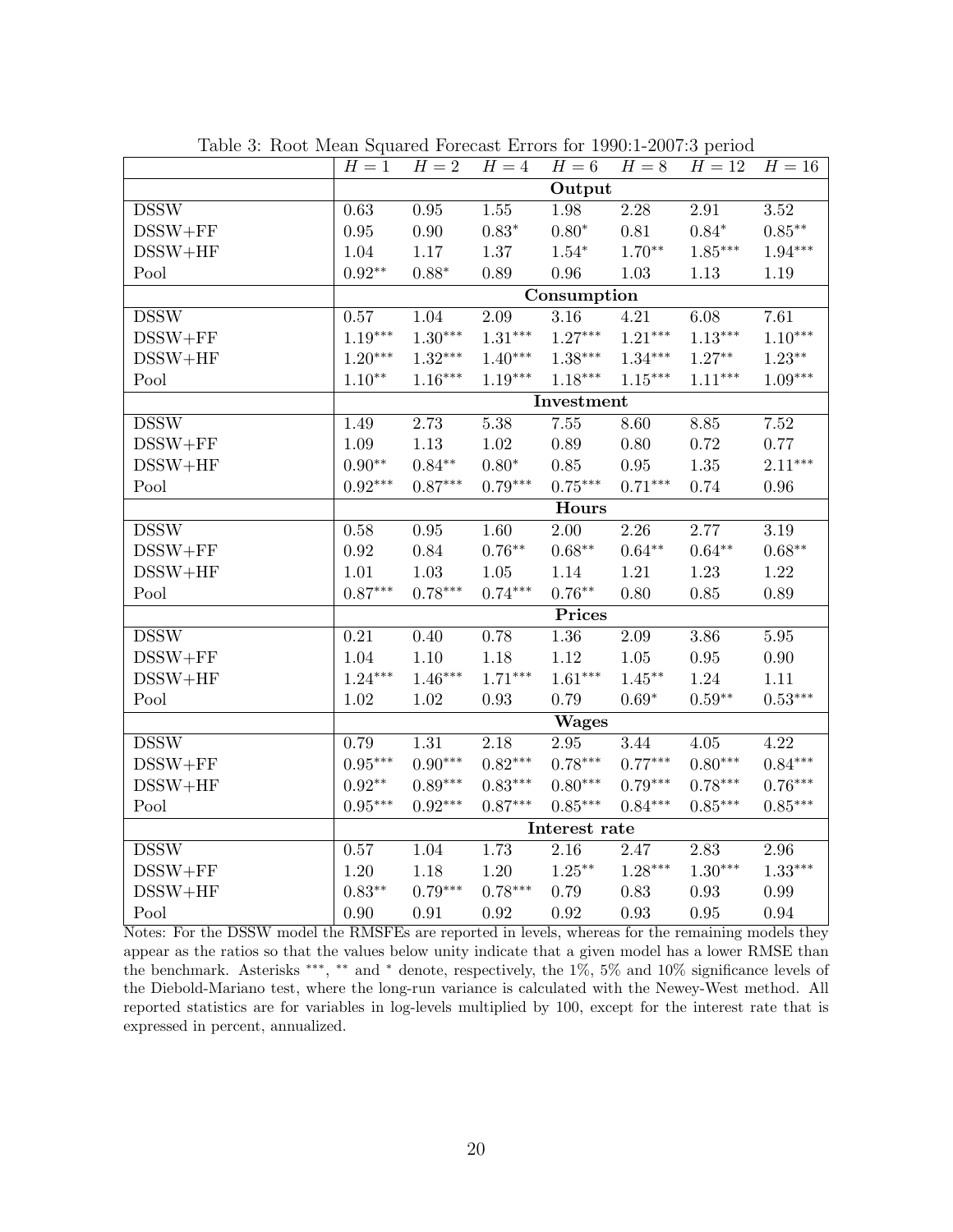|             | $H=1$         | $H=2$         | $H=4$             | $H=6$         | $H=8$             | $H=12$    | $H=16$            |  |
|-------------|---------------|---------------|-------------------|---------------|-------------------|-----------|-------------------|--|
|             |               |               |                   | Output        |                   |           |                   |  |
| <b>DSSW</b> | 1.03          | $2.30\,$      | 4.41              | 6.02          | 7.32              | 9.08      | 10.13             |  |
| $DSSW + FF$ | 1.16          | $1.10\,$      | 0.97              | $0.88**$      | $0.84***$         | $0.83***$ | $0.86***$         |  |
| $DSSW+HF$   | $0.75\,$      | $0.68\,$      | $0.67\,$          | $0.66***$     | $0.65***$         | $0.68***$ | $0.67***$         |  |
| Pool        | 0.82          | $0.82\,$      | $0.83*$           | $0.82**$      | $0.82***$         | $0.84***$ | $0.84***$         |  |
|             | Consumption   |               |                   |               |                   |           |                   |  |
| <b>DSSW</b> | 1.08          | $2.15\,$      | 3.54              | 4.24          | 4.61              | 5.29      | 5.73              |  |
| $DSSW + FF$ | $0.93^{\ast}$ | $0.92^{\ast}$ | $0.92**$          | $0.94^{\ast}$ | $0.93^{\ast\ast}$ | $0.95*$   | $0.95^{\ast\ast}$ |  |
| $DSSW+HF$   | 0.81          | $0.82\,$      | 0.86              | 0.84          | $0.79*$           | $0.57***$ | $0.50^{\ast\ast}$ |  |
| Pool        | $0.90\,$      | $0.90^\ast$   | $0.91^{\ast}$     | $0.91**$      | $0.88***$         | $0.81***$ | $0.79**$          |  |
|             |               |               |                   | Investment    |                   |           |                   |  |
| <b>DSSW</b> | 3.19          | 7.19          | 15.15             | 23.01         | 29.91             | 36.22     | 38.37             |  |
| $DSSW + FF$ | $1.55***$     | $1.39**$      | 1.13              | 0.94          | $0.84***$         | $0.79***$ | $0.81***$         |  |
| $DSSW+HF$   | 0.85          | $0.75*$       | $0.72***$         | $0.73***$     | $0.75***$         | $0.75***$ | $0.70***$         |  |
| Pool        | 1.02          | 0.98          | 0.92              | $0.88*$       | $0.86***$         | $0.84***$ | $0.83***$         |  |
|             | Hours         |               |                   |               |                   |           |                   |  |
| <b>DSSW</b> | 1.03          | $2.32\,$      | $4.65\,$          | 6.37          | 7.46              | 8.07      | 8.20              |  |
| $DSSW + FF$ | 1.67          | 1.50          | 1.18              | 0.98          | $0.88***$         | $0.84***$ | $0.87**$          |  |
| $DSSW+HF$   | $0.48***$     | $0.41***$     | $0.49**$          | $0.60**$      | $0.68***$         | $0.81***$ | $0.83***$         |  |
| Pool        | 0.90          | $0.88\,$      | $0.85^{\ast}$     | $0.84**$      | $0.85***$         | $0.88***$ | $0.90***$         |  |
|             |               |               |                   | Prices        |                   |           |                   |  |
| <b>DSSW</b> | 0.24          | 0.45          | 1.19              | 1.86          | 2.46              | 3.16      | 3.77              |  |
| $DSSW + FF$ | 0.89          | $\rm 0.62$    | $0.57**$          | $0.56^{\ast}$ | $0.66\,$          | 0.87      | 0.91              |  |
| $DSSW+HF$   | $2.24***$     | $3.04***$     | $3.08^{\ast}$     | $2.95\,$      | $2.20\,$          | 1.13      | 1.43              |  |
| Pool        | 1.06          | 0.96          | $0.90\,$          | 0.78          | $0.63*$           | $0.81\,$  | 0.96              |  |
|             |               |               |                   | <b>Wages</b>  |                   |           |                   |  |
| <b>DSSW</b> | 0.92          | 1.38          | 2.20              | 2.68          | 3.60              | 5.79      | 7.13              |  |
| $DSSW + FF$ | $0.93*$       | $0.89**$      | $0.75***$         | $0.71***$     | $0.64***$         | $0.67***$ | $0.67***$         |  |
| $DSSW+HF$   | $0.89**$      | 0.87          | 0.80              | $0.79**$      | $0.74***$         | $0.78***$ | $0.74***$         |  |
| Pool        | $0.91***$     | $0.86**$      | $0.80**$          | $0.80***$     | $0.78***$         | $0.81***$ | $0.80***$         |  |
|             |               |               |                   | Interest rate |                   |           |                   |  |
| <b>DSSW</b> | 0.72          | 1.23          | $\overline{2.34}$ | 3.27          | 4.00              | 4.68      | 5.03              |  |
| $DSSW + FF$ | $2.01**$      | $1.47*$       | $1.01\,$          | 1.01          | $1.03\,$          | 1.03      | 0.98              |  |
| $DSSW+HF$   | 0.91          | 0.88          | 0.93              | 0.94          | $0.86\,$          | 0.99      | $0.95\,$          |  |
| Pool        | 1.10          | 0.98          | 0.88              | 0.87          | $0.89\,$          | $1.00\,$  | $0.97\,$          |  |

Table 4: Root Mean Squared Forecast Errors for 2007:4-2010:4 period

Notes: For the DSSW model the RMSFEs are reported in levels, whereas for the remaining models they appear as the ratios so that the values below unity indicate that a given model has a lower RMSE than the benchmark. Asterisks *∗∗∗* , *∗∗* and *<sup>∗</sup>* denote, respectively, the 1%, 5% and 10% significance levels of the Diebold-Mariano test, where the long-run variance is calculated with the Newey-West method. All reported statistics are for variables in log-levels multiplied by 100, except for the interest rate that is expressed in percent, annualized.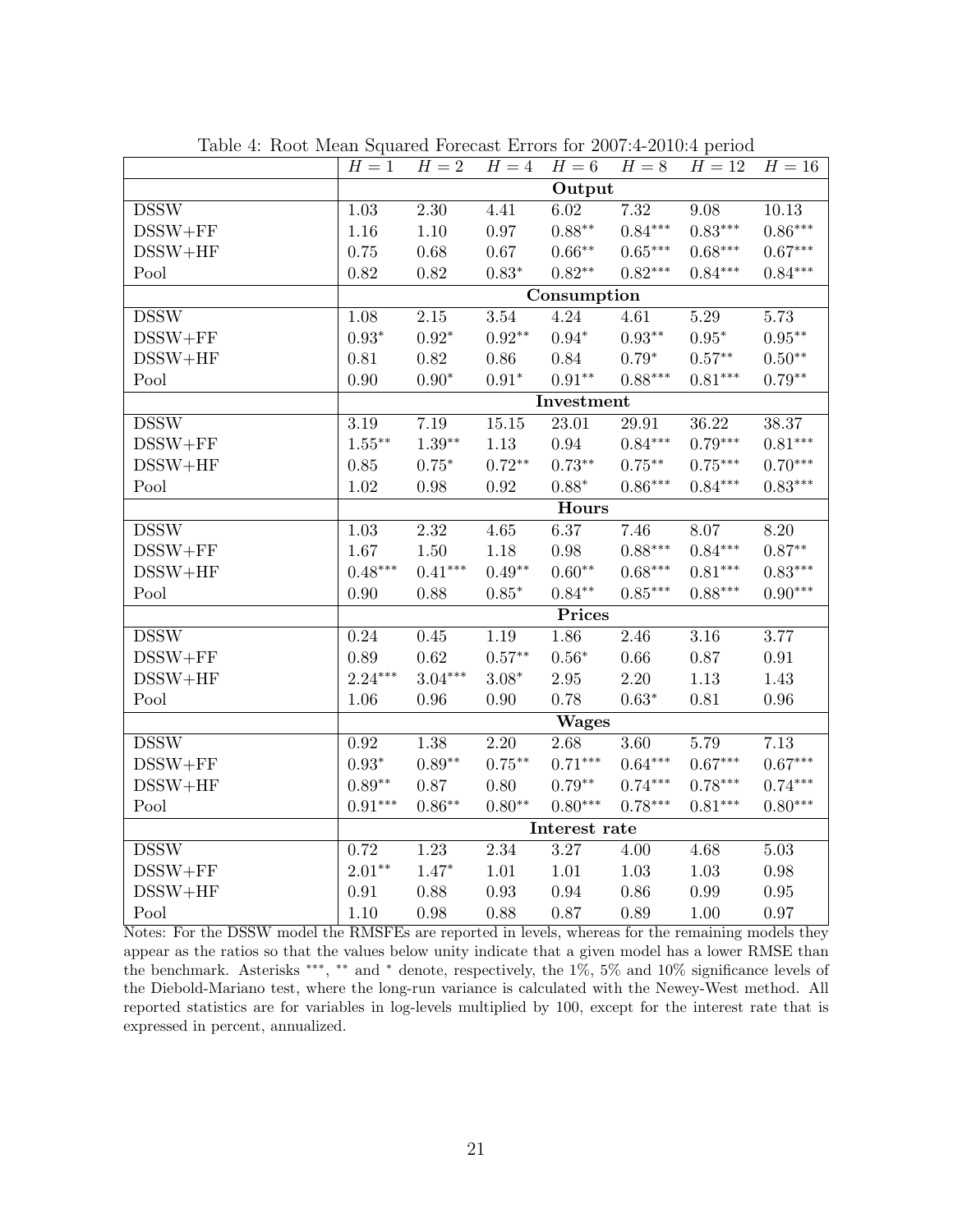|             | $H=1$                 | $H=2$      | $H=4$      | $H=6$         | $H=8$      | $H=12$     | $H=16$                    |  |  |
|-------------|-----------------------|------------|------------|---------------|------------|------------|---------------------------|--|--|
|             |                       |            |            | Output        |            |            |                           |  |  |
| <b>DSSW</b> | $-1.06$               | $-1.51$    | $-2.00$    | $-2.26$       | $-2.42$    | $-2.65$    | $-2.81$                   |  |  |
| $DSSW + FF$ | $-0.07***$            | $-0.09***$ | $-0.03$    | 0.02          | 0.05       | $0.07*$    | $0.08**$                  |  |  |
| $DSSW+HF$   | $-0.08**$             | $-0.14**$  | $-0.22**$  | $-0.30**$     | $-0.39**$  | $-0.52***$ | $-0.66***$                |  |  |
| Pool        | $-0.04*$              | $-0.06**$  | $-0.06$    | $-0.06$       | $-0.06$    | $-0.08$    | $-0.11**$                 |  |  |
|             |                       |            |            | Consumption   |            |            |                           |  |  |
| <b>DSSW</b> | $-0.89$               | $-1.45$    | $-2.11$    | $-2.56$       | $-2.94$    | $-3.53$    | $-3.94$                   |  |  |
| $DSSW + FF$ | $-0.14***$            | $-0.24***$ | $-0.45***$ | $-0.63***$    | $-0.72***$ | $-0.68***$ | $-0.52***$                |  |  |
| $DSSW+HF$   | $-0.17***$            | $-0.29***$ | $-0.44***$ | $-0.54***$    | $-0.59***$ | $-0.60**$  | $-0.59*$                  |  |  |
| Pool        | $-0.09***$            | $-0.15***$ | $-0.22***$ | $-0.26***$    | $-0.26***$ | $-0.22**$  | $-0.19*$                  |  |  |
|             |                       | Investment |            |               |            |            |                           |  |  |
| <b>DSSW</b> | $-1.91$               | $-2.54$    | $-3.18$    | $-3.51$       | $-3.65$    | $-3.75$    | $-3.74$                   |  |  |
| $DSSW + FF$ | $-0.52***$            | $-0.43***$ | $-0.21***$ | $-0.05$       | 0.03       | 0.09       | $0.06\,$                  |  |  |
| $DSSW+HF$   | $-0.04**$             | $-0.05$    | $-0.04$    | $-0.06$       | $-0.11$    | $-0.28***$ | $-0.47***$                |  |  |
| Pool        | $-0.15***$            | $-0.13***$ | $-0.07*$   | $-0.02$       | $-0.01$    | $-0.04$    | $-0.10*$                  |  |  |
|             |                       |            |            | Hours         |            |            |                           |  |  |
| <b>DSSW</b> | $-1.15$               | $-1.57$    | $-2.01$    | $-2.22$       | $-2.34$    | $-2.50$    | $-2.62$                   |  |  |
| $DSSW + FF$ | $0.04**$              | 0.05       | $0.16***$  | $0.27***$     | $0.33***$  | $0.38***$  | $0.38***$                 |  |  |
| $DSSW+HF$   | $-0.07***$            | $-0.10**$  | $-0.10$    | $-0.13$       | $-0.17$    | $-0.18$    | $-0.20$                   |  |  |
| Pool        | $-0.01$               | 0.00       | 0.04       | 0.08          | $0.10*$    | $0.12*$    | 0.12                      |  |  |
|             | Prices                |            |            |               |            |            |                           |  |  |
| <b>DSSW</b> | $-0.04$               | $-0.72$    | $-1.41$    | $-1.86$       | $-2.21$    | $-2.76$    | $-3.22$                   |  |  |
| $DSSW + FF$ | $-0.02$               | $-0.03$    | $-0.07$    | $-0.08$       | $-0.07$    | $-0.01$    | 0.09                      |  |  |
| $DSSW+HF$   | $-0.40***$            | $-0.53***$ | $-0.69***$ | $-0.73***$    | $-0.71***$ | $-0.64***$ | $-0.53***$                |  |  |
| Pool        | $-0.11***$            | $-0.15***$ | $-0.19***$ | $-0.20***$    | $-0.19***$ | $-0.14*$   | $-0.06$                   |  |  |
|             |                       |            |            | <b>Wages</b>  |            |            |                           |  |  |
| <b>DSSW</b> | $-1.22$               | $-1.69$    | $-2.22$    | $-2.54$       | $-2.71$    | $-2.87$    | $-2.89$                   |  |  |
| $DSSW + FF$ | $0.09^{***}\,$        | $0.10**$   | $0.15***$  | $0.20**$      | $0.21***$  | 0.15       | 0.06                      |  |  |
| $DSSW+HF$   | $0.12**$              | $0.12***$  | $0.20***$  | $0.25***$     | $0.27***$  | $0.29***$  | $0.26***$                 |  |  |
| Pool        | $0.10**$              | $0.09***$  | $0.13***$  | $0.17***$     | $0.18***$  | $0.17***$  | $0.13***$                 |  |  |
|             |                       |            |            | Interest rate |            |            |                           |  |  |
| <b>DSSW</b> | $-1.28$               | $-1.66$    | $-2.03$    | $-2.22$       | $-2.33$    | $-2.46$    | $-2.50$                   |  |  |
| $DSSW + FF$ | $-0.04$               | $-0.06$    | $-0.13$    | $-0.19***$    | $-0.23***$ | $-0.27***$ | $-0.30***$                |  |  |
| $DSSW+HF$   | $0.19***$             | $0.21***$  | $0.16***$  | 0.08          | 0.01       | $-0.13$    | $\text{-}0.24^{\ast\ast}$ |  |  |
| Pool        | $0.06^{\ast\ast\ast}$ | $0.07**$   | 0.04       | $-0.01$       | $-0.04$    | $-0.09***$ | $-0.14***$                |  |  |
|             |                       |            |            | $7$ variables |            |            |                           |  |  |
| <b>DSSW</b> | $-7.07$               | $-10.26$   | $-13.83$   | $-16.09$      | $-17.77$   | $-20.41$   | $-22.37$                  |  |  |
| $DSSW + FF$ | $-0.59***$            | $-0.55***$ | $-0.45$    | $-0.54$       | $-0.68$    | $-0.82$    | $-0.98$                   |  |  |
| $DSSW+HF$   | $-0.51***$            | $-0.89***$ | $-1.29$    | $-1.69$       | $-2.01$    | $-2.55$    | $-2.96**$                 |  |  |
| Pool        | $-0.22***$            | $-0.33$    | $-0.34$    | $-0.38**$     | $-0.44***$ | $-0.47***$ | $-0.48***$                |  |  |

Table 5: Average log predictive scores for 1990:1-2007:3 period

Notes: For the DSSW model LPSs are reported in levels, whereas for the remaining models they appear as the differences so that the values above zero indicate that a given model has a higher LPS than the benchmark. Asterisks *∗∗∗* , *∗∗* and *<sup>∗</sup>* denote, respectively, the 1%, 5% and 10% significance levels of the Amisano and Giacomini (2007) test, where the long-run variance is calculated with the Newey-West method. All reported statistics are for variables in log-levels multiplied by 100, except for the interest rate that is expressed in percent, annualized.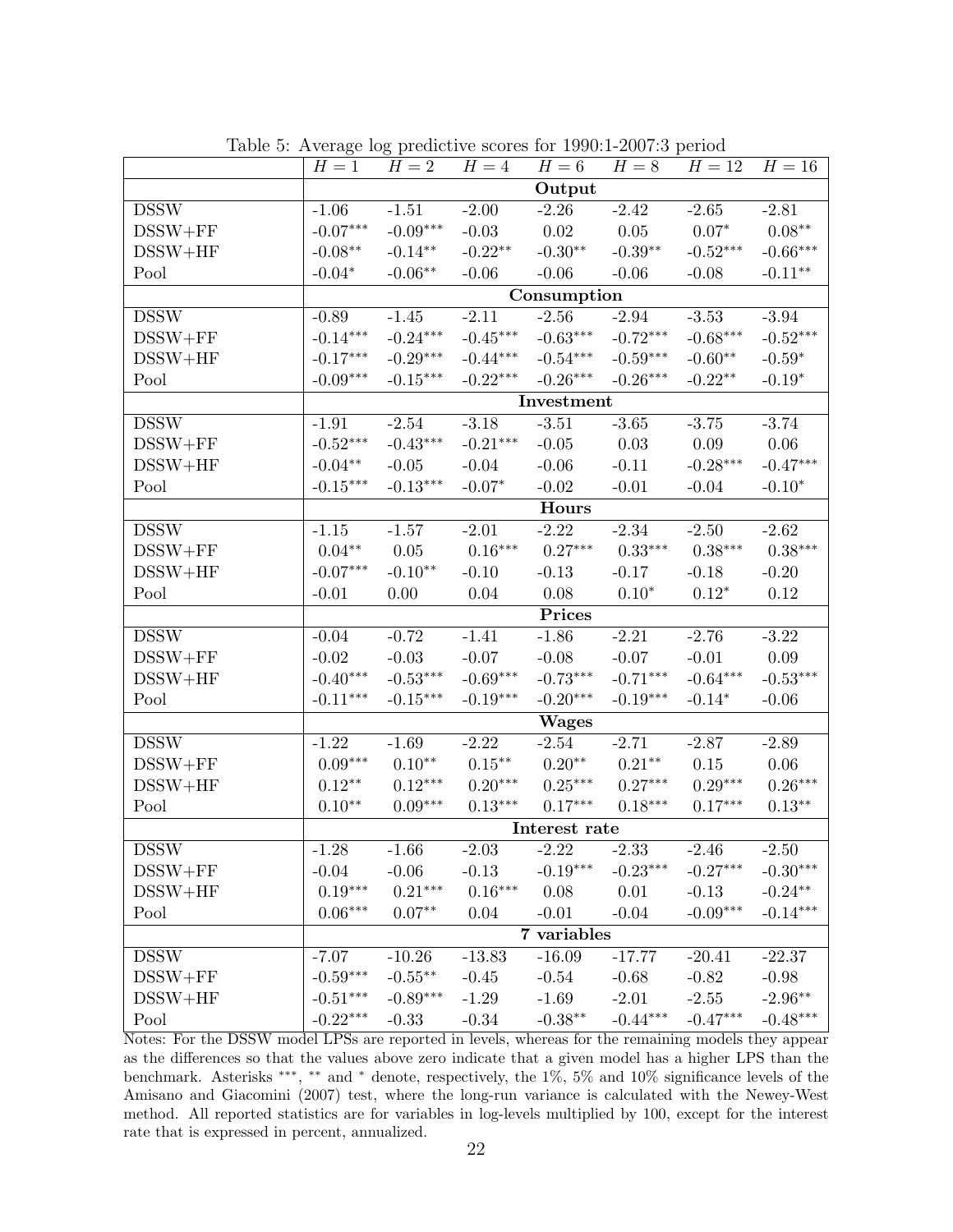|             | $H=1$                     | ິ⊥<br>$H=2$ | $H=4$      | $H=6$         | $H=8$      | $H=12$     | $H=16$                |  |  |
|-------------|---------------------------|-------------|------------|---------------|------------|------------|-----------------------|--|--|
|             |                           |             |            | Output        |            |            |                       |  |  |
| <b>DSSW</b> | $-1.55$                   | $-2.85$     | $-4.02$    | $-4.45$       | $-4.67$    | $-4.75$    | $-4.63$               |  |  |
| $DSSW + FF$ | $-0.08$                   | 0.28        | 0.73       | $0.89*$       | $0.92***$  | $0.76***$  | $0.50^{\ast\ast\ast}$ |  |  |
| $DSSW+HF$   | 0.35                      | 0.97        | 1.45       | $1.59*$       | $1.64***$  | $1.40***$  | $1.19***$             |  |  |
| Pool        | 0.22                      | 0.74        | 1.14       | $1.21*$       | $1.15***$  | $0.90***$  | $0.70***$             |  |  |
|             |                           | Consumption |            |               |            |            |                       |  |  |
| <b>DSSW</b> | $-1.88$                   | $-3.07$     | $-3.71$    | $-3.57$       | $-3.41$    | $-3.33$    | $-3.31$               |  |  |
| $DSSW + FF$ | 0.25                      | 0.44        | $0.36**$   | $0.11***$     | 0.06       | $-0.02$    | 0.02                  |  |  |
| $DSSW+HF$   | 0.56                      | $1.00\,$    | 1.07       | 0.81          | $0.67*$    | $0.69*$    | $0.60*$               |  |  |
| Pool        | 0.46                      | 0.91        | 0.90       | $0.57*$       | $0.39*$    | $0.38***$  | $0.32**$              |  |  |
|             | Investment                |             |            |               |            |            |                       |  |  |
| <b>DSSW</b> | $-2.88$                   | $-4.06$     | $-5.27$    | $-6.29$       | $-7.13$    | $-7.58$    | $-7.40$               |  |  |
| $DSSW + FF$ | $-0.16$                   | 0.14        | 0.56       | 1.08          | $1.52***$  | $1.61***$  | $1.21***$             |  |  |
| $DSSW+HF$   | 0.46                      | 0.93        | $1.38*$    | $1.89*$       | $2.42**$   | $2.84***$  | $2.72***$             |  |  |
| Pool        | 0.28                      | $0.62\,$    | 0.99       | $1.46*$       | $1.89**$   | $2.17***$  | $2.03***$             |  |  |
|             |                           |             |            | Hours         |            |            |                       |  |  |
| <b>DSSW</b> | $-1.45$                   | $-2.52$     | $-4.04$    | $-4.87$       | $-5.15$    | $-4.77$    | $-4.33$               |  |  |
| $DSSW + FF$ | $-0.80$                   | $-1.12$     | $-1.07$    | $-0.82$       | $-0.72$    | $-0.87*$   | $-1.28**$             |  |  |
| $DSSW+HF$   | $0.30**$                  | $0.87**$    | $1.73**$   | $2.05***$     | $1.97**$   | $1.24***$  | $0.72***$             |  |  |
| Pool        | 0.04                      | 0.40        | 1.14       | $1.44**$      | $1.37**$   | $0.67***$  | $0.21***$             |  |  |
|             | Prices                    |             |            |               |            |            |                       |  |  |
| <b>DSSW</b> | $-0.06$                   | $-0.73$     | $-1.60$    | $-2.05$       | $-2.33$    | $-2.61$    | $-2.82$               |  |  |
| $DSSW + FF$ | 0.06                      | $0.18*$     | $0.30**$   | $0.31***$     | 0.24       | 0.02       | $-0.08$               |  |  |
| $DSSW+HF$   | $-0.73***$                | $-0.98***$  | $-1.07***$ | $-0.97***$    | $-0.74***$ | $-0.70***$ | $-0.87***$            |  |  |
| Pool        | $-0.11$                   | $-0.13*$    | $-0.07$    | $-0.04$       | $-0.06$    | $-0.16**$  | $-0.24***$            |  |  |
|             |                           |             |            | <b>Wages</b>  |            |            |                       |  |  |
| <b>DSSW</b> | $-1.41$                   | $-1.74$     | $-2.21$    | $-2.42$       | $-2.71$    | $-3.36$    | $-3.73$               |  |  |
| $DSSW + FF$ | 0.14                      | 0.07        | 0.13       | 0.11          | $0.23***$  | $0.53***$  | $0.71***$             |  |  |
| $DSSW+HF$   | $0.20***$                 | 0.15        | 0.20       | $0.20***$     | $0.28***$  | $0.38***$  | $0.56^{\ast\ast\ast}$ |  |  |
| Pool        | $0.15***$                 | $0.10**$    | $0.13*$    | $0.12***$     | $0.18***$  | $0.34***$  | $0.47***$             |  |  |
|             |                           |             |            | Interest rate |            |            |                       |  |  |
| <b>DSSW</b> | $-1.25$                   | $-1.67$     | 2.27       | $-2.75$       | $-3.11$    | 3.42       | 3.55                  |  |  |
| $DSSW + FF$ | $\text{-}0.59^{\ast\ast}$ | $-0.37*$    | $-0.02$    | 0.05          | 0.09       | $0.19***$  | $0.34^{\ast\ast\ast}$ |  |  |
| $DSSW+HF$   | $0.15***$                 | $0.13*$     | 0.07       | 0.19          | 0.42       | $0.43*$    | $0.55***$             |  |  |
| Pool        | $-0.07$                   | $-0.03$     | $0.06\,$   | $0.15\,$      | $0.24*$    | $0.25***$  | $0.34***$             |  |  |
|             |                           |             |            | 7 variables   |            |            |                       |  |  |
| <b>DSSW</b> | $-9.72$                   | $-14.86$    | $-20.27$   | $-22.91$      | $-24.73$   | $-25.61$   | $-25.21$              |  |  |
| $DSSW + FF$ | $-0.89***$                | $-1.20**$   | $-1.03$    | $-0.14$       | 1.30       | 1.74       | 0.83                  |  |  |
| $DSSW+HF$   | $0.63***$                 | $1.53***$   | 2.46       | 2.88          | 3.51       | 3.46       | $3.12**$              |  |  |
| Pool        | $0.65***$                 | 1.50        | 2.74       | $3.26***$     | $3.56***$  | $3.25***$  | $2.83***$             |  |  |

Table 6: Average log predictive scores for 2007:4-2010:4 period

Notes: For the DSSW model LPSs are reported in levels, whereas for the remaining models they appear as the differences so that the values above zero indicate that a given model has a higher LPS than the benchmark. Asterisks *∗∗∗* , *∗∗* and *<sup>∗</sup>* denote, respectively, the 1%, 5% and 10% significance levels of the Amisano and Giacomini (2007) test, where the long-run variance is calculated with the Newey-West method. All reported statistics are for variables in log-levels multiplied by 100, except for the interest rate that is expressed in percent, annualized.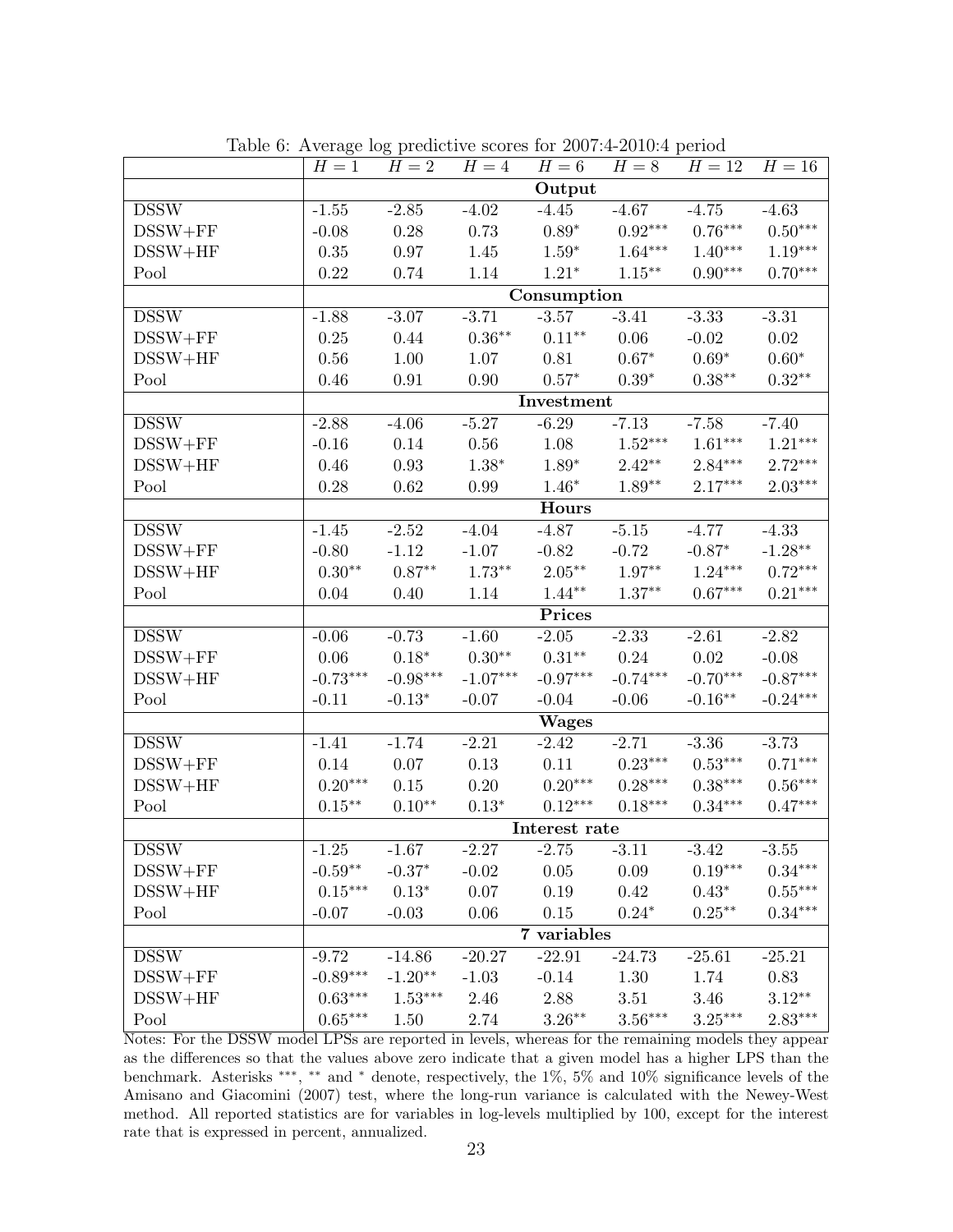

Figure 1: Density forecasts: PIT histograms for one-quarter horizon and period 1990:1- 2007:3

Notes: Bars represent the fraction of realized observations falling into the particular deciles of density forecasts. The theoretical value of 10% for a perfectly calibrated model is represented by a solid line.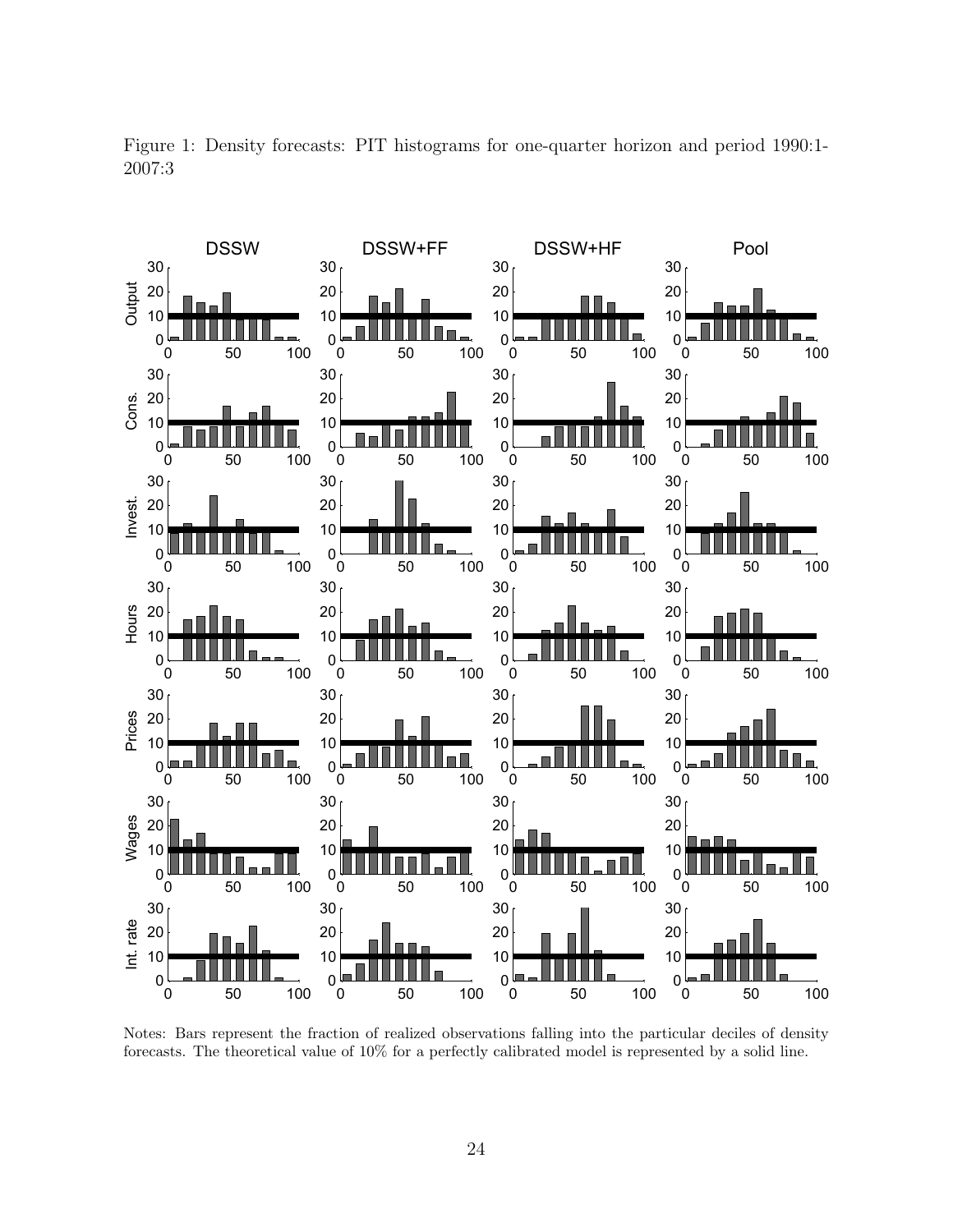

Figure 2: Rolling weights minimizing 1-step ahead RMSFE

Notes: The weights are calculated for three-year windows.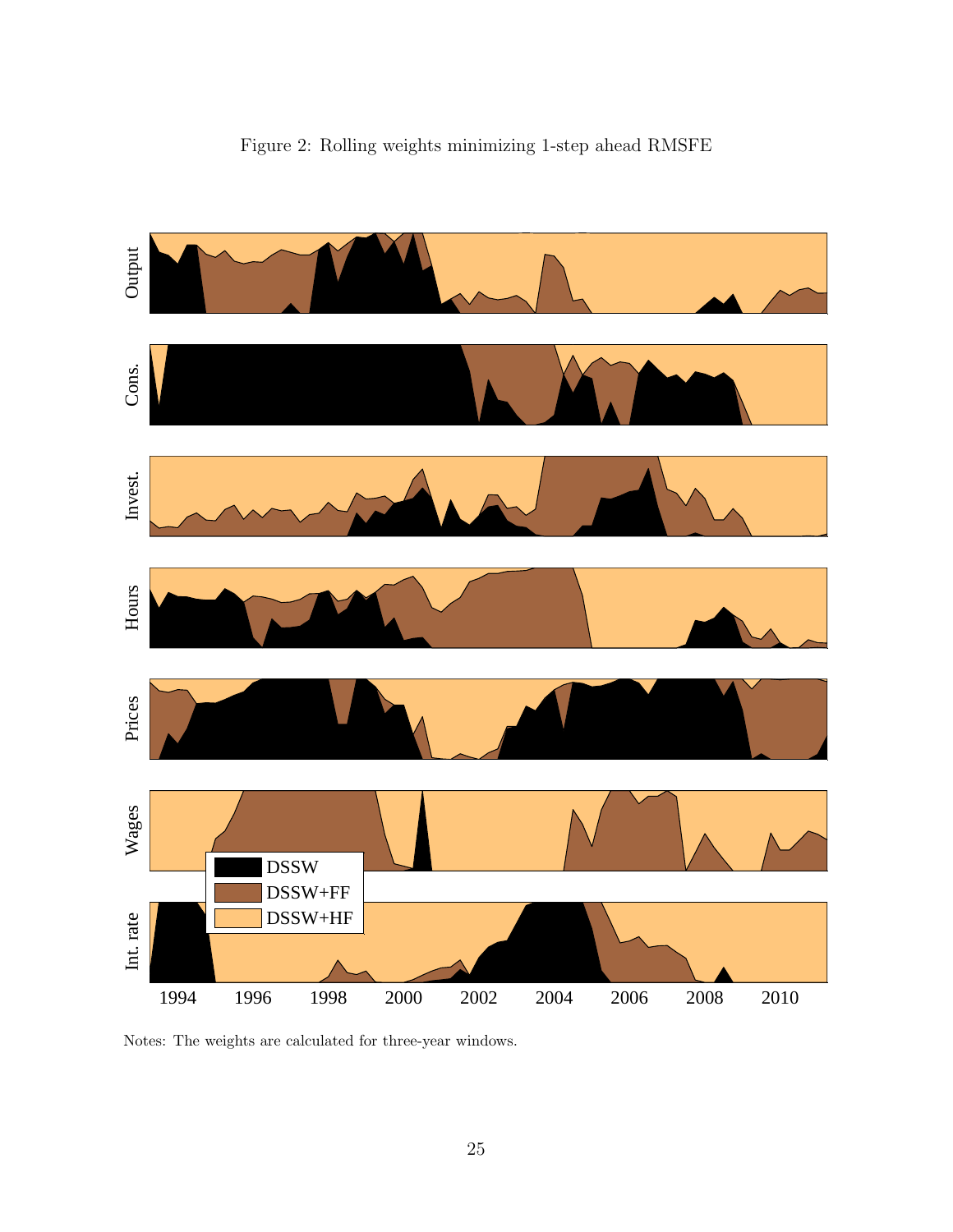

Figure 3: Rolling weights maximizing 1-step ahead LPS

Notes: The weights are calculated for three-year windows.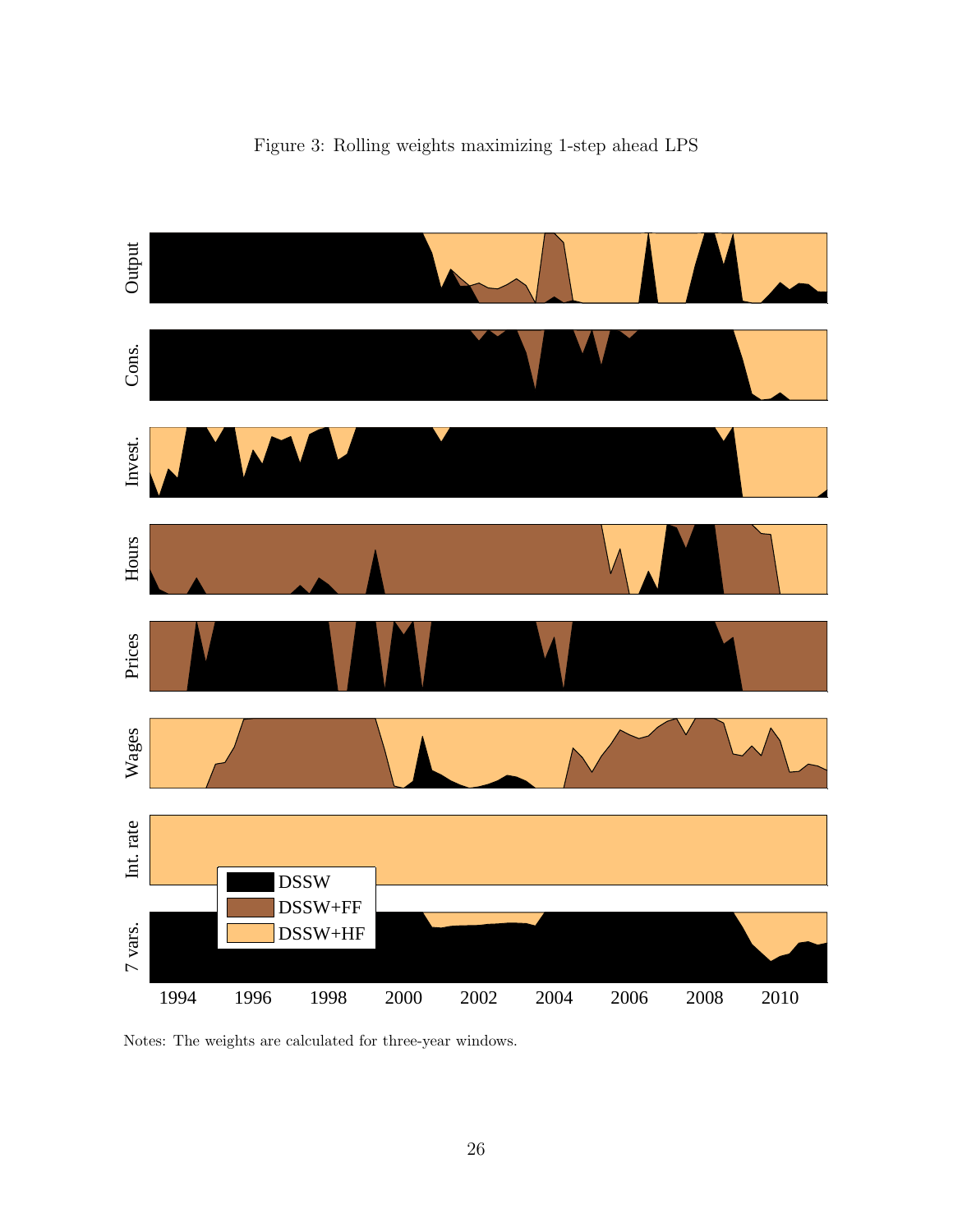# **Appendix**

# **A Model equations**

This section lays out the full systems of equations that make up each of the models used in our forecasting competition.

### **A.1 DSSW model**

Marginal utility

$$
\Lambda_t = \frac{b_t}{C_t - hC_{t-1}} - \beta h E_t \left\{ \frac{b_{t+1}}{C_{t+1} - hC_t} \right\}
$$
\n(A.1)

Euler equation for households

$$
\beta E_t \left\{ \frac{\Lambda_{t+1}}{\Lambda_t} \frac{R_t}{\pi_{t+1}} \right\} = 1 \tag{A.2}
$$

Wage of reoptimizing households

$$
E_{t} \left\{ \sum_{s=0}^{\infty} \zeta_{w}^{s} \beta^{s} \left[ \frac{\tilde{W}_{t}}{P_{t+s}} \left( \frac{P_{t+s-1} Z_{t+s-1}}{P_{t-1} Z_{t-1}} \right)^{\iota_{w}} (\pi^{*} e^{\gamma})^{s(1-\iota_{w})} - (1+\lambda_{w}) \frac{\phi_{t+s} \tilde{L}_{t+s}^{\nu_{t}}}{\Lambda_{t+s}} \right] \Lambda_{t+s} \tilde{L}_{t+s} \right\} = 0
$$
\n(A.3)

Labor of reoptimizing households

$$
\tilde{L}_{t+s} = \left[ \frac{\tilde{W}_t}{W_{t+s}} \left( \frac{P_{t+s-1} Z_{t+s-1}}{P_{t-1} Z_{t-1}} \right)^{\iota_w} (\pi^* e^{\gamma})^{s(1-\iota_w)} \right]^{-\frac{1+\lambda_w}{\lambda_w}} L_{t+s}
$$
\n(A.4)

Aggregate wage

$$
W_t = \left[ \zeta_w \left( W_{t-1} (\pi_{t-1} e^{z_{t-1}})^{\mu_w} (\pi^* e^{\gamma})^{1-\mu_w} \right)^{-\frac{1}{\lambda_w}} + (1 - \zeta_w) \tilde{W}_t^{-\frac{1}{\lambda_w}} \right]^{-\lambda_w} \tag{A.5}
$$

Capital stock

$$
\bar{K}_t = (1 - \delta)\bar{K}_{t-1} + \mu_t \left(1 - S\left(\frac{I_t}{I_{t-1}}\right)\right)I_t
$$
\n(A.6)

Capital services

$$
K_t = u_t \bar{K}_{t-1} \tag{A.7}
$$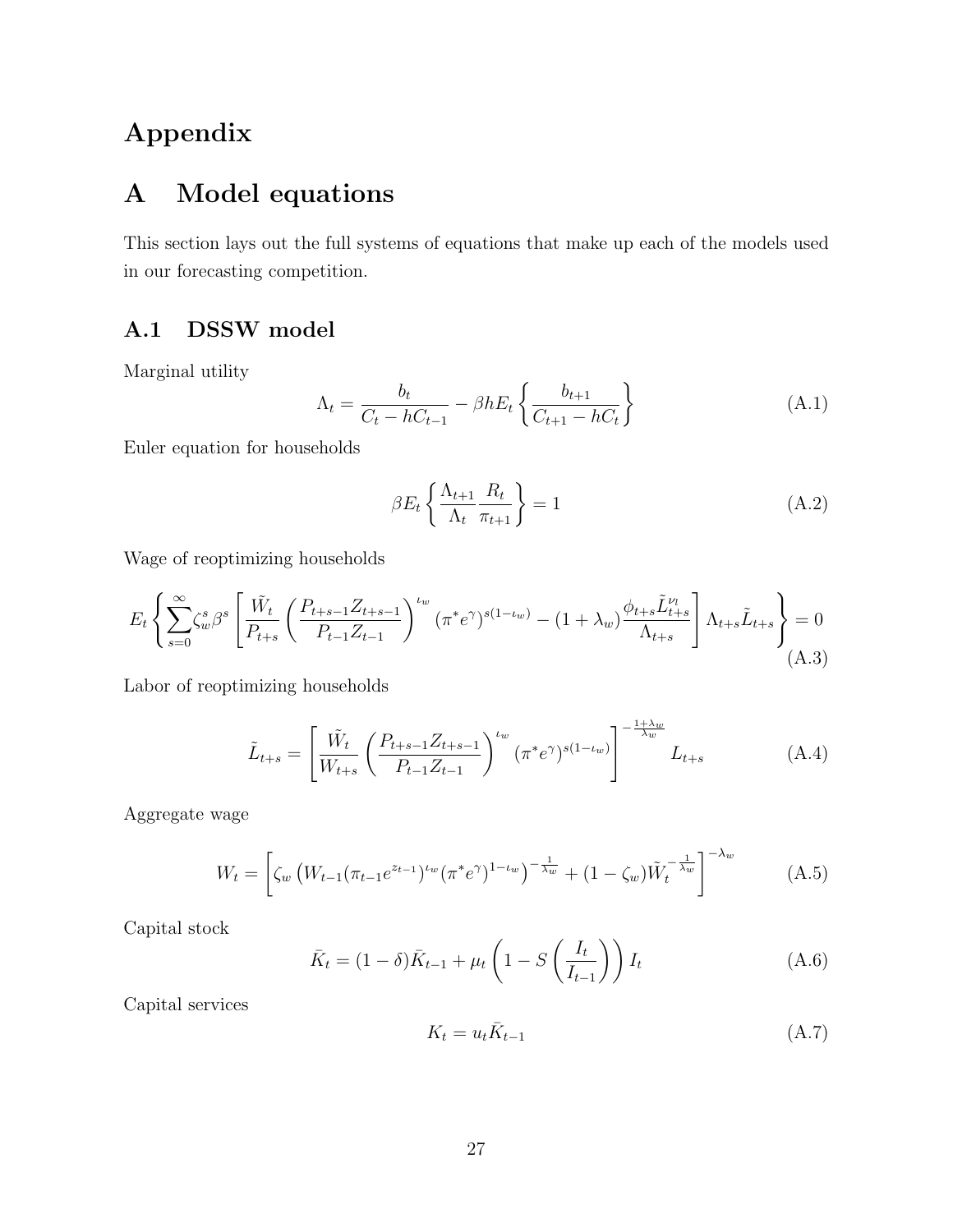Investment demand

$$
1 = \mu_t \left( 1 - S \left( \frac{I_t}{I_{t-1}} \right) - I_t S' \left( \frac{I_t}{I_{t-1}} \right) \right) Q_t + \beta E_t \left\{ \frac{\Lambda_{t+1}}{\Lambda_t} \mu_{t+1} \frac{I_{t+1}^2}{I_t} S' \left( \frac{I_{t+1}}{I_t} \right) Q_{t+1} \right\} (A.8)
$$

Rate of return on capital

$$
R_t^e = \frac{u_t R_t^k - a(u_t) P_t + (1 - \delta) Q_t P_t}{Q_{t-1} P_{t-1}}
$$
(A.9)

Optimal capital holdings

$$
1 = \beta E_t \left\{ \frac{\Lambda_{t+1}}{\Lambda_t} \frac{R_{t+1}^e}{\pi_{t+1}} \right\} \tag{A.10}
$$

Optimal capacity utilization

$$
a'(u_t) = \frac{R_t^k}{P_t} \tag{A.11}
$$

Marginal cost

$$
MC_t = Z_t^{\alpha - 1} \left(\frac{W_t}{1 - \alpha}\right)^{1 - \alpha} \left(\frac{R_t^k}{\alpha}\right)^{\alpha} \tag{A.12}
$$

Price set by reoptimizing firms

$$
E_t \left\{ \sum_{s=0}^{\infty} \zeta_p^s \beta^s \frac{\Lambda_{t+s}}{P_{t+s}} \left[ \tilde{P}_t \left( \frac{P_{t+s-1}}{P_{t-1}} \right)^{t_p} \pi^{*s(1-t_p)} - (1+\lambda_{f,t+s})MC_{t+s} \right] \tilde{Y}_{t+s} \right\} = 0 \quad (A.13)
$$

Output of reoptimizing firms

$$
\tilde{Y}_{t+s} = \left[ \frac{\tilde{P}_t}{P_{t+s}} \left( \frac{P_{t+s-1}}{P_{t-1}} \right)^{\iota_p} \pi^{*s(1-\iota_p)} \right]^{-\frac{1+\lambda_{f,t+s}}{\lambda_{f,t+s}}} Y_{t+s}
$$
\n(A.14)

Aggregate price level

$$
P_t = \left[ \zeta_p \left( P_{t-1} (\pi_{t-1})^{\iota_p} (\pi^*)^{1-\iota_p} \right)^{-\frac{1}{\lambda_{f,t}}} + (1 - \zeta_p) \tilde{P}_t^{-\frac{1}{\lambda_{f,t}}} \right]^{-\lambda_{f,t}} \tag{A.15}
$$

Taylor rule

$$
\frac{R_t}{R^*} = \left(\frac{R_{t-1}}{R^*}\right)^{\rho_R} \left[\left(\frac{\pi_t}{\pi^*}\right)^{\psi_1} \left(\frac{Y_t}{Y_t^*}\right)^{\psi_2}\right]^{1-\rho_R} e^{\epsilon_{R,t}} \tag{A.16}
$$

Aggregate resource constraint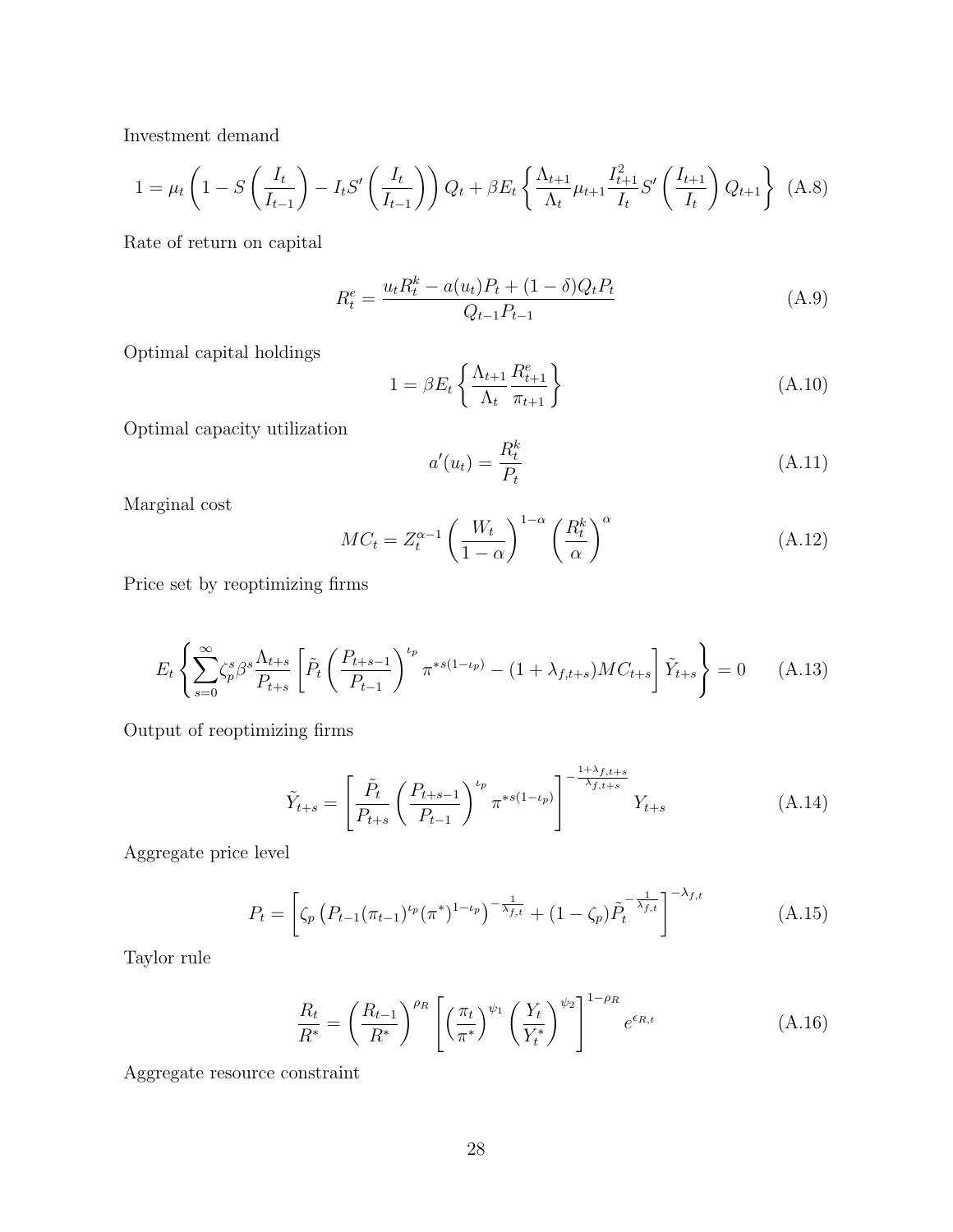$$
\frac{1}{g_t}Y_t = C_t + I_t + a(u_t)\overline{K}_{t-1}
$$
\n(A.17)

Labor market clearing

$$
L_t = \left(\frac{1-\alpha}{\alpha}\right)^{\alpha} \left(\frac{R_t^k}{W_t}\right)^{\alpha} \frac{Y_t}{Z_t^{1-\alpha}} \Delta_t
$$
 (A.18)

Capital market clearing

$$
K_t = \left(\frac{\alpha}{1-\alpha}\right)^{1-\alpha} \left(\frac{W_t}{R_t^k}\right)^{1-\alpha} \frac{Y_t}{Z_t^{1-\alpha}} \Delta_t \tag{A.19}
$$

Price dispersion

$$
\Delta_t = (1 - \zeta_p) \left( \frac{\tilde{P}_t}{P_t} \right)^{-\frac{1 + \lambda_{f,t}}{\lambda_{f,t}}} + \zeta_p \left( \frac{(\pi_{t-1})^{\iota_p} (\pi^*)^{1 - \iota_p}}{\pi_t} \right)^{-\frac{1 + \lambda_{f,t}}{\lambda_{f,t}}} \Delta_{t-1}
$$
(A.20)

In the equations above, the notation is as in Del Negro et al. (2007). In particular,  $Y_t$  is output,  $C_t$  is consumption,  $I_t$  is investment,  $L_t$  is labor,  $\bar{K}_t$  is capital,  $K_t$  is capital services,  $u_t$  is the capital utilization rate,  $MC_t$  is marginal cost,  $W_t$  is wage,  $R_t^k$  is the rental rate on capital,  $R_t^e$  is the rate of return on capital,  $\Lambda_t$  is marginal utility,  $P_t$  is the aggregate price level,  $\pi_t$  is inflation,  $Q_t$  is the real price of capital,  $R_t$  is the policy rate,  $\Delta_t$ is price dispersion,  $Z_t$  is technology. Tildas indicate choices made by reoptimizing agents in the Calvo scheme, while stars denote the steady-state values.  $a(\bullet)$  and  $S(\bullet)$  are twice differentiable functions. The parameters of the model are described in section C.1.

The model is driven by seven stochastic disturbances: the growth rate of technology  $z_t \equiv log(Z_t/Z_{t-1})$ , time preference *b<sub>t</sub>*, the relative price of investment  $\mu_t$ , disutility of labor  $\phi_t$ , price markup  $\lambda_{f,t}$ , government purchases  $g_t$ , and the monetary policy  $\epsilon_{R,t}$ . Except for the monetary policy shock, that is assumed to be white noise, all shocks follow independent first-order autoregressive processes. The following model variables are treated as observable in estimation: the growth rate of output  $\Delta \log Y_t$ , the growth rate of consumption  $\Delta \log C_t$ , the growth rate of investment  $\Delta \log I_t$ , employment  $\log L_t$ , the growth rate of real wages  $\Delta \log(W_t/P_t)$ , inflation  $\Delta \log P_t$ , and the short-term interest rate  $R_t$ .

#### **A.2 DSSW+FF model**

Entrepreneurial debt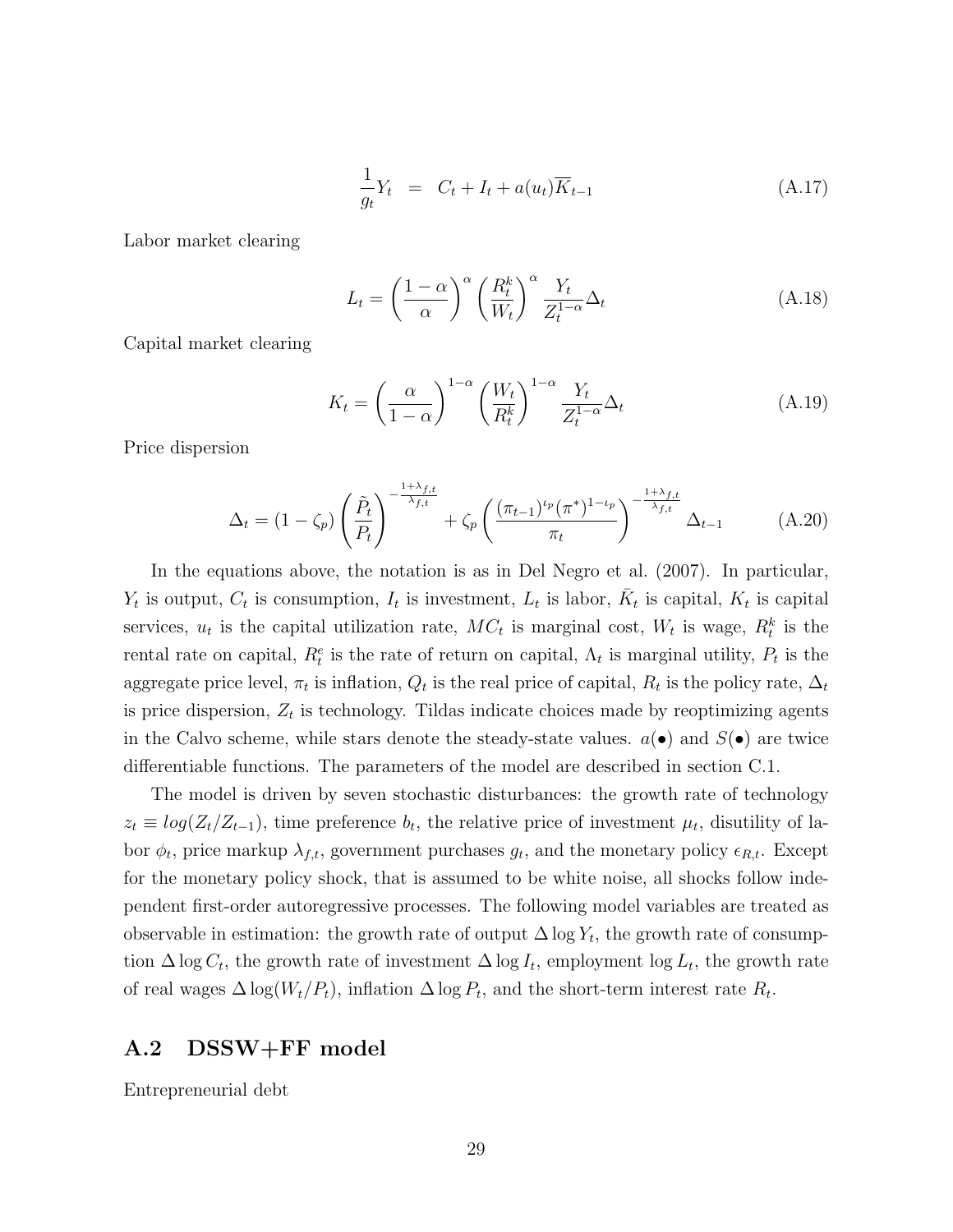$$
D_t = Q_t P_t \overline{K}_t - N_t \tag{A.21}
$$

Zero profit condition for the banking sector

$$
R_t^e Q_{t-1} P_{t-1} \bar{K}_{t-1} \left[ \tilde{\omega}_t (1 - F_{1,t}) + (1 - \chi) F_{2,t} \right] = R_{t-1} D_{t-1}
$$
 (A.22)

Optimal contract

$$
E_t \left\{ \begin{array}{c} \frac{R_{t+1}^e}{R_t} \left[ 1 - \tilde{\omega}_{t+1} (1 - F_{1,t+1}) - F_{2,t+1} \right] + \\ + \frac{1 - F_{1,t+1}}{1 - F_{1,t+1} - \chi \tilde{\omega}_{t+1} F'_{1,t+1}} \left( \frac{R_{t+1}^e}{R_t} \left[ \tilde{\omega}_{t+1} (1 - F_{1,t+1}) + (1 - \chi) F_{2,t+1} \right] - 1 \right) \end{array} \right\} = 0 \quad (A.23)
$$

Auxiliary functions

$$
F_{1,t} = \int_0^{\tilde{\omega}_t} dF(\omega) \tag{A.24}
$$

$$
F_{2,t} = \int_0^{\tilde{\omega}_t} \omega dF(\omega)
$$
 (A.25)

The rate of interest paid to the bank by non-defaulting entrepreneurs

$$
R_t^d = \frac{\tilde{\omega}_t R_t^e Q_{t-1} P_{t-1} \bar{K}_{t-1}}{D_{t-1}}
$$
\n(A.26)

The law of motion for net worth in the economy

$$
N_t = \nu_t \left( R_t^e Q_{t-1} P_{t-1} \bar{K}_{t-1} - R_{t-1} D_{t-1} - \chi R_t^e Q_{t-1} P_{t-1} \bar{K}_{t-1} F_{2,t} \right) + W_t^e \tag{A.27}
$$

The aggregate resource constraint

$$
\frac{1}{g_t}Y_t = C_t + I_t + a(u_t)\bar{K}_{t-1} + \mu F_{2,t} R_t^e Q_{t-1} \bar{K}_{t-1} \pi_t^{-1}
$$
\n(A.28)

Equations (A.23) and (A.28) in the DSSW+FF model replace equations (A.10) and (A.17) of the benchmark model. All remaining equations are the same as in the DSSW variant. The new variables are: entrepreneurial debt  $D_t$  and net worth  $N_t$ , the cutoff value of idiosyncratic shock determining entrepreneurs' solvency  $\tilde{\omega}_t$ , the contractual (nondefault) interest rate on loans to entrepreneurs  $R_t^d$ , and two auxiliary functions  $F_{1,t}$  and *F*<sub>2</sub>*t*. The cumulative density function of idiosyncratic risk  $\omega$  is denoted by *F*( $\omega$ ). All new parameters are described in section C.1.

The DSSW+FF model includes two additional stochastic shocks, which affect the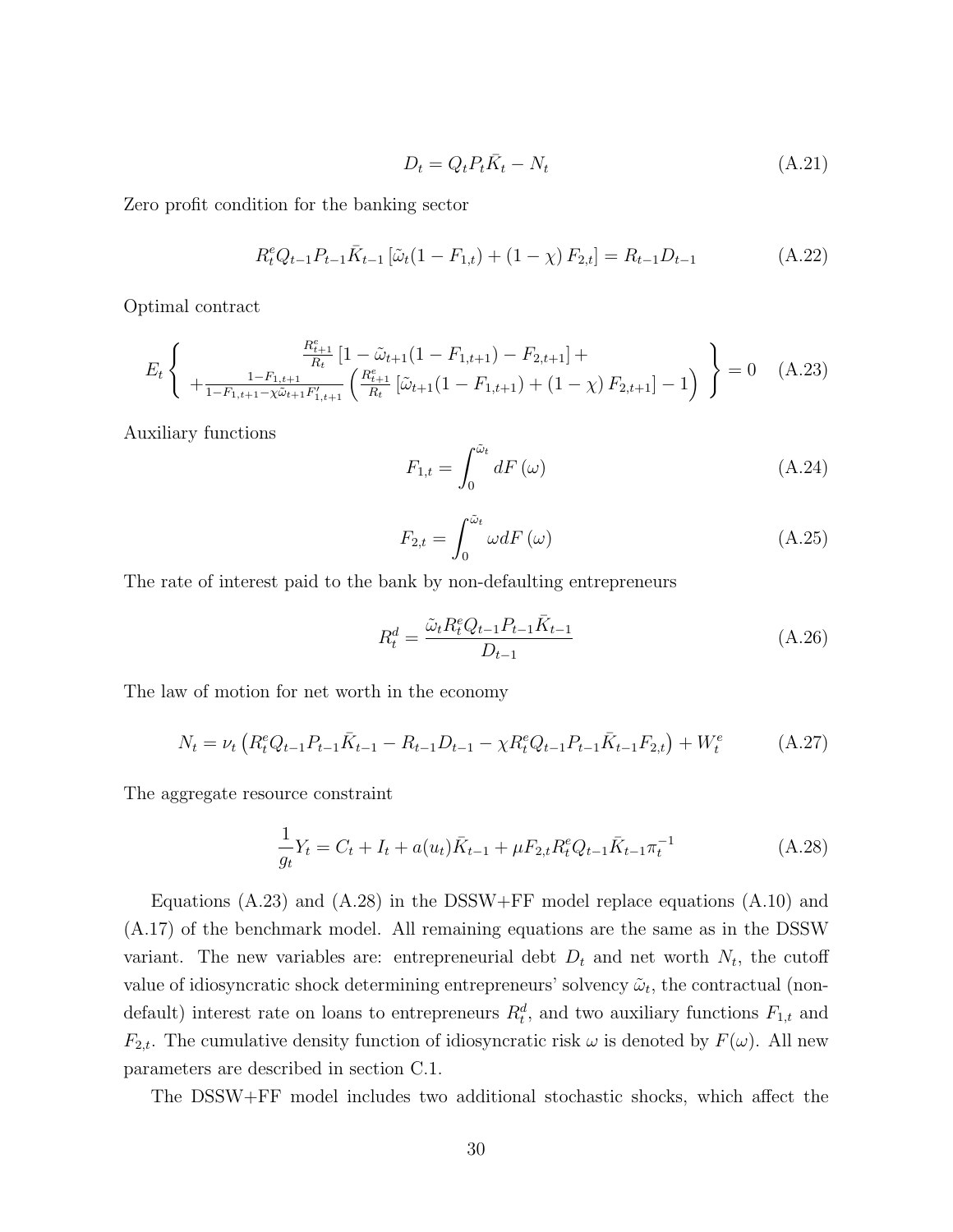survival rate of entrepreneurs  $\nu_t$  and the volatility of idiosyncratic risk  $\sigma_t$ . Both are assumed to follow a first-order autoregressive process. The two additional variables used in estimation are the growth rate of nominal loans to firms  $\Delta \log D_t$  and the spread on loans to firms  $R_t^d - R_t$ .

### **A.3 DSSW+HF model**

Housing demand by patient households

$$
\frac{a_t}{Q_t^p} + \beta^p (1 - \delta_o) E_t \left\{ \Lambda_{t+1}^p Q_{t+1}^o \right\} = Q_t^o \Lambda_t^p \tag{A.29}
$$

Impatient households' budget constraint

$$
P_t C_t^i + R_{t-1}^i D_{t-1}^i + T_t^i + P_t Q_t^o (O_t^i - (1 - \delta_o) O_{t-1}^i) = W_t^i L_t^i + D_t^i \tag{A.30}
$$

Euler equation for impatient households'

$$
\beta^i E_t \left\{ \frac{\Lambda_{t+1}^i}{\pi_{t+1}} R_t^i \right\} + \Theta_t R_t^i = \Lambda_t^i \tag{A.31}
$$

Housing demand by impatient households

$$
\frac{a_t}{O_t^i} + \beta (1 - \delta_o) E_t^i \left\{ Q_{t+1}^o \Lambda_{t+1}^i \right\} + \Theta_t m_t (1 - \delta_o) E_t \left\{ \pi_{t+1} Q_{t+1}^o \right\} = Q_t^o \Lambda_t^i \tag{A.32}
$$

Collateral constraint

$$
R_t^i D_t^i = m_t (1 - \delta_o) E_t \left\{ P_{t+1} Q_{t+1}^o O_t^i \right\} \tag{A.33}
$$

Housing accumulation

$$
O_t = (1 - \delta_o)O_{t-1} + \mu_t^o \left(1 - S_o \left(\frac{I_t^o}{I_{t-1}^o}\right)\right)I_t^o \tag{A.34}
$$

Residential investment demand

$$
1 = \mu_t^o \left( 1 - S_o \left( \frac{I_t^o}{I_{t-1}^o} \right) - I_t^o S_o' \left( \frac{I_t^o}{I_{t-1}^o} \right) \right) Q_t^o + \beta E_t \left\{ \frac{\Lambda_{t+1}^p}{\Lambda_t^p} \mu_{t+1}^o \frac{I_{t+1}^{o2}}{I_t^o} S_o' \left( \frac{I_{t+1}^o}{I_t^o} \right) Q_{t+1}^o \right\} \tag{A.35}
$$

Lending rate

$$
R_t^i = (1 + \lambda_{d,t})R_t
$$
\n<sup>(A.36)</sup>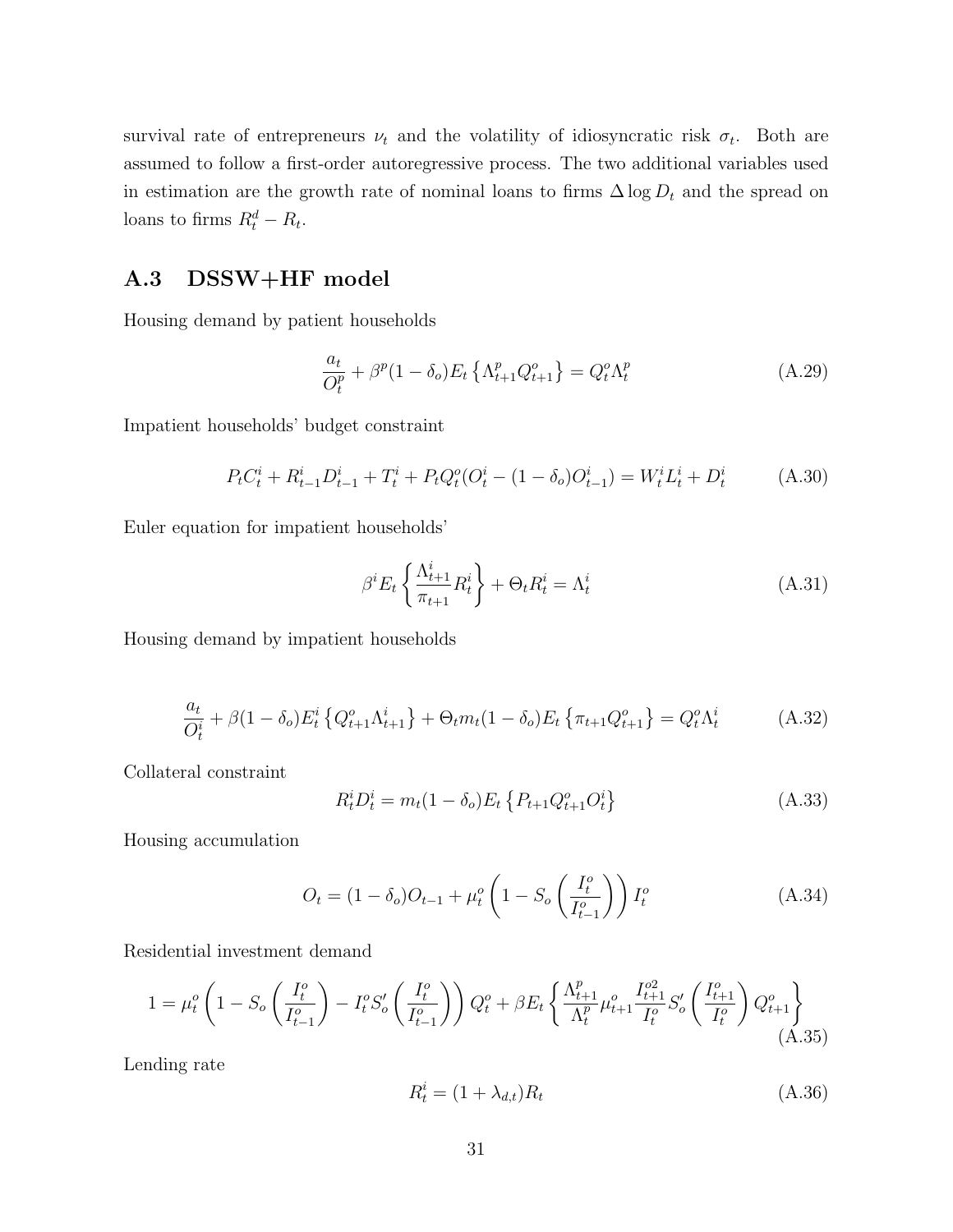Demand for patient households' labor

$$
L_t^p \left(\frac{W_t^p}{W_t}\right)^{-\frac{1+\lambda_l}{\lambda_l}} L_t \tag{A.37}
$$

Demand for impatient households' labor

$$
L_t^i = \left(\frac{W_t^i}{W_t}\right)^{-\frac{1+\lambda_l}{\lambda_l}} L_t \tag{A.38}
$$

Total labor supply

$$
L_{t} = \left[ n_{p} \left( L_{t}^{p} \right)^{\frac{1}{1+\lambda_{l}}} + (1 - n_{p}) \left( L_{t}^{i} \right)^{\frac{1}{1+\lambda_{l}}} \right]^{1+\lambda_{l}}
$$
(A.39)

Housing market clearing

$$
O_t = n_p O_t^p + (1 - n_p) O_t^i \tag{A.40}
$$

Aggregate resource constraint

$$
\frac{1}{g_t}Y_t = n_p C_t^p + (1 - n_p)C_t^i + I_t + I_t^o + a(u_t)\bar{K}_{t-1}
$$
\n(A.41)

In comparison to the DSSW model, (A.28) replaces (A.17) and all other equations defining the equilibrium are the same, except that a superscript *p* should be added to  $C_t$ ,  $\Lambda_t$ ,  $W_t$ ,  $\tilde{W}_t$ ,  $\tilde{L}_t$  and  $\beta$ . The following equations have their "clones" for impatient households:  $(A.3)$ ,  $(A.4)$  and  $(A.5)$ . The new variables showing up in the DSSW+HF model are: housing stock  $O_t$ , real house prices  $Q_t^o$ , residential investment  $I_t^o$ , loans to impatient households  $D_t^i$ , the interest rate on loans to impatient households  $R_t^i$  and the Lagrange multiplier on the collateral constraint Θ*<sup>t</sup>* . Subscripts *p* and *i* denote patient and impatient households, respectively. The new parameters are described in section C.1.

There are four new stochastic disturbances, all assumed to follow a first-order autoregressive process. They are the shocks to housing preferences  $a_t$ , the relative price of residential investment  $\mu_t^o$ , the loan-to-value ratio  $m_t$ , and the lending-deposit rate spread *λd,t*. Compared to the DSSW model, the vector of observable variables also includes the growth rate of residential investment  $\Delta \log I_t^o$ , the growth rate of mortgage loans  $\Delta \log D_t^i$ , the growth rate of nominal house prices  $\Delta \log Q_t^o + \log \pi_t$  and the spread on mortgage loans  $R_t^i - R_t$ .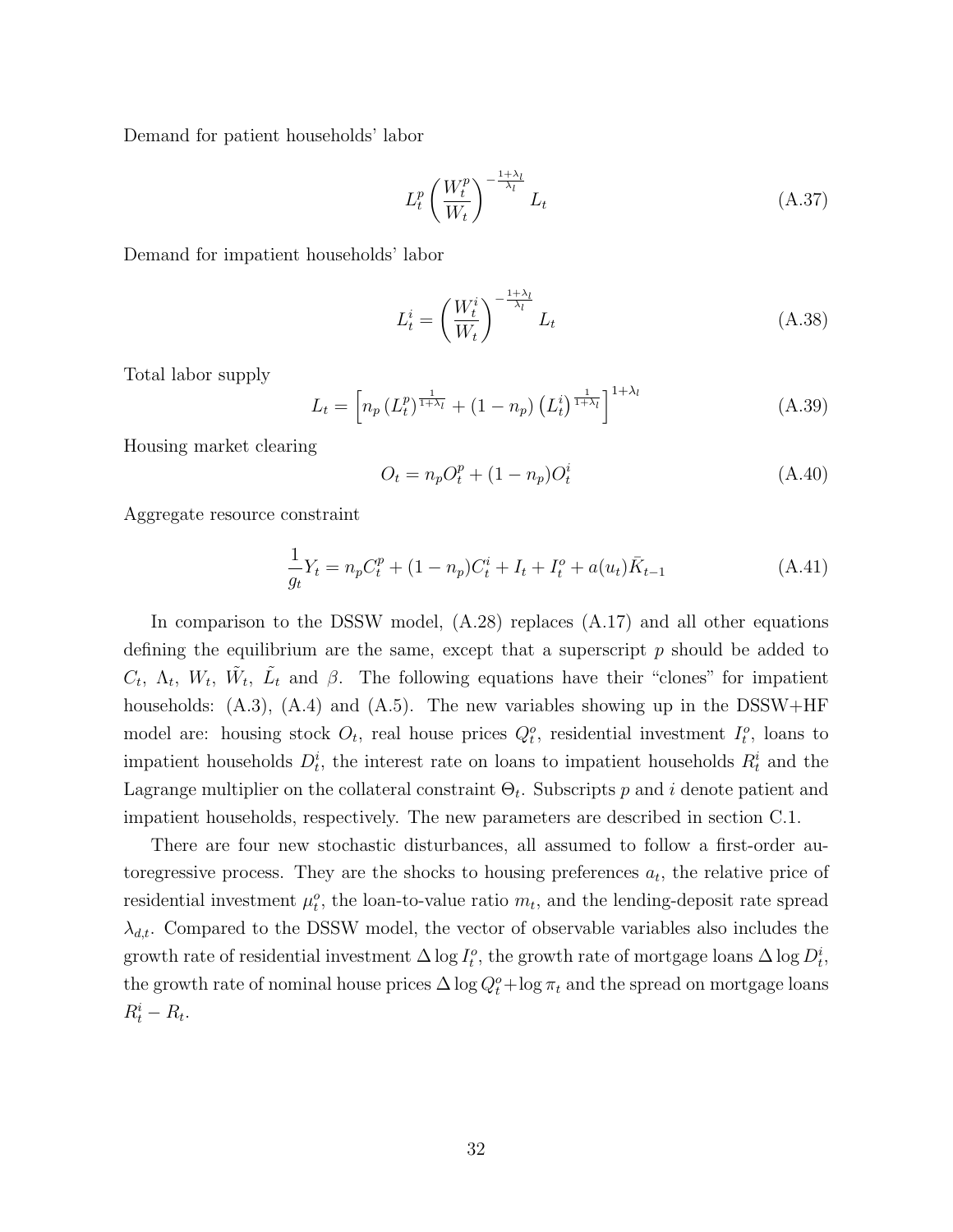## **B Data**

We use the following US time series to estimate our models.

- **Ouptut:** Real gross domestic product, chained index. Source: Bureau of Economic Analysis.
- **Consumption:** Nominal personal consumption expenditures, deflated by the implicit GDP deflator. Source: Bureau of Economic Analysis.
- **Investment:** Nominal gross private fixed domestic investment (only nonresidential for DSSW+HF), deflated by the implicit GDP deflator. Source: Bureau of Economic Analysis.
- **Residential investment:** Nominal gross private fixed domestic residential investment, deflated by the implicit GDP deflator. Source: Bureau of Economic Analysis.
- Labor: Average weekly hours in the non-farm business sector, multiplied with the civilian employment (16 years and over), and divided by the population level (16 years and over). Source: Bureau of Labor Statistics.
- **Wages:** Nominal compensation of employees in the non-farm business sector, deflated by the implicit GDP deflator. Source: Bureau of Labor Statistics and Bureau of Economic Analysis.
- **House prices:** Price index of new single-family houses sold, including value of lot. Source: Census Bureau.
- **Inflation:** Implicit GDP deflator. Source: Bureau of Economic Analysis.
- **Interest rate:** Federal funds rate. Source: Federal Reserve Board.
- **Loans to firms:** Credit market instruments liabilities of the non-farm non-financial business sector. Source: Federal Reserve Board.
- **Spread on loans to firms:** Difference between the industrial BBB corporate bond yield, backcasted using BAA corporate bond yields, and the federal funds rate. Source: Bloomberg and Federal Reserve Board.
- **Mortgage loans:** Home mortgages liabilities of the private domestic nonfinancial sectors, excluding state and local governments. Source: Federal Reserve Board.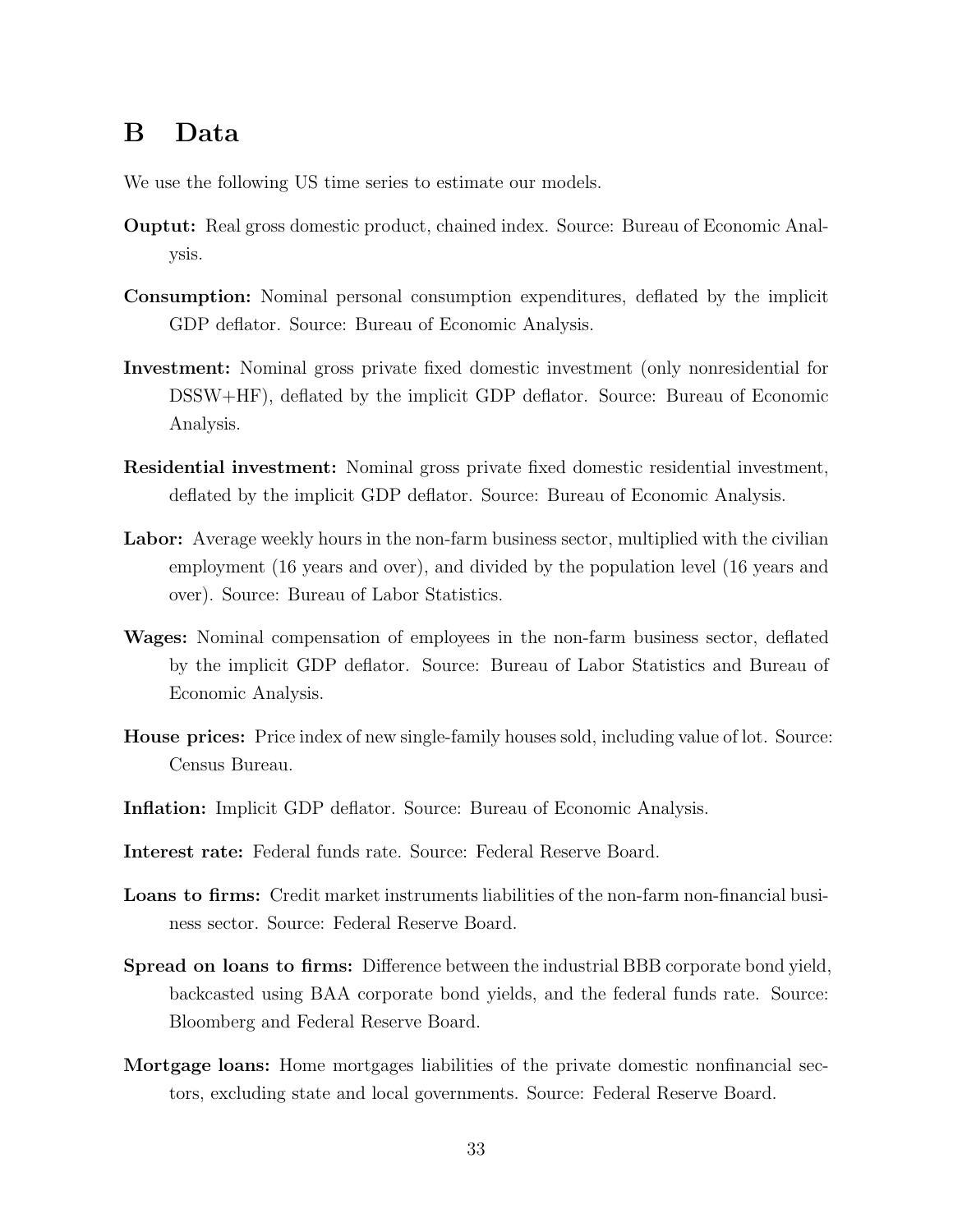**Spread on mortgage loans:** Difference between the effective interest rate on conventional single-family mortgages and the federal funds rate. Source: Federal Housing Finance Agency and Federal Reserve Board.

While estimating the models, we express the following variables in log-differences: output, consumption, investment, wages, house prices and loans. Note that, in the US data, debt to output ratios and real house prices exhibit secular trends. Since these processes are not explained in our models, we include an intercept in the measurement equations that link the data on loans and house prices to their model counterparts. These intercepts, denoted, respectively, as *Dadj* and *Qo,adj* , are estimated with relatively loose priors (see section C.1).

## **C Estimation**

### **C.1 Prior assumptions**

Our calibration and prior assumptions, together with a short description of each parameter, are reported in Tables C.1, C.2 and C.3. For the DSSW model, they are identical as in Del Negro et al. (2007). As regards the DSSW+FF and DSSW+HF extensions, we center the priors on the additional parameters such that the models match some key steady state proportions of the US data. These include the residential and non-residential investment shares in GDP, debt-to-GDP ratios and interest rate spreads.

|             |       | Parameter Value Description                                           |
|-------------|-------|-----------------------------------------------------------------------|
| $\varphi$   | 0.8   | Steady-state weight on leisure in utility                             |
| $\lambda_w$ | 0.3   | Steady-state wage markup                                              |
| $\delta$    |       | 0.025 Capital depreciation rate                                       |
| $\delta_o$  | 0.005 | Housing depreciation rate                                             |
| $\lambda_I$ | 0.3   | Elasticity of substitution between labor of patient and impatient HHs |

Table C.1: Calibrated parameters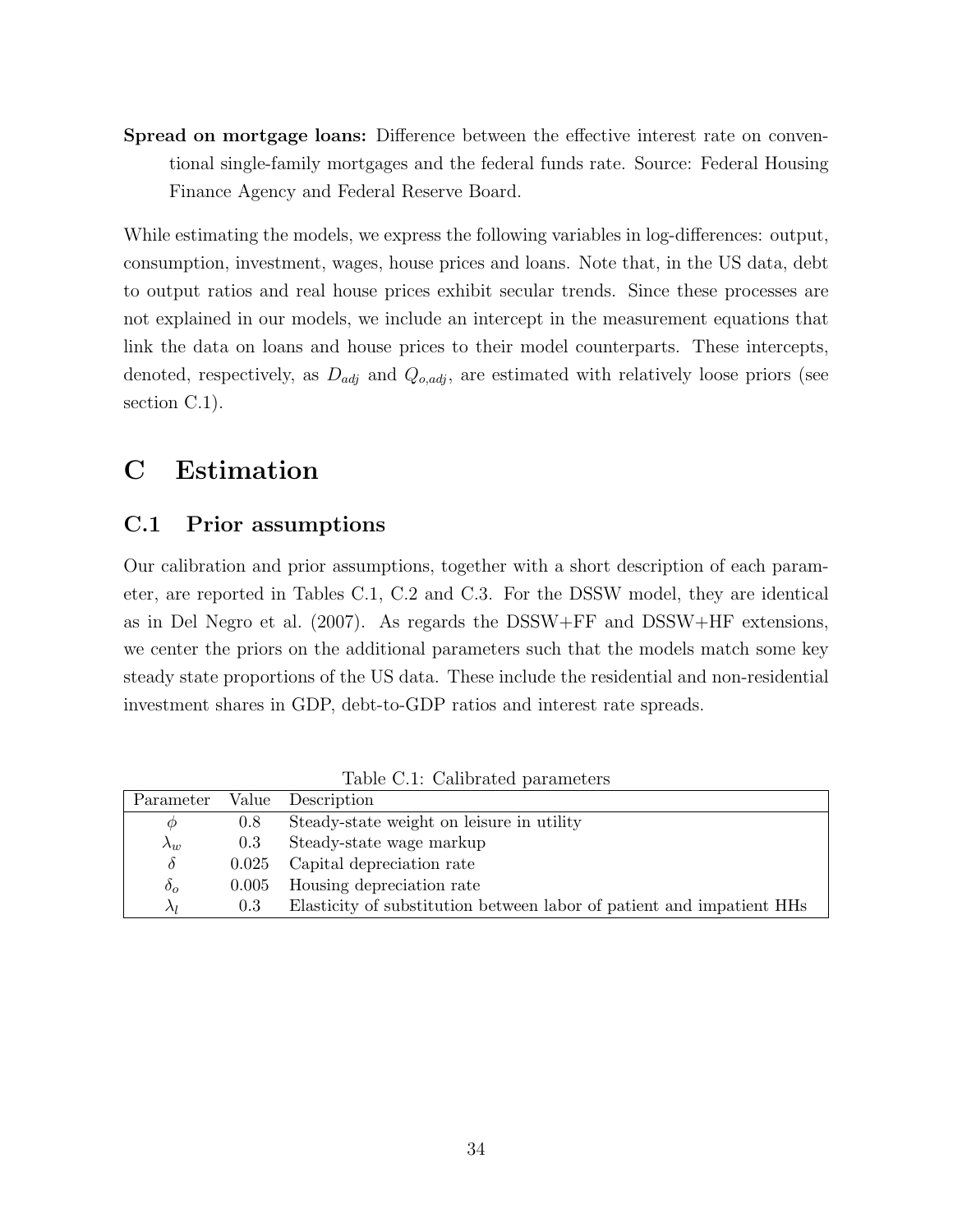| Parameter        | <b>Type</b> | Mean           | Std.         | Table 0.2. The assumptions - structural parameters<br>Description |
|------------------|-------------|----------------|--------------|-------------------------------------------------------------------|
|                  | beta        | 0.33           | 0.05         | Capital share                                                     |
| $\alpha$         |             |                |              |                                                                   |
| $\zeta_p$        | beta        | 0.6            | 0.2          | Calvo probability for prices                                      |
| $\iota_p$        | beta        | 0.5            | $0.2\,$      | Price indexation                                                  |
| S"               | gamma       | $\overline{4}$ | $1.5\,$      | Investment adjustment cost curvature                              |
| $\boldsymbol{h}$ | beta        | 0.7            | $0.05\,$     | Habits in consumption                                             |
| a"               | gamma       | $0.2\,$        | 0.1          | Capacity utilization cost curvature                               |
| $\nu_l$          | gamma       | $\overline{2}$ | 0.75         | Inv. Frisch elasticity of labor supply                            |
| $\zeta_w$        | beta        | 0.6            | 0.2          | Calvo probability for wages                                       |
| $\iota_w$        | beta        | $0.5\,$        | $\rm 0.2$    | Wage indexation                                                   |
| $r^*$            | gamma       | $\sqrt{2}$     | $\mathbf{1}$ | Steady state real interest rate (annualized)                      |
| $\psi_1$         | gamma       | 1.5            | 0.4          | Weight on inflation in Taylor rule                                |
| $\psi_2$         | gamma       | 0.2            | 0.1          | Weight on output in Taylor rule                                   |
| $\rho_R$         | beta        | $0.5\,$        | $0.2\,$      | Interest rate smoothing                                           |
| $\pi^*$          | normal      | $3.01\,$       | 1.5          | Steady state inflation (annualized)                               |
| $\gamma$         | gamma       | $\overline{2}$ | $\mathbf{1}$ | Steady-state growth rate of technology (annualized)               |
| $\lambda_f$      | gamma       | 0.15           | 0.1          | Steady-state price markup                                         |
| $g^*$            | gamma       | 0.3            | 0.1          | Steady-state government spending share                            |
| $L_{adj}$        | normal      | 662            | $10\,$       | Steady-state hours worked                                         |
| $\nu$            | beta        | 0.975          | 0.001        | Steady-state survival rate of entrepreneurs                       |
| $\chi$           | beta        | 0.12           | 0.01         | Auditing costs                                                    |
| $\sigma$         | gamma       | $0.3\,$        | 0.01         | Steady-state standard deviation of idiosyncratic risk             |
| $D_{adj}$        | normal      | 0.5            | 0.1          | Excess trend of real debt                                         |
| $\boldsymbol{a}$ | gamma       | 0.215          | 0.01         | Steady-state weight of housing in utility                         |
| $\beta^i$        | beta        | 0.97           | 0.01         | Impatient HHs' discount factor                                    |
| $\boldsymbol{m}$ | normal      | 0.75           | $0.01\,$     | Steady-state loan-to-value ratio                                  |
| $S_o$ "          | gamma       | $\,4\,$        | $1.5\,$      | Residential investment adjustment cost curvature                  |
| $\lambda_d$      | gamma       | 0.006          | 0.001        | Steady-state spread on loans to impatient HHs                     |
| $n_p$            | beta        | 0.38           | 0.01         | Share of patient HHs                                              |
| $Q_{o,adj}$      | normal      | 0.2            | 0.1          | Trend in real house prices                                        |

Table C.2: Prior assumptions - structural parameters

Notes: For the DSSW+HF model, the prior mean of *α* is 0.27.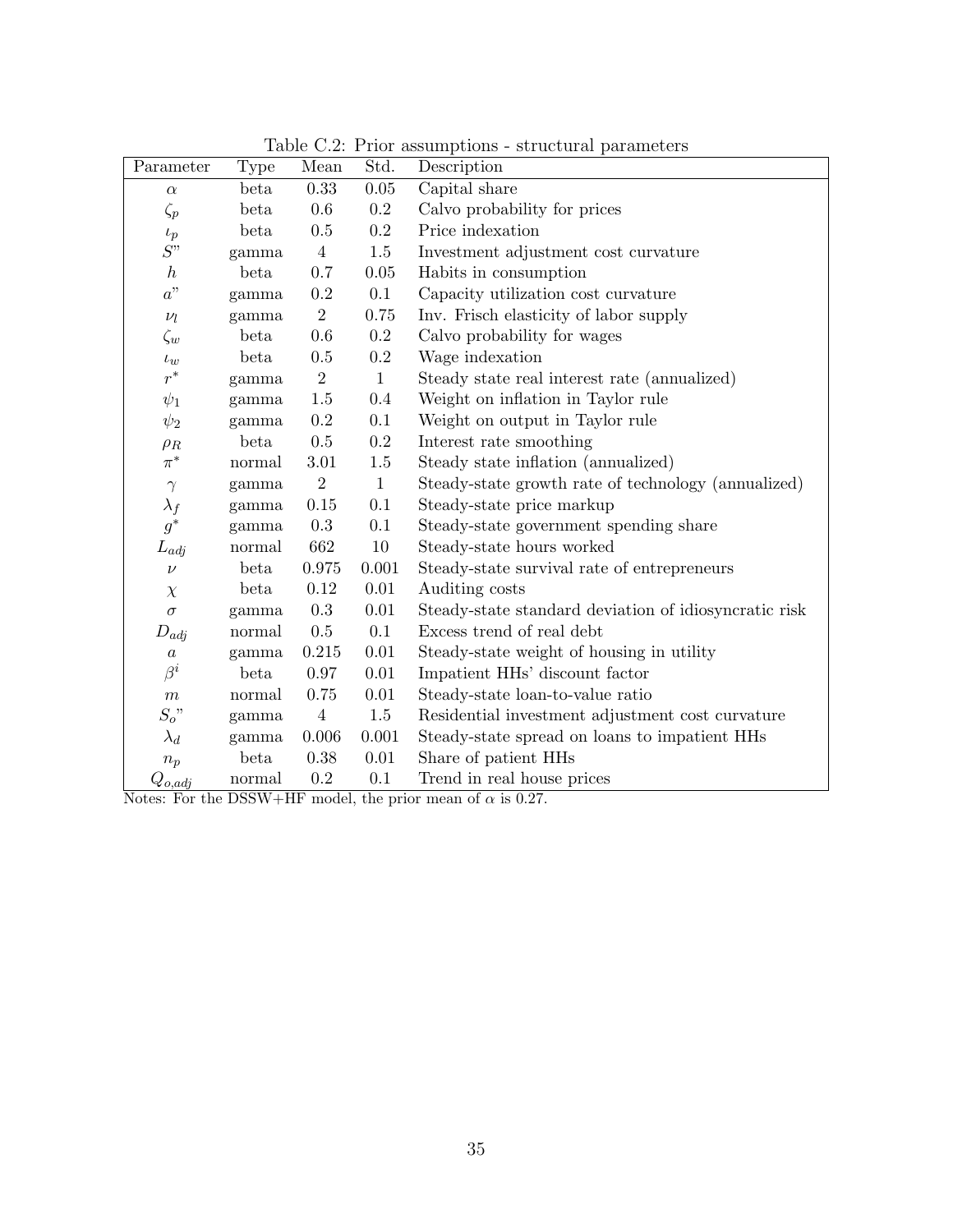| Parameter                          | <b>Type</b> | Mean           | Std.      | $10010 \, \text{C} \cdot \text{O}$ . I Hot $0000 \, \text{m}$<br>Description |
|------------------------------------|-------------|----------------|-----------|------------------------------------------------------------------------------|
| $\rho_z$                           | beta        | 0.2            | 0.1       | Persistence of productivity shock                                            |
| $\rho_{\phi}$                      | beta        | 0.6            | $\rm 0.2$ | Persistence of labor supply shock                                            |
| $\rho_{\lambda_f}$                 | beta        | 0.6            | $0.2\,$   | Persistence of price markup shock                                            |
| $\rho_\mu$                         | beta        | 0.8            | $0.05\,$  | Persistence of investment shock                                              |
| $\rho_b$                           | beta        | 0.6            | $0.2\,$   | Persistence of intertemporal utility shock                                   |
| $\rho_g$                           | beta        | 0.8            | $0.05\,$  | Persistence of government spending shock                                     |
| $\rho_\nu$                         | beta        | 0.8            | $0.2\,$   | Persistence of entrepreneurs' survival shock                                 |
| $\rho_{\sigma}$                    | beta        | 0.8            | $\rm 0.2$ | Persistence of idiosyncratic risk volatility shock                           |
| $\rho_a$                           | beta        | 0.6            | 0.2       | Persistence of housing demand shock                                          |
| $\rho_m$                           | beta        | 0.6            | $0.2\,$   | Persistence of loan-to-value shock                                           |
| $\rho_{\mu_o}$                     | beta        | 0.8            | 0.05      | Persistence of residential investment shock                                  |
| $\rho_{\lambda_d}$                 | beta        | 0.6            | $0.2\,$   | Persistence of spread shock                                                  |
| $\sigma_z$                         | inv. gamma  | $0.5\,$        | inf       | Volatility of productivity shock                                             |
| $\sigma_{\phi}$                    | inv. gamma  | $\overline{2}$ | inf       | Volatility of labor supply shock                                             |
| $\sigma_{\lambda_f}$               | inv. gamma  | $0.5\,$        | inf       | Volatility of price markup shock                                             |
| $\sigma_{\mu}$                     | inv. gamma  | $0.5\,$        | inf       | Volatility of investment shock                                               |
| $\sigma_b$                         | inv. gamma  | $0.5\,$        | inf       | Volatility of intertemporal utility shock                                    |
| $\sigma_g$                         | inv. gamma  | $0.5\,$        | inf       | Volatility of government spending shock                                      |
| $\sigma_R$                         | inv. gamma  | 0.25           | inf       | Volatility of interest rate shock                                            |
| $\sigma_{\nu}$                     | inv. gamma  | $0.5\,$        | inf       | Volatility of entrepreneurs' survival shock                                  |
| $\sigma_{\sigma}$                  | inv. gamma  | $0.5\,$        | inf       | Volatility of idiosyncratic risk volatility shock                            |
| $\sigma_a$                         | inv. gamma  | $0.5\,$        | inf       | Volatility of housing demand shock                                           |
| $\sigma_m$                         | inv. gamma  | $0.5\,$        | inf       | Volatility of loan-to-value shock                                            |
| $\sigma_{\mu_o}$                   | inv. gamma  | $0.5\,$        | inf       | Volatility of residential investment shock                                   |
| $\sigma_{\lambda_{\underline{d}}}$ | inv. gamma  | 0.5            | inf       | Volatility of spread shock                                                   |

Table C.3: Prior assumptions - shocks

### **C.2 Posterior estimates**

All estimations are done with Dynare, version 4.2.4 (Adjemian et al., 2011). The posterior distributions are obtained with the Metropolis-Hastings algorithm. For each subsample, we create 500,000 draws, of which the first 400,000 draws are discarded. Table C.4 reports the characteristics of the marginal posterior distributions for some key parameters describing nominal and real rigidities, obtained from the full sample estimation.